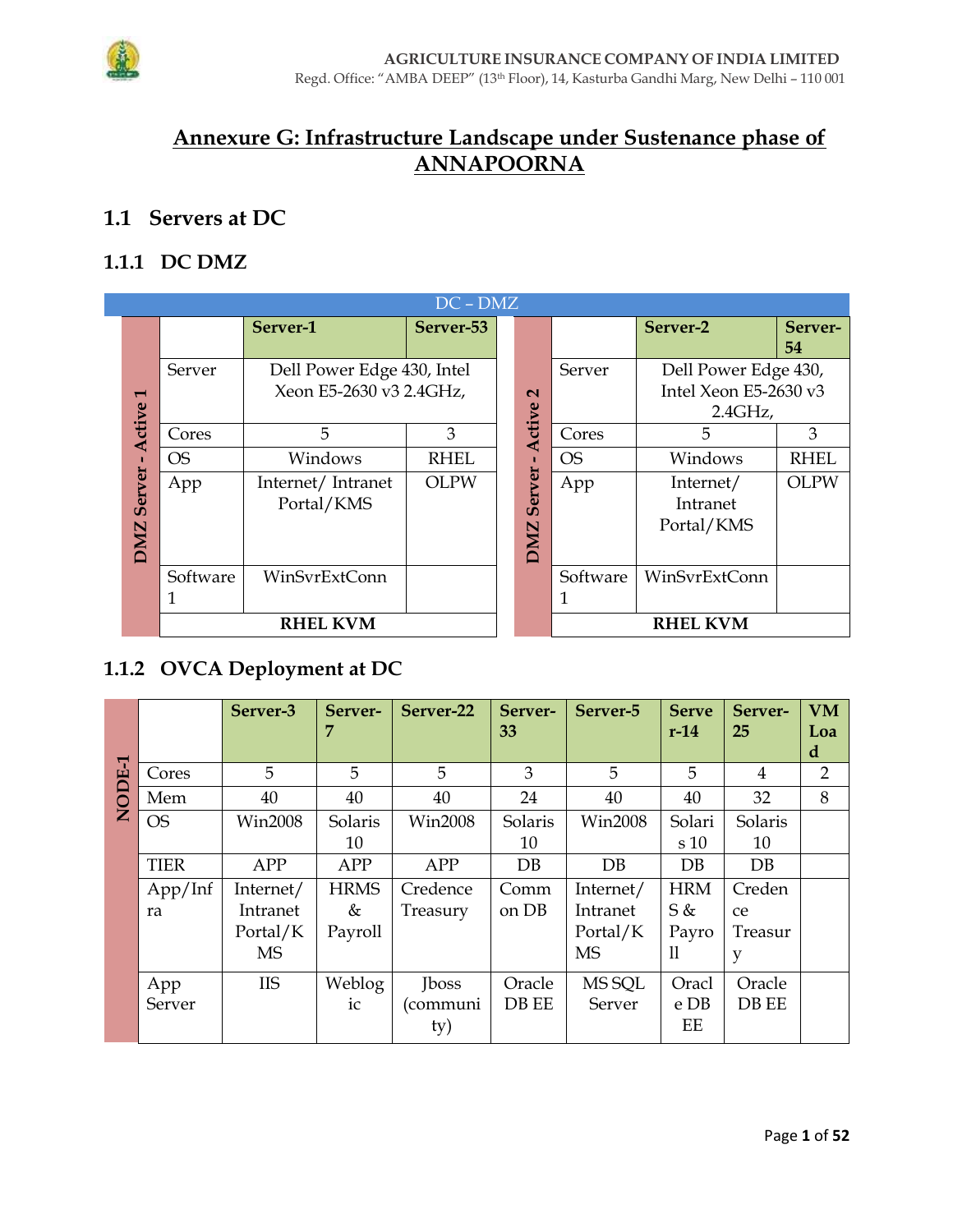

|        |                | Server-3         | Server-    | Server-22      | Server- | Server-5       | <b>Serve</b> | Server-        | <b>VM</b>          |
|--------|----------------|------------------|------------|----------------|---------|----------------|--------------|----------------|--------------------|
|        |                |                  | 7          |                | 33      |                | $r-14$       | 25             | Loa<br>$\mathbf d$ |
| NODE-1 | Cores          | 5                | 5          | 5              | 3       | 5              | 5            | $\overline{4}$ | $\overline{2}$     |
|        | Mem            | 40               | 40         | 40             | 24      | 40             | 40           | 32             | 8                  |
|        | <b>OS</b>      | <b>Win2008</b>   | Solaris    | <b>Win2008</b> | Solaris | <b>Win2008</b> | Solari       | Solaris        |                    |
|        |                |                  | 10         |                | 10      |                | $\rm s$ 10   | 10             |                    |
|        | <b>TIER</b>    | APP              | APP        | APP            | DB      | DB             | DB           | DB             |                    |
|        | Softwar        | <b>SharePoin</b> | <b>TCS</b> | Credence       |         |                |              |                |                    |
|        | e <sub>1</sub> | t Server         | Energis    | Ideal          |         |                |              |                |                    |
|        |                | 2013             | e          | funda 4.3,     |         |                |              |                |                    |
|        |                |                  |            | Ideal          |         |                |              |                |                    |
|        |                |                  |            | funds web      |         |                |              |                |                    |
|        |                |                  |            | module         |         |                |              |                |                    |
|        | Softwar        |                  |            | Citrix         |         |                |              |                |                    |
|        | e <sub>2</sub> |                  |            | Xenapp         |         |                |              |                |                    |
|        | Softwar        | SharePoin        |            | Windows        |         |                |              |                |                    |
|        | e <sub>3</sub> | t Ent CAL        |            | remote         |         |                |              |                |                    |
|        |                |                  |            | desktop        |         |                |              |                |                    |
|        |                | Sharepoin        |            | server         |         |                |              |                |                    |
|        |                | t Std CAL        |            | CAL            |         |                |              |                |                    |
|        |                | <b>AND</b>       |            | (including     |         |                |              |                |                    |
|        |                | Windows          |            | HA & DR)       |         |                |              |                |                    |
|        |                | server           |            |                |         |                |              |                |                    |
|        |                | CAL              |            |                |         |                |              |                |                    |

|              |             | Server-6       | Server-13  | Server-46      | Server-32  | Server-24  | <b>VM</b> Load |
|--------------|-------------|----------------|------------|----------------|------------|------------|----------------|
|              | Cores       | 5              | 5          | 5              | 3          | 4          | 2              |
| <b>NODE4</b> | Mem         | 40             | 40         | 40             | 24         | 32         | 8              |
|              | <b>OS</b>   | <b>Win2008</b> | Solaris 10 | <b>Win2008</b> | Solaris 10 | Solaris 10 |                |
|              | <b>TIER</b> | $DB$           | DB         | Infra          | $DB$       | $DB$       |                |
|              | App/Infra   | Internet/      | HRMS &     | NTP/syslog     | Common     | Credence   |                |
|              |             | Intranet       | Payroll    | server         | $DB$       | Treasury   |                |
|              |             | Portal/KMS     |            |                |            |            |                |
|              |             |                |            |                |            |            |                |
|              | DB          | MS SQL         | Oracle     |                | Oracle DB  | Oracle DB  |                |
|              |             | Server         | DB EE      |                | EE         | EE         |                |
|              | Software 1  |                |            |                |            |            |                |
|              | Software 2  |                |            |                |            |            |                |
|              | Software 3  |                |            |                |            |            |                |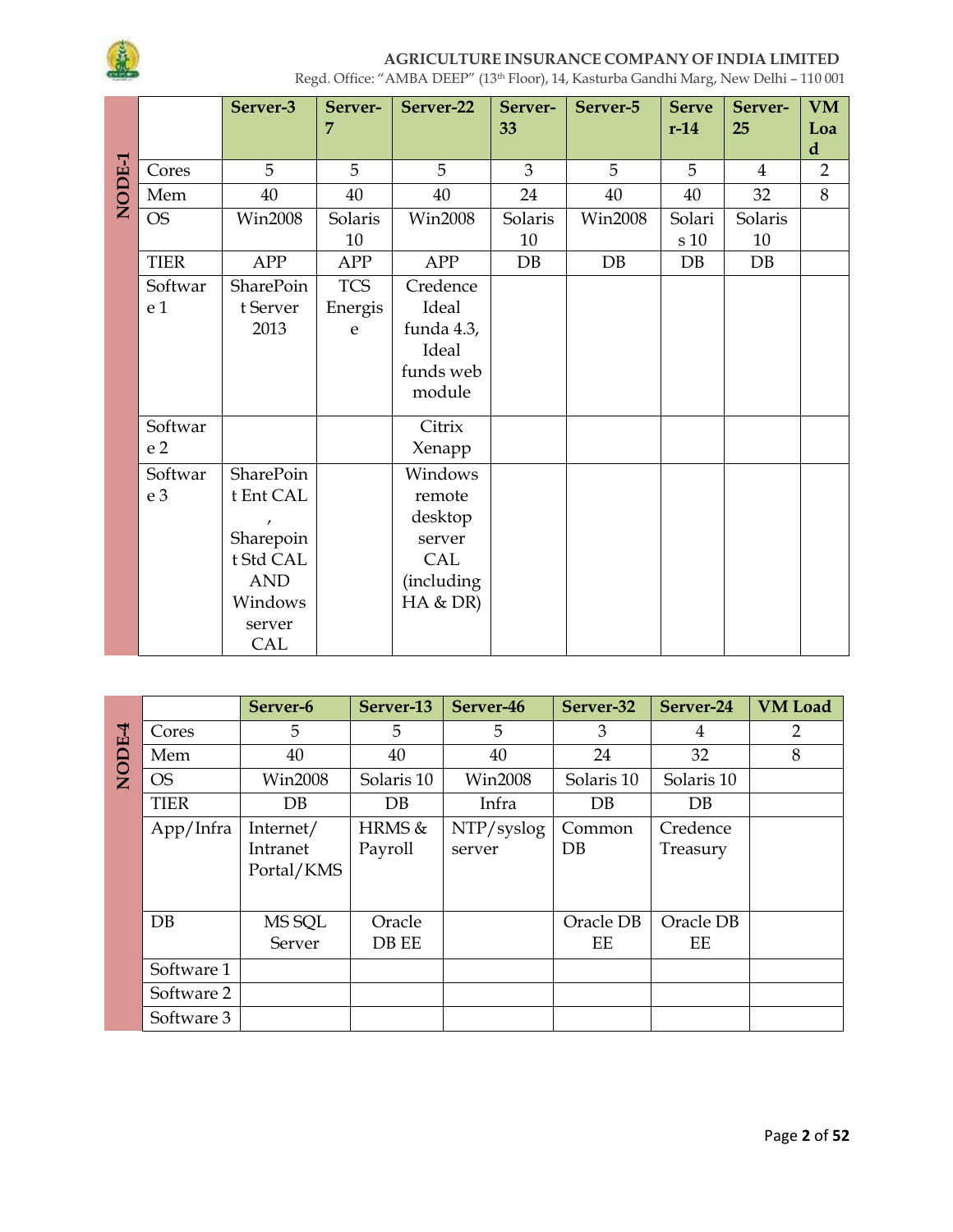

|        |  |  | <b>Application HA Cluster Node</b> |  |  |
|--------|--|--|------------------------------------|--|--|
|        |  |  |                                    |  |  |
|        |  |  |                                    |  |  |
|        |  |  |                                    |  |  |
| NODE-5 |  |  |                                    |  |  |
|        |  |  |                                    |  |  |
|        |  |  |                                    |  |  |
|        |  |  |                                    |  |  |

## **1.2 Servers at DR**

### **1.2.1 DR DMZ**

|                      |               | Server-1                                              | Server-<br>53 |                      |           |          | Server-2                                              | Server-<br>54 |
|----------------------|---------------|-------------------------------------------------------|---------------|----------------------|-----------|----------|-------------------------------------------------------|---------------|
|                      | Server        | Dell Power Edge 430, Intel<br>Xeon E5-2630 v3 2.4GHz, |               |                      | Server    |          | Dell Power Edge 430, Intel<br>Xeon E5-2630 v3 2.4GHz, |               |
|                      |               |                                                       |               |                      |           |          |                                                       |               |
|                      | Cores         | 5                                                     | 3             |                      | Cores     |          | 5                                                     | 3             |
| ٣<br>Active          | <b>OS</b>     | Windows                                               | <b>RHEL</b>   | $\sim$<br>Active     | <b>OS</b> |          | Windows                                               | <b>RHEL</b>   |
| Server<br><b>DMZ</b> | App           | Internet/<br>Intranet<br>Portal/KMS                   | <b>OLPW</b>   | Server<br><b>DMZ</b> | App       |          | Internet/<br>Intranet<br>Portal/KMS                   | <b>OLPW</b>   |
|                      | Software<br>1 | WinSvrExtConn                                         |               |                      | 1         | Software | WinSvrExtConn                                         |               |
|                      |               | <b>RHEL KVM</b>                                       |               |                      |           |          | <b>RHEL KVM</b>                                       |               |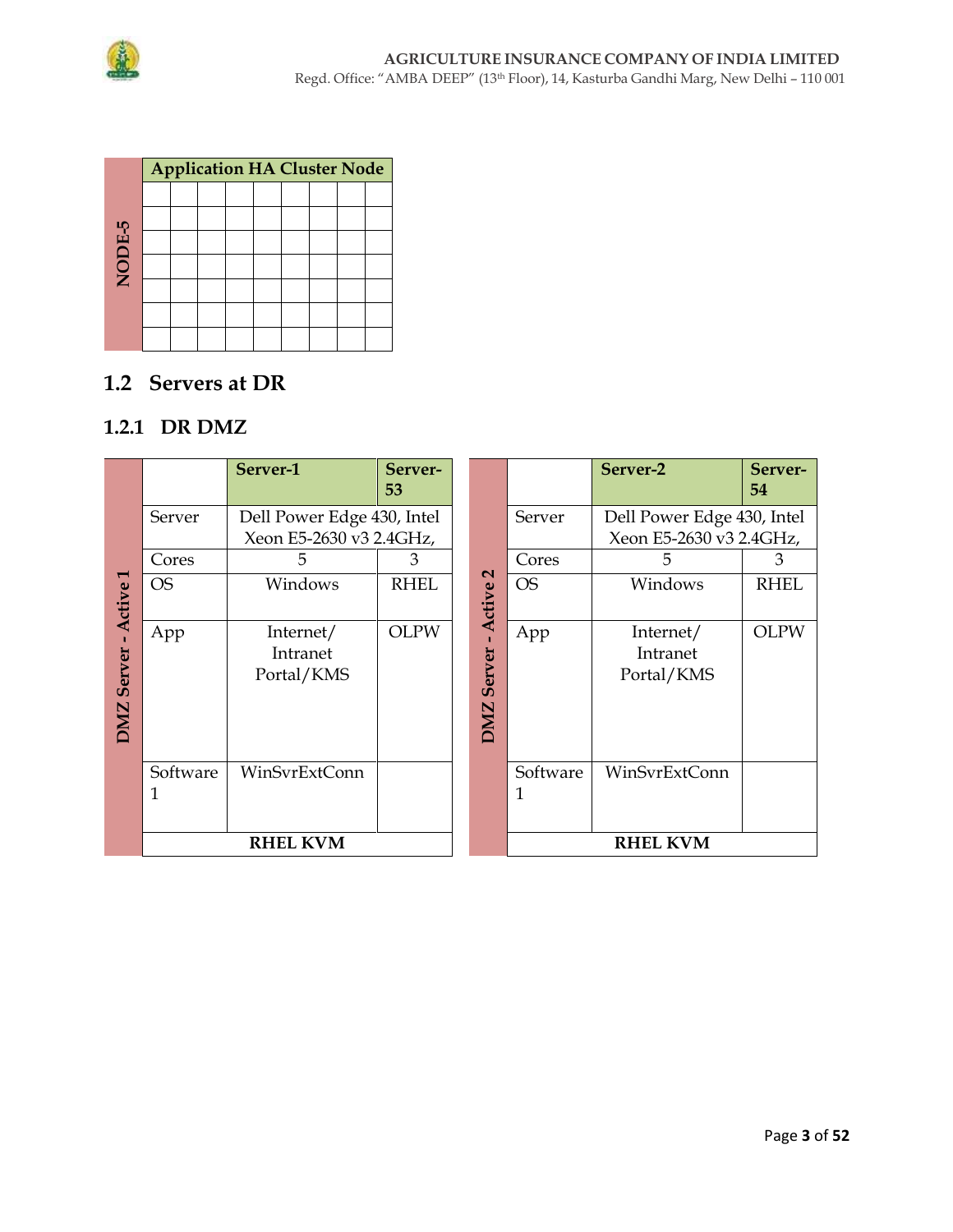

## 1.2.2 OVCA Deployment at DR

|        |               | Server-<br>3                                                                                                        | Server-<br>7                | Server-22                                                               | Server-<br>33   | Server-5                                       | <b>Serve</b><br>$r-14$                      | Server-<br>25                | <b>VM</b><br>Loa<br>$\mathbf d$ |
|--------|---------------|---------------------------------------------------------------------------------------------------------------------|-----------------------------|-------------------------------------------------------------------------|-----------------|------------------------------------------------|---------------------------------------------|------------------------------|---------------------------------|
|        | Cores         | 5                                                                                                                   | 5                           | 5                                                                       | 3               | 5                                              | 5                                           | $\overline{4}$               | $\overline{2}$                  |
| NODE-1 | Mem           | 40                                                                                                                  | 40                          | 40                                                                      | 24              | 40                                             | 40                                          | 32                           | 8                               |
|        | <b>OS</b>     | <b>Win200</b><br>8                                                                                                  | Solaris<br>10               | <b>Win2008</b>                                                          | Solaris<br>10   | <b>Win2008</b>                                 | Solari<br>s 10                              | Solaris<br>10                |                                 |
|        | <b>TIER</b>   | <b>APP</b>                                                                                                          | <b>APP</b>                  | APP                                                                     | DB              | DB                                             | DB                                          | DB                           |                                 |
|        | App/Infra     | Internet<br>Intranet<br>Portal/<br><b>KMS</b>                                                                       | <b>HRMS</b><br>&<br>Payroll | Credence<br>Treasury                                                    | Comm<br>on DB   | Internet/<br>Intranet<br>Portal/K<br><b>MS</b> | <b>HRM</b><br>S &<br>Payro<br>$\mathbf{11}$ | Creden<br>ce<br>Treasur<br>y |                                 |
|        | App<br>Server | <b>IIS</b>                                                                                                          | Weblog<br>ic                | Jboss<br>(communi<br>ty)                                                | Oracle<br>DB EE | MS SQL<br>Server                               | Oracl<br>e DB<br>EE                         | Oracle<br>DB EE              |                                 |
|        | Software 1    | SharePo<br>int<br>Server<br>2013                                                                                    | <b>TCS</b><br>Energis<br>e  | Credence<br>Ideal<br>funda 4.3,<br>Ideal<br>funds web<br>module         |                 |                                                |                                             |                              |                                 |
|        | Software 2    |                                                                                                                     |                             | Citrix<br>Xenapp                                                        |                 |                                                |                                             |                              |                                 |
|        | Software 3    | <b>SharePo</b><br>int Ent<br>CAL,<br>Sharepo<br>int Std<br>CAL<br><b>AND</b><br>Windo<br><b>WS</b><br>server<br>CAL |                             | Windows<br>remote<br>desktop<br>server<br>CAL<br>(including<br>HA & DR) |                 |                                                |                                             |                              |                                 |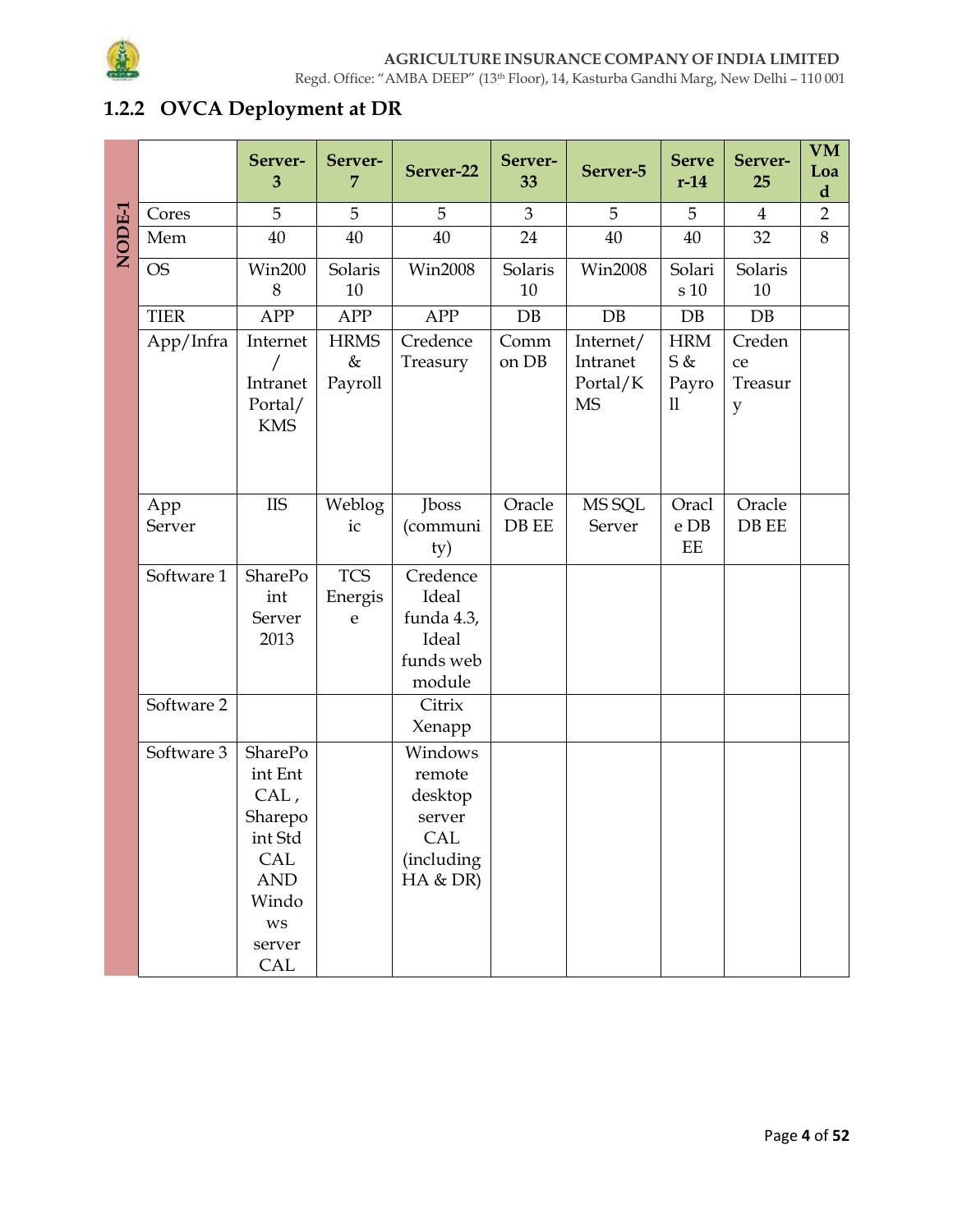

|        |             | Server-6       | Server-<br>13   | Server-46      | Server-32       | Server-24       | <b>VM</b><br>Load |
|--------|-------------|----------------|-----------------|----------------|-----------------|-----------------|-------------------|
|        | Cores       | 5              | 5               | 5              | $\overline{3}$  | $\overline{4}$  | $\overline{2}$    |
| NODE-4 | Mem         | 40             | 40              | 40             | 24              | 32              | 8                 |
|        | <b>OS</b>   | <b>Win2008</b> | Solaris<br>10   | <b>Win2008</b> | Solaris 10      | Solaris 10      |                   |
|        | <b>TIER</b> | DB             | DB              | Infra          | DB              | DB              |                   |
|        | App/Infra   | Internet/      | HRMS &          | NTP/syslog     | Common          | Credence        |                   |
|        |             | Intranet       | Payroll         | server         | DB              | Treasury        |                   |
|        |             | Portal/KMS     |                 |                |                 |                 |                   |
|        |             |                |                 |                |                 |                 |                   |
|        | DB          | MS SQL Server  | Oracle<br>DB EE |                | Oracle DB<br>EE | Oracle DB<br>EE |                   |
|        | Software 1  |                |                 |                |                 |                 |                   |
|        | Software 2  |                |                 |                |                 |                 |                   |
|        | Software 3  |                |                 |                |                 |                 |                   |

|        | <b>Application HA Cluster Node</b> |  |  |  |  |  |  |  |  |  |  |  |  |
|--------|------------------------------------|--|--|--|--|--|--|--|--|--|--|--|--|
|        |                                    |  |  |  |  |  |  |  |  |  |  |  |  |
|        |                                    |  |  |  |  |  |  |  |  |  |  |  |  |
|        |                                    |  |  |  |  |  |  |  |  |  |  |  |  |
| NODE-5 |                                    |  |  |  |  |  |  |  |  |  |  |  |  |
|        |                                    |  |  |  |  |  |  |  |  |  |  |  |  |
|        |                                    |  |  |  |  |  |  |  |  |  |  |  |  |
|        |                                    |  |  |  |  |  |  |  |  |  |  |  |  |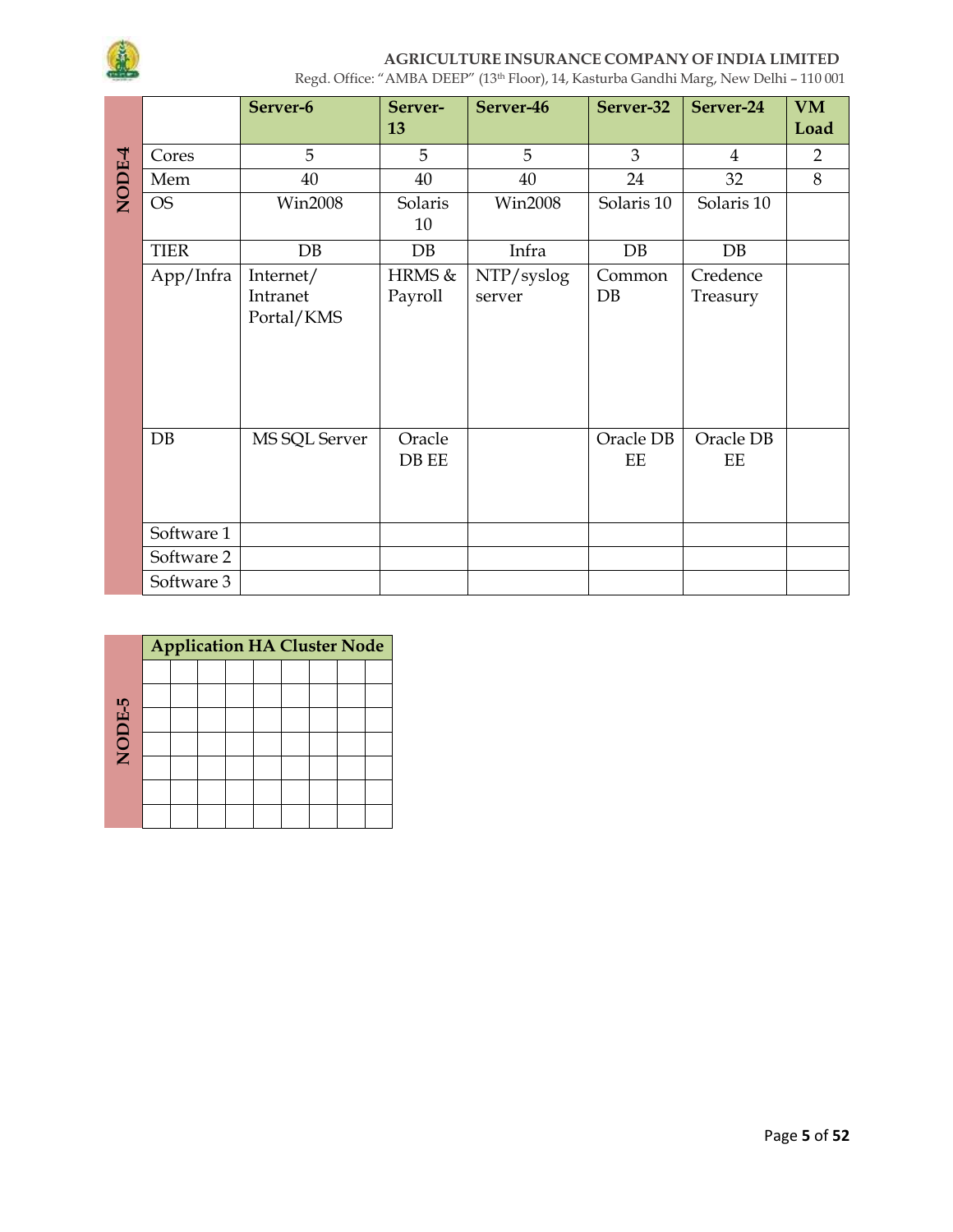

|                             |                | <b>UAT-1</b>   | <b>UAT-2</b>               | <b>UAT-3</b>  | <b>UAT-4</b>               | <b>UAT-5</b> | <b>UAT-6</b> | <b>VM</b> Load |
|-----------------------------|----------------|----------------|----------------------------|---------------|----------------------------|--------------|--------------|----------------|
|                             | Cores          | $\overline{2}$ | $\overline{2}$             | 2             | 2                          | 2            | 2            | $\overline{2}$ |
|                             | Mem            | 16             | 16                         | 16            | 16                         | 16           | 16           | 16             |
|                             | <b>OS</b>      | <b>Win200</b>  | <b>Win200</b>              | <b>Win200</b> | <b>Win200</b>              | Solaris      | Solaris      |                |
|                             |                | 8              | 8                          | 8             | 8                          | 10           | 10           |                |
|                             | <b>TIER</b>    |                |                            |               |                            |              |              |                |
| NODE 7-UAT (Non-Production) | App/Inf        | Portal/        | Portal/                    | Portal/       | Portal/                    | HRMS &       | <b>HRMS</b>  |                |
|                             | ra             | KM             | $\mathop{\rm KM}\nolimits$ | KM            | $\mathop{\rm KM}\nolimits$ | Payroll      | &            |                |
|                             |                |                |                            |               |                            |              | Payroll      |                |
|                             | App            | <b>IIS</b>     | <b>IIS</b>                 |               |                            | Weblogic     |              |                |
|                             | DB             |                |                            | SQL           | SQL                        |              | Oracle       |                |
|                             | Server         |                |                            | Server        | Server                     |              | DB           |                |
|                             |                |                |                            | 2008          | 2008                       |              |              |                |
|                             |                |                |                            | Ent           | Ent                        |              |              |                |
|                             | Software       | <b>ShareP</b>  | <b>ShareP</b>              |               |                            | <b>TCS</b>   |              |                |
|                             | 1              | oint           | oint                       |               |                            | Energise     |              |                |
|                             |                | Server<br>2013 | Server<br>2013             |               |                            |              |              |                |
|                             |                |                |                            |               |                            |              |              |                |
|                             | Software       | Visual         | Visual                     |               |                            |              |              |                |
|                             | $\overline{2}$ | Studio         | Studio                     |               |                            |              |              |                |
|                             |                | 8              | 8                          |               |                            |              |              |                |
|                             | Software       |                |                            |               |                            |              |              |                |
|                             | 3              |                |                            |               |                            |              |              |                |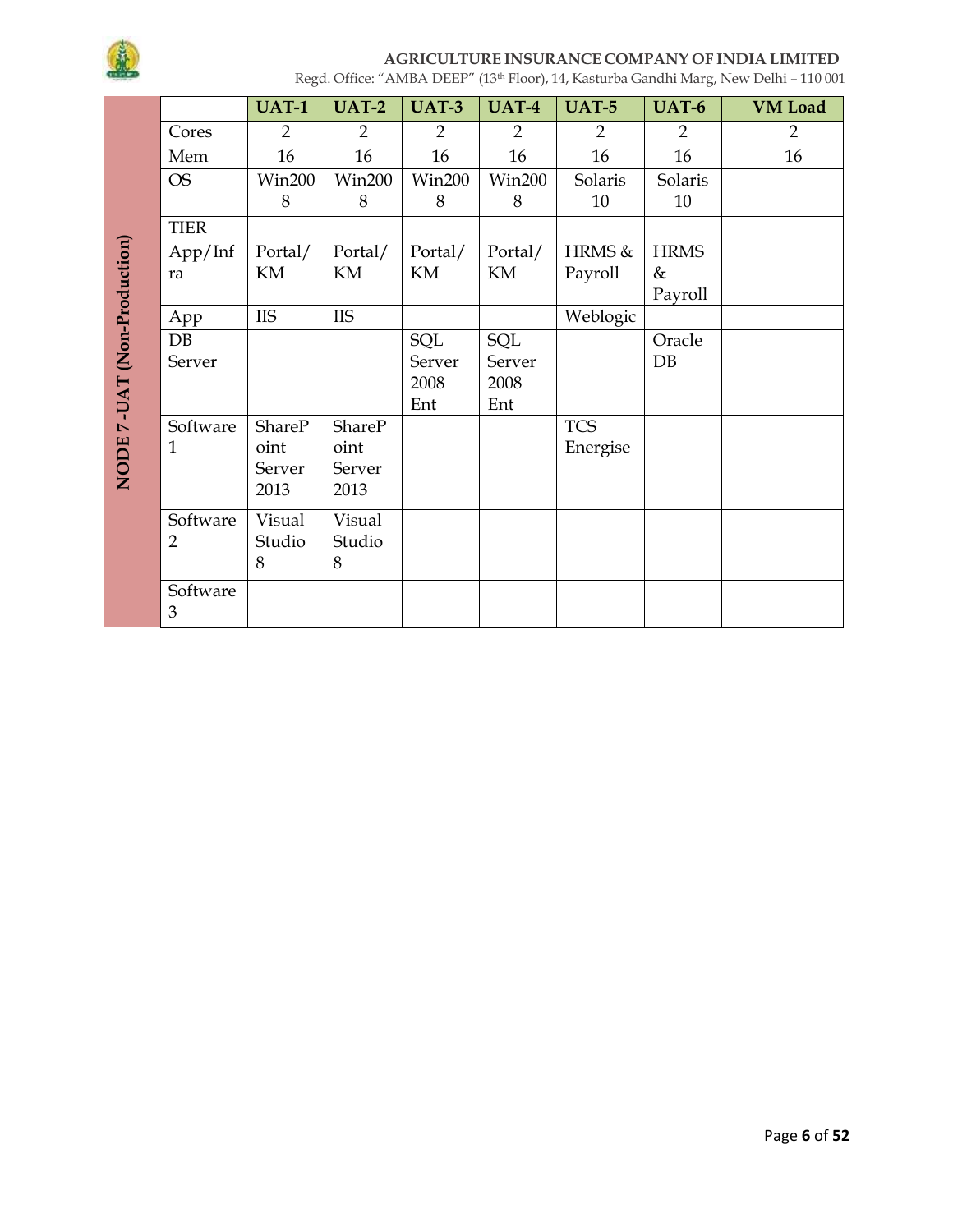

Regd. Office: "AMBADEEP" (13th Floor), 14, Kasturba Gandhi Marg, New Delhi – 110 001

# **1.2.3 T5-2 Server Deployment at DR**

| $T5-2$<br><b>Server</b><br>1<br>(Existin<br><b>g</b> ) |                   | <b>BaNCS</b><br>Prod<br>App<br>server-1 | BaN<br>CS<br>Prod<br>DB<br>serve<br>$r-1$ | <b>BaNCS</b><br>Load<br>Test<br>App<br>server-1 | BaN<br>CS<br>Load<br>Test<br>DB<br>serve<br>$r-1$ | Logica<br>Domai<br>n<br>Manag<br>er | IO<br>Domai<br>n<br>Manag<br>er | <b>FMS</b><br>Prod<br>App<br>Server | <b>BO</b><br>Flexi<br>Reporti<br>ng DB | <b>BO</b><br>Flexi<br>Reporti<br>ng App<br>server | <b>BaNCS</b><br>Poducti<br>on<br>Portal<br>App<br>Server- | <b>OLPW</b><br>$APP-2$ | OLP<br>W<br>$DB-2$     |         |
|--------------------------------------------------------|-------------------|-----------------------------------------|-------------------------------------------|-------------------------------------------------|---------------------------------------------------|-------------------------------------|---------------------------------|-------------------------------------|----------------------------------------|---------------------------------------------------|-----------------------------------------------------------|------------------------|------------------------|---------|
|                                                        | No. Of<br>Cores   | $\overline{2}$                          | 4                                         |                                                 | 4                                                 | $\mathbf{1}$                        | $\mathbf{1}$                    | 5                                   | 4                                      | $\overline{4}$                                    |                                                           | $\overline{2}$         | $\mathbf{1}$           | 30      |
|                                                        | RAM in<br>GB      | 8                                       | 16                                        | 8                                               | 16                                                | 4                                   | $\overline{4}$                  | 24                                  | 16                                     | 12                                                | 8                                                         | 8                      | $\overline{4}$         | 12<br>8 |
|                                                        | App/DB            | Weblo<br>gic                            | Orac<br>le<br>DB<br>$\operatorname{EE}$   | Weblo<br>gic                                    | Orac<br>le<br>DB<br>$\operatorname{EE}$           |                                     |                                 | Oracle<br>Financi<br>als            | Oracle<br>DB EE                        | <b>OBIEE</b>                                      | Weblo<br>gic                                              | Weblo<br>gic           | Orac<br>le<br>DB<br>EE |         |
|                                                        |                   |                                         |                                           |                                                 |                                                   |                                     |                                 | Oracle VM Hypervisor for SPARC      |                                        |                                                   |                                                           |                        |                        |         |
|                                                        | Configurat<br>ion |                                         |                                           |                                                 |                                                   |                                     |                                 | T5-2 32 Cores -256GB RAM            |                                        |                                                   |                                                           |                        |                        |         |
|                                                        | Scalable to       |                                         |                                           |                                                 |                                                   |                                     |                                 | 2 cores are unallocated             |                                        |                                                   |                                                           |                        |                        |         |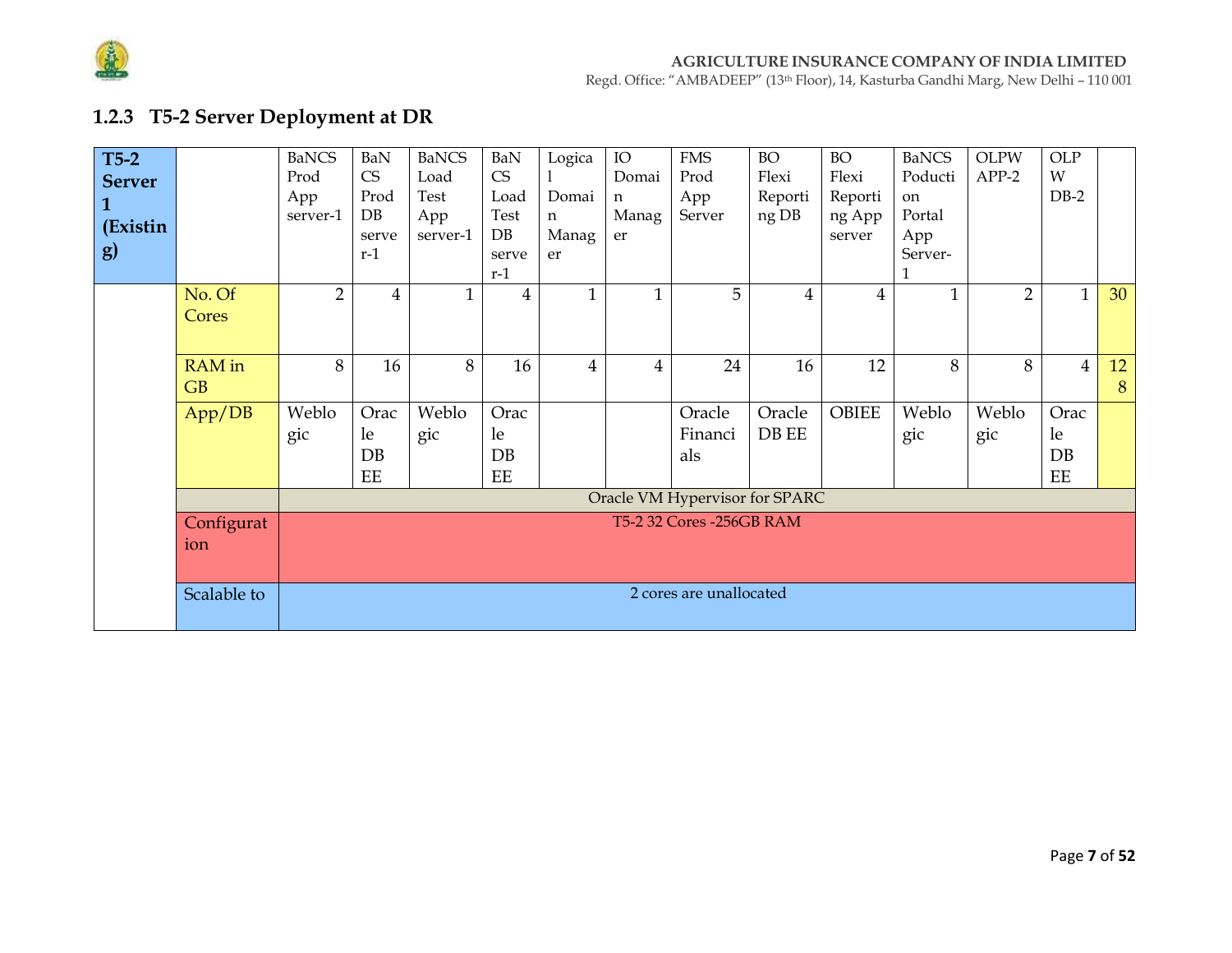

| $T5-2$<br><b>Serv</b><br>er <sub>2</sub> |                  | <b>BaNCS</b><br>Prod<br>App<br>server-2 | <b>BaNC</b><br>S<br>Prod<br>DB<br>serve<br>$r-2$ | Logical<br>Domai<br>n<br>Manag<br>er | IO<br>Domai<br>n<br>Manag<br>er | <b>BaNC</b><br>S<br><b>UAT</b><br>DB<br>serve<br>$r-1$ | <b>BaNCS</b><br><b>UAT</b><br>App<br>server-1 | <b>FMS</b><br>Prod<br>DB<br>Serve<br>r | <b>FMS</b><br><b>UAT</b><br>App<br>server | <b>FMS</b><br><b>UAT</b><br>DB<br>serve<br>$\mathbf{r}$ | <b>BaNCS</b><br>Poducti<br>on<br>Portal<br>App<br>Server-2 | <b>GRS</b><br>$APP-2$ | <b>GRS</b><br>$DB-2$ |         |
|------------------------------------------|------------------|-----------------------------------------|--------------------------------------------------|--------------------------------------|---------------------------------|--------------------------------------------------------|-----------------------------------------------|----------------------------------------|-------------------------------------------|---------------------------------------------------------|------------------------------------------------------------|-----------------------|----------------------|---------|
|                                          | No. Of<br>Cores  | $\overline{2}$                          | 4                                                | $\mathbf{1}$                         |                                 | $\overline{2}$                                         | $\overline{2}$                                | 6                                      | 4                                         | 4                                                       |                                                            | $\overline{2}$        | $\overline{2}$       | 31      |
|                                          | <b>RAM</b> in GB | 8                                       | 16                                               | $\overline{4}$                       | $\overline{4}$                  | 8                                                      | 6                                             | 32                                     | 32                                        | 32                                                      | 8                                                          | 8                     | 8                    | 16<br>6 |
|                                          | App/DB           | Weblog<br>ic                            | Oracl<br>e DB<br>$\mathbf{EE}$                   |                                      |                                 | Oracl<br>e DB<br>EE                                    | Weblog<br>ic                                  | Oracl<br>e DB<br>EE                    | Oracle<br>Financia<br>$\lg$               | Oracl<br>e DB<br>EE                                     | Weblogi<br>$\mathsf{C}$                                    | Weblog<br>ic          | Oracl<br>e DB<br>EE  |         |
|                                          |                  |                                         |                                                  |                                      |                                 |                                                        |                                               |                                        | Oracle VM Hypervisor for SPARC            |                                                         |                                                            |                       |                      |         |
|                                          | Configurati      |                                         |                                                  |                                      |                                 |                                                        | T5-2 32 Cores -256GB RAM                      |                                        |                                           |                                                         |                                                            |                       |                      |         |
|                                          | on               |                                         |                                                  |                                      |                                 |                                                        |                                               |                                        |                                           |                                                         |                                                            |                       |                      |         |
|                                          | Scalable to      |                                         | 1 Core are unallocated                           |                                      |                                 |                                                        |                                               |                                        |                                           |                                                         |                                                            |                       |                      |         |

| T5-2<br>Server 3 |              | FMS HA | <b>GRS APP-</b> | GRS DB- | <b>OLPW</b><br>$APP-1$ | <b>OLPW</b><br>$DB-1$ | Logical<br>Domain<br>Manager | IO Domain<br>Manager |  |  |                 |
|------------------|--------------|--------|-----------------|---------|------------------------|-----------------------|------------------------------|----------------------|--|--|-----------------|
|                  | No. Of Cores | b.     |                 |         |                        |                       |                              |                      |  |  | 15 <sup>1</sup> |
|                  | RAM in GB    | 32     | 8               |         | 8                      | 4                     | 4                            | 4                    |  |  | 68              |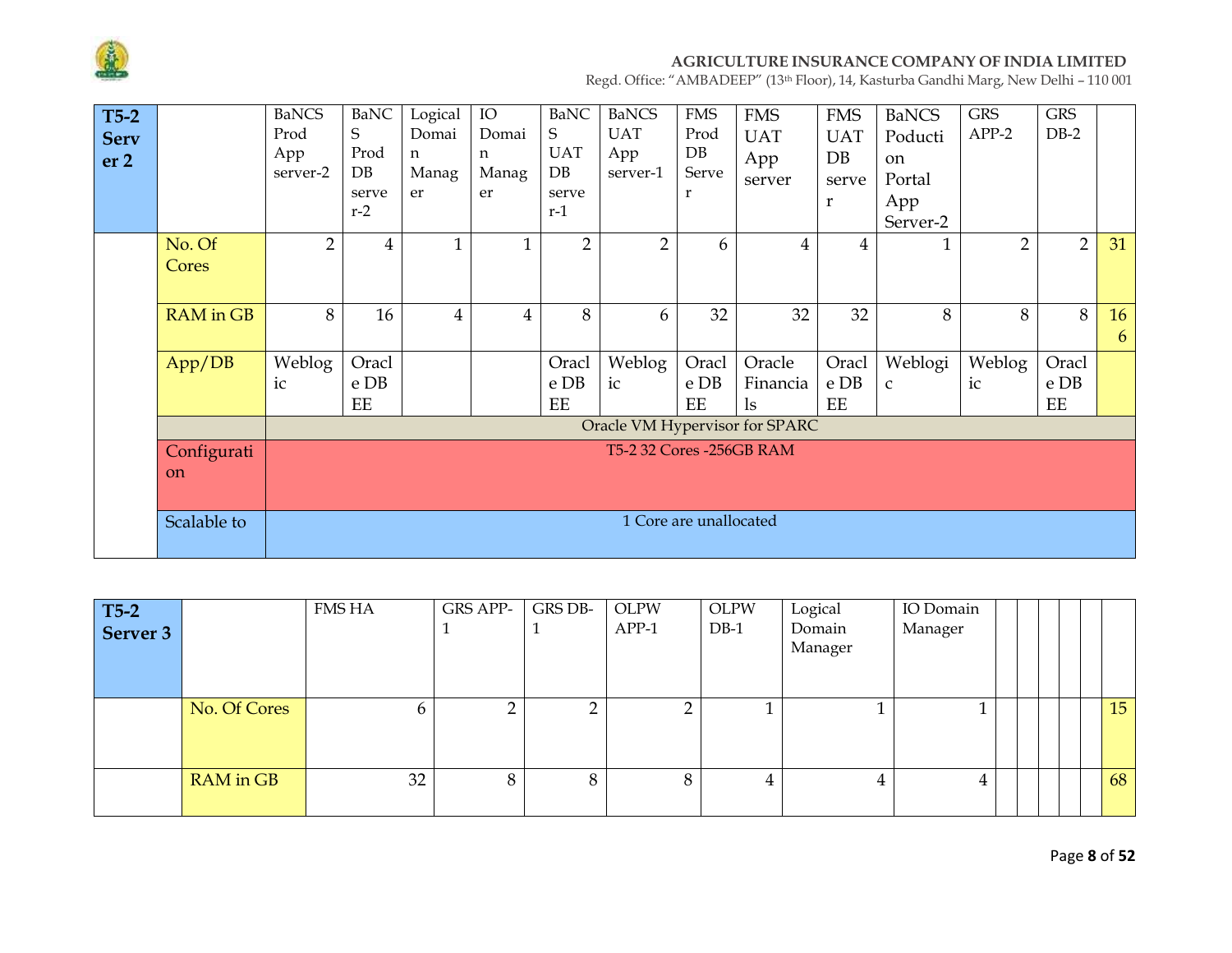

Regd. Office: "AMBADEEP" (13th Floor), 14, Kasturba Gandhi Marg, New Delhi – 110 001

| $T5-2$   |               | <b>FMS HA</b> | <b>GRS APP-</b> | <b>GRS DB-</b> | <b>OLPW</b>                    | <b>OLPW</b>               | Logical | IO Domain |  |  |  |
|----------|---------------|---------------|-----------------|----------------|--------------------------------|---------------------------|---------|-----------|--|--|--|
| Server 3 |               |               |                 | $\perp$        | APP-1                          | $DB-1$                    | Domain  | Manager   |  |  |  |
|          |               |               |                 |                |                                |                           | Manager |           |  |  |  |
|          |               |               |                 |                |                                |                           |         |           |  |  |  |
|          |               |               |                 |                |                                |                           |         |           |  |  |  |
|          | App/DB        | OFA/Oracle    | Weblogic        | Oracle         | Weblogic                       | Oracle                    |         |           |  |  |  |
|          |               | DB EE         |                 | DB EE          |                                | DB EE                     |         |           |  |  |  |
|          |               |               |                 |                |                                |                           |         |           |  |  |  |
|          |               |               |                 |                |                                |                           |         |           |  |  |  |
|          |               |               |                 |                | Oracle VM Hypervisor for SPARC |                           |         |           |  |  |  |
|          | Configuration |               |                 |                |                                | T5-2 16 Cores - 256GB RAM |         |           |  |  |  |
|          |               |               |                 |                |                                |                           |         |           |  |  |  |
|          |               |               |                 |                |                                |                           |         |           |  |  |  |
|          |               |               |                 |                |                                | 1 Cores are unallocated   |         |           |  |  |  |
|          | Scalable to   |               |                 |                |                                |                           |         |           |  |  |  |
|          |               |               |                 |                |                                |                           |         |           |  |  |  |

**Note:** There are 4 & 5 compute nodes at DC & DR respectively apart from PCA management nodes. The compute nodes are being used for APP and DB respectively in HA mode. Hence none of the nodes is free/unused at both the sites.

The existing Dell Servers & Oracle T5 servers is completely being utilized for sustenance phase. Other than the stated servers. The bidder needs to augment the existing hardware for the purpose of this bid. The Dell servers & oracle T5 servers may be leveraged by bidder post sustenance phase or handover of application to bidder.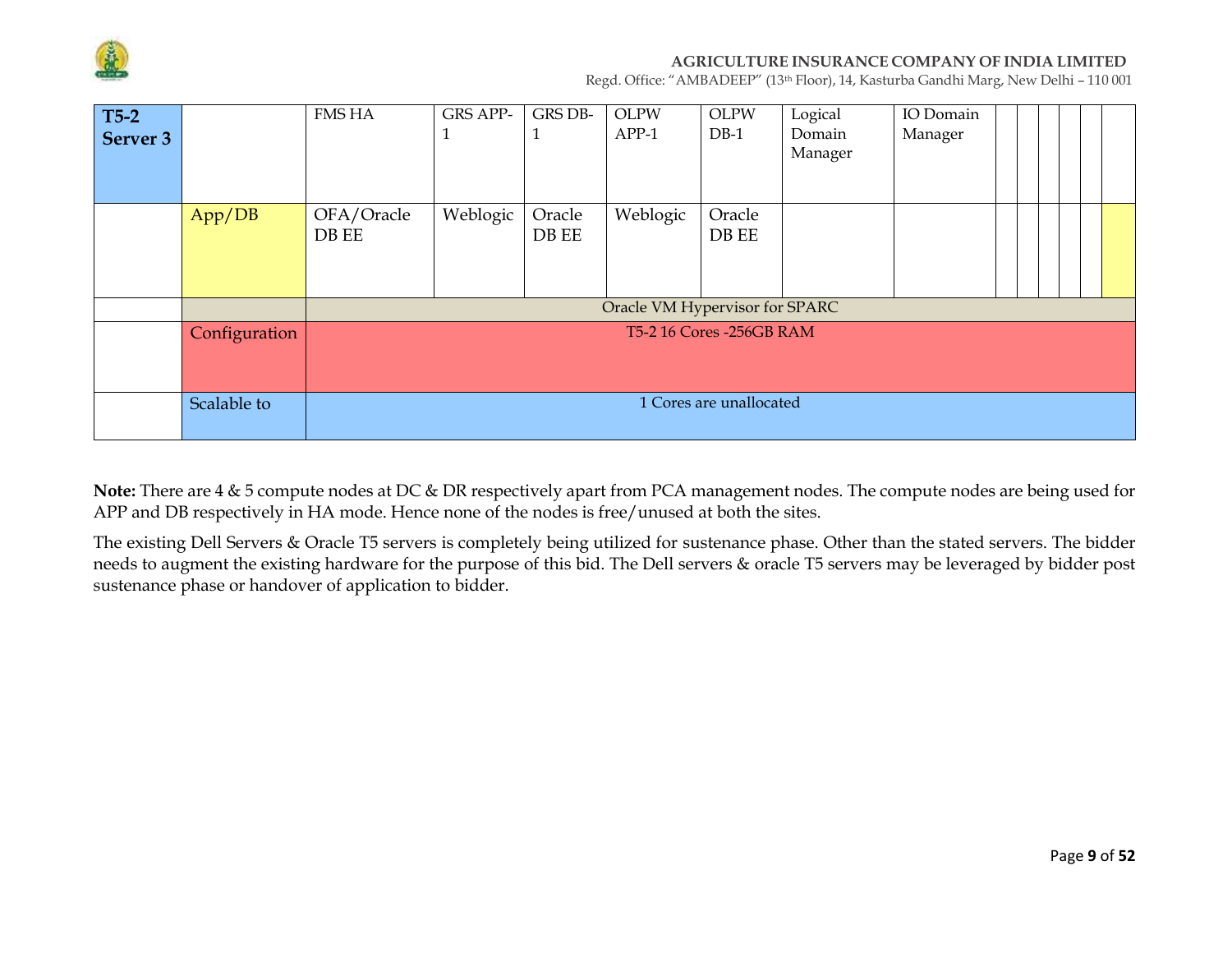

# **1.3 Oracle Software licenses**

| S.<br>No.      | Part<br><b>Number</b> | <b>Product Description</b>                                                      |     | Quantity Warranty end date |
|----------------|-----------------------|---------------------------------------------------------------------------------|-----|----------------------------|
| $\mathbf{1}$   | A90611                | Oracle Database Enterprise Edition -<br><b>Processor Perpetual</b>              | 7   | 25-Sept-2018               |
| $\overline{2}$ | L76084                | <b>Oracle Real Application Clusters One</b><br>Node - Named User Plus Perpetual | 150 | 25-Sept-2018               |
| 3              | A90619                | <b>Oracle Real Application Clusters -</b><br><b>Processor Perpetual</b>         | 14  | 25-Sept-2018               |
| 4              | A90649                | <b>Oracle Diagnostics Pack - Processor</b><br>Perpetual                         | 18  | 25-Sept-2018               |
| 5              | L10012                | Oracle Diagnostics Pack - Named User<br>Plus Perpetual                          | 150 | 25-Sept-2018               |
| 6              | A90650                | <b>Oracle Tuning Pack - Processor</b><br>Perpetual                              | 18  | 25-Sept-2018               |
| 7              | L10013                | Oracle Tuning Pack - Named User Plus<br>Perpetual                               | 150 | 25-Sept-2018               |
| 8              | L58978                | Oracle WebLogic Server Enterprise<br><b>Edition - Processor Perpetual</b>       | 9   | 25-Sept-2018               |
| 9              | L59000                | Oracle WebLogic Suite - Named User<br>Plus Perpetual                            | 148 | 25-Sept-2018               |
| 10             | A80561                | <b>Oracle Financials - Application User</b><br>Perpetual                        | 9   | 25-Sept-2018               |

# **1.4 Microsoft Licenses**

| S.No          | Part<br><b>Number</b>      | <b>Product Description</b>                       | Quantity       | <b>Warranty/Software</b><br>assurance end date |
|---------------|----------------------------|--------------------------------------------------|----------------|------------------------------------------------|
| 1             | 76N-<br>00839              | SharePointEntCAL SNGL LicSAPk<br>OLP NL UsrCAL   | 350            | 30-09-2017                                     |
| $\mathcal{P}$ | H <sub>04</sub><br>00249   | <b>SharePointSvr SNGL LicSAPk</b><br>OLP C       | 6              | 30-09-2017                                     |
| 3             | R <sub>18</sub> -<br>00151 | WinSvrCAL SNGL LicSAPk OLP<br>C UsrCAL           | 350            | 30-09-2017                                     |
| 4             | R <sub>39</sub> -<br>00044 | WinSvrExtConn SNGL LicSAPk<br>OLP C              | $\overline{4}$ | 30-09-2017                                     |
| 5             | $7$ $Q-$<br>00252          | SQLSvrEntCore SNGL LicSAPk<br>OLP 2Lic C CoreLic | 10             | 30-09-2017                                     |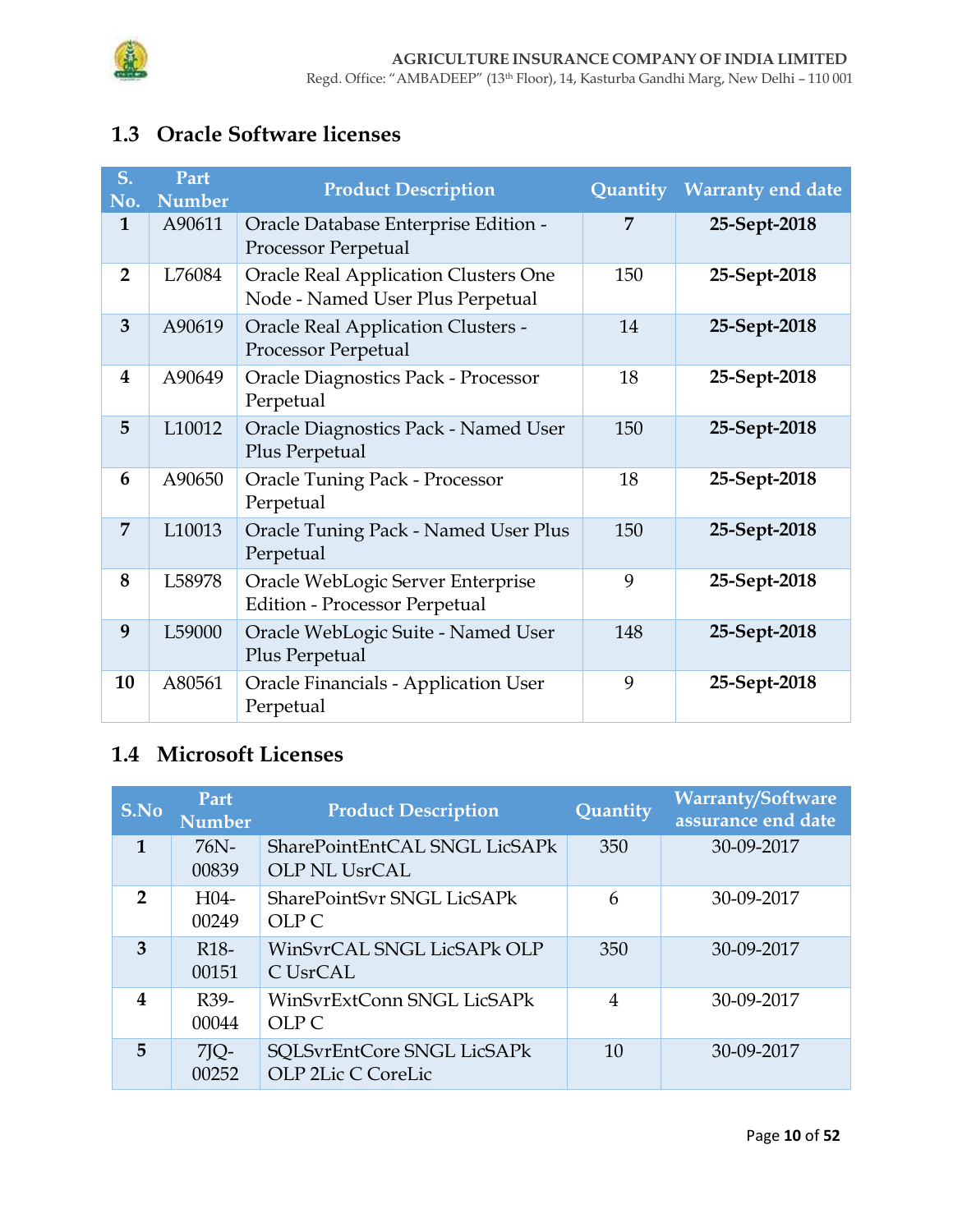

Regd. Office: "AMBADEEP" (13th Floor), 14, Kasturba Gandhi Marg, New Delhi – 110 001

| S.No | Part<br><b>Number</b> | <b>Product Description</b>                        | Quantity | <b>Warranty/Software</b><br>assurance end date |
|------|-----------------------|---------------------------------------------------|----------|------------------------------------------------|
| 6    | $H05-$<br>00377       | SharePointStdCAL SNGL LicSAPk<br>OLP C UsrCAL     | 350      | 30-09-2017                                     |
| 7    | P73-<br>05757         | WinSvrStd SNGL LicSAPk OLP C<br>2 <sub>Proc</sub> | 17       | 30-09-2017                                     |
| 8    | $6VC-$<br>01150       | WinRmtDsktpSrvcsCAL SNGL<br>LicSAPk OLP C UsrCAL  | 10       | 30-09-2017                                     |
| 9    | $77D-$<br>00090       | <b>VSProwMSDN ALNG LicSAPk</b><br>OLP C           | 5        | 30-09-2017                                     |

# **1.5 Existing other software**

| S. No | <b>Software</b>   | <b>Item</b>   | Quantity | ATS end date |
|-------|-------------------|---------------|----------|--------------|
|       | Citrix            | Citrix Xenapp | 5        | 25-Sept-2018 |
|       | Credence-Treasury | iDeal Fund    | 10       | 25-Sept-2018 |

# **1.6 Existing Oracle software licenses**

| S.<br><b>No</b>  | <b>Description</b>                                                                                  | Quantity      | Part no/serial<br>no/CSI Number | <b>ATS</b> end<br>date |
|------------------|-----------------------------------------------------------------------------------------------------|---------------|---------------------------------|------------------------|
| $\mathbf{1}$     | Spatial and Graph - Processor<br>Perpetual                                                          | $\mathcal{P}$ | 16404499                        | 25-Sept-2018           |
| $\overline{2}$   | Oracle Database Enterprise Edition<br>-Named User Plus Perpetual                                    | 500           | 16404499                        | 25-Sept-2018           |
| 3                | <b>Oracle Financials-Application</b><br>User Perpetuals                                             | 25            | 16404499                        | 25-Sept-2018           |
| $\boldsymbol{4}$ | Weblogic Server Enterprise<br><b>Edition-</b> Named User Plus<br>Perpetual                          | 350           | 16404499                        | 25-Sept-2018           |
| 5                | Weblogic Server Enterprise<br><b>Edition-Processor Perpetual</b>                                    | 12            | 16404499                        | 25-Sept-2018           |
| 6                | Partitioning -Processor Perpetual                                                                   | 2             | 16404499                        | 25-Sept-2018           |
| $\overline{7}$   | Oracle Business Intelligence Suite<br>Enterprise Edition Plus - Named<br><b>User Plus Perpetual</b> | 50            | 16404499                        | 25-Sept-2018           |
| 8                | Oracle Database Enterprise Edition<br>-Processor Perpetual                                          | 12            | 16404499                        | 25-Sept-2018           |
| 9                | Oracle Database Standard Edition -<br>Named User Plus Perpetual                                     | 40            | 16404499                        | 25-Sept-2018           |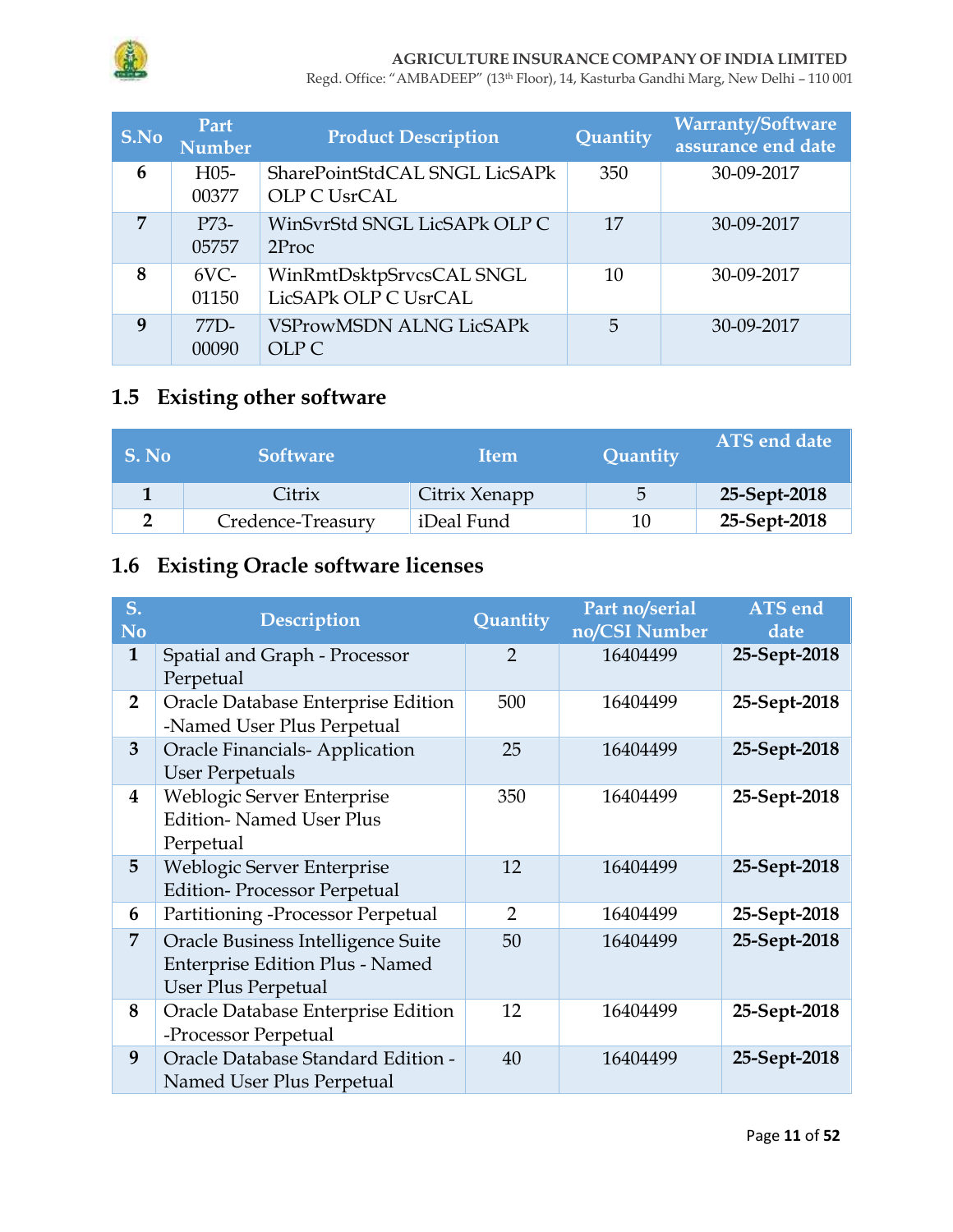

Regd. Office: "AMBADEEP" (13th Floor), 14, Kasturba Gandhi Marg, New Delhi – 110 001

| S.<br>No. | <b>Description</b>                                                  | Quantity | Part no/serial<br>no/CSI Number | ATS end<br>date |
|-----------|---------------------------------------------------------------------|----------|---------------------------------|-----------------|
| 10        | Weblogic Server Standard Edition-<br>Named User Plus Perpetual      | 30       | 16404499                        | 25-Sept-2018    |
| 11        | <b>Internet Developer Suite-Named</b><br><b>User Plus Perpetual</b> |          | 16404499                        | 25-Sept-2018    |

# **1.7 Oracle Hardware at DC**

| S.No           | Part#                      | <b>Description</b>                                                                                      | Quantity       | <b>Warranty/AMC</b><br><b>End date</b> |
|----------------|----------------------------|---------------------------------------------------------------------------------------------------------|----------------|----------------------------------------|
| $\mathbf{1}$   |                            | SPARC T5-2 Server -16 core, 256GB                                                                       | $\mathbf{1}$   | 25-Sept-2018                           |
|                | 7104208                    | SPARC T5-2 Server - Model Family                                                                        | $\mathbf{1}$   | 25-Sept-2018                           |
|                | 7104189                    | SPARC T5-2 Server: base with 1<br>SPARC T5 16 core 3.6 GHz processor<br>(for factory installation)      | $\mathbf{1}$   | 25-Sept-2018                           |
|                | 7104198                    | One 16 GB DDR3-1066 registered<br>DIMM (for factory installation)                                       | 16             | 25-Sept-2018                           |
|                | 7105213                    | One 600 GB 10000 rpm 2.5 inch SAS-2<br>HDD with marlin bracket (For Factory<br>Installation)            | 6              | 25-Sept-2018                           |
|                | 7100479                    | Sun Quad Port GbE PCle 2.0 low profile<br>Adapter, UTP (for factory installation)                       | 3              | 25-Sept-2018                           |
|                | $SG-$<br>PCIE2FC-<br>QF8-Z | StorageTek 8 gb Fibre Channel PCIe<br>HBA dual port Qlogic (for factory<br>installation)                | $\overline{4}$ | 25-Sept-2018                           |
|                | 7104202                    | Oracle Solaris and Oracle VM Server for<br>SPARC preinstall (for factory<br>installation)               | $\mathbf{1}$   | 25-Sept-2018                           |
|                | SR-<br>JUMP-<br>2MC13      | Power Cord: Sun Rack 2 jumper, 2<br>meters, C14RA plug, C13 connector,<br>13A(for factory installation) | $\overline{2}$ | 25-Sept-2018                           |
|                | B59411                     | Hardware Freight Fee                                                                                    | $\mathbf{1}$   | 25-Sept-2018                           |
|                |                            |                                                                                                         |                |                                        |
| $\overline{2}$ |                            | Storage FS1-2 with 15TB usable<br>capacity (RAID 1/0)                                                   | 1              | 25-Sept-2018                           |
|                | 7104657                    | Oracle FS1-2 system: model family                                                                       | $\mathbf{1}$   | 25-Sept-2018                           |
|                | 7104975                    | Oracle FS1-2 subsystem: model family                                                                    | $\mathbf{1}$   | 25-Sept-2018                           |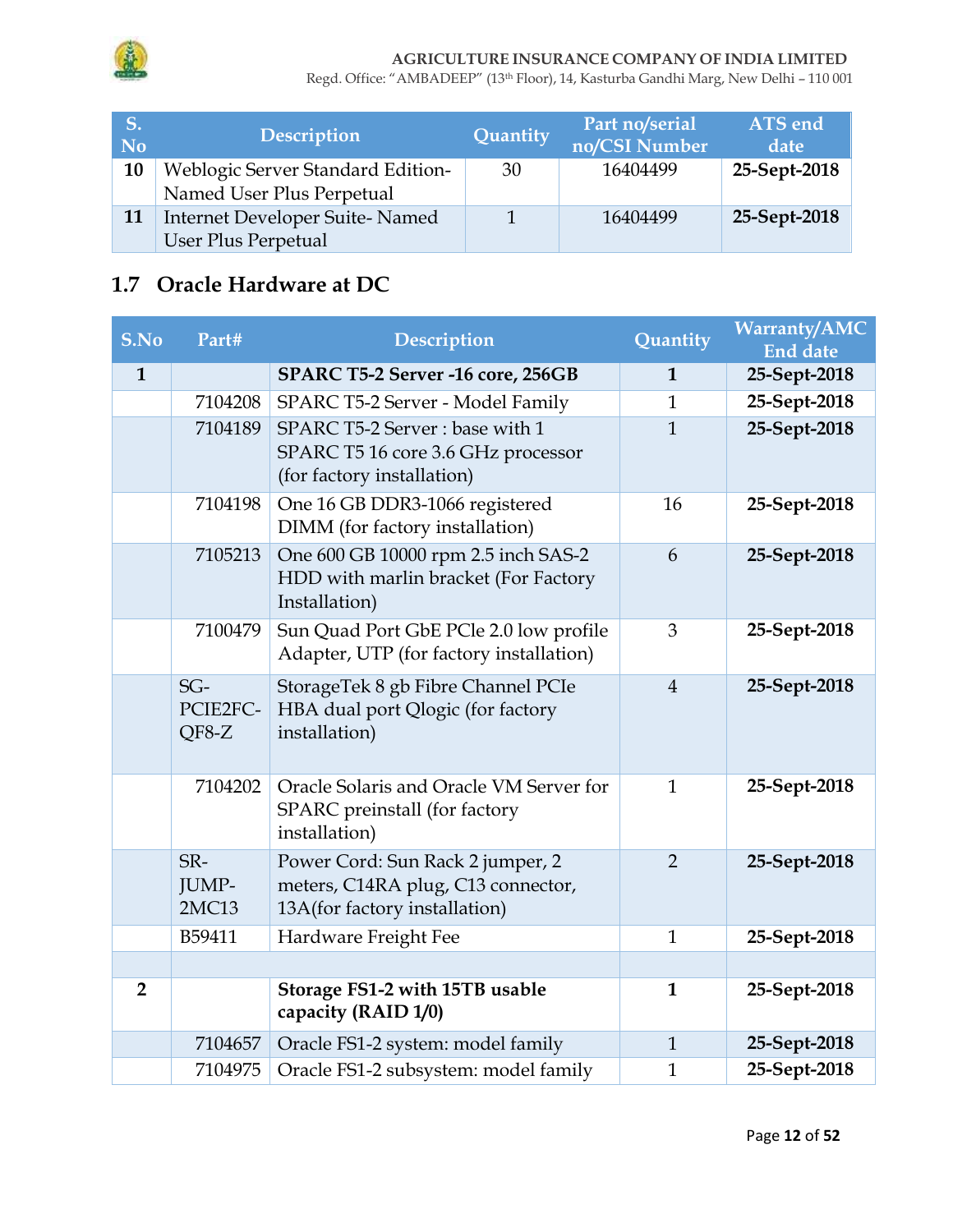

| S.No | Part#            | <b>Description</b>                                                                                                        | Quantity       | <b>Warranty/AMC</b><br><b>End date</b> |
|------|------------------|---------------------------------------------------------------------------------------------------------------------------|----------------|----------------------------------------|
|      | 7104709          | Oracle FS1-2 Controller :base<br>configuration (for factory installation)                                                 | $\overline{2}$ | 25-Sept-2018                           |
|      | 7101673          | Sun storage Dual 16 Gb Fibre Channel<br>PCIe Universal HBA, Qlogic(for factory<br>installation)                           | $\overline{2}$ | 25-Sept-2018                           |
|      | 7101675          | 2 Sun storage 16 Gb FC short wave<br>optics , Qlogic (for factory installation)                                           | $\overline{2}$ | 25-Sept-2018                           |
|      | 7104977          | Oracle Storage Drive Endosure DE2-24P<br>with twenty-four 900 GB 10000 rpm 2.5<br>inch SAS HDDs(for factory installation) | 2              | 25-Sept-2018                           |
|      | 7104928          | Cable: 3 meters, mini SAS to mini SAS<br>HD (for factory installation)                                                    | $\overline{4}$ | 25-Sept-2018                           |
|      | 7104932          | Cable assembly: 3 meters, mini SAS<br>HD to mini SAS HD (for factory<br>installation)                                     | $\overline{2}$ | 25-Sept-2018                           |
|      | 7104711          | Oracle FS1-2 Pilot with 2 Sun Servers<br>X4-2(for factory installation)                                                   | $\mathbf{1}$   | 25-Sept-2018                           |
|      | B59411           | Hardware Freight Fee                                                                                                      | $\mathbf{1}$   | 25-Sept-2018                           |
|      |                  |                                                                                                                           |                |                                        |
| 3    |                  | Cables FC and Memory upgrade for<br>existing T5-2 Server                                                                  |                | 25-Sept-2018                           |
|      | X9736A-<br>$Z-N$ | 25M LC to LC FC Optical Cable                                                                                             | 20             | 25-Sept-2018                           |
|      | B59411           | Hardware Freight Fee                                                                                                      | 20             | 25-Sept-2018                           |
|      | 7104199          | One 16 Gb DDR3-1066 registered<br><b>DIMM</b>                                                                             | 32             | 25-Sept-2018                           |
|      | B59411           | Hardware Freight Fee                                                                                                      | 32             | 25-Sept-2018                           |
|      |                  |                                                                                                                           |                |                                        |
| 4    |                  | Oracle Private Cloud Appliance with 4<br>nodes of X5-2                                                                    | $\mathbf{1}$   | 25-Sept-2018                           |
|      | 7110521          | Private Cloud Appliance X5-2: model<br>Family                                                                             | $\mathbf{1}$   | 25-Sept-2018                           |
|      | 7110523          | Private Cloud Appliance X5-2: Base<br>Rack                                                                                | $\mathbf 1$    | 25-Sept-2018                           |
|      | 7110525          | Private Cloud Appliance X5-2 Server                                                                                       | $\overline{4}$ | 25-Sept-2018                           |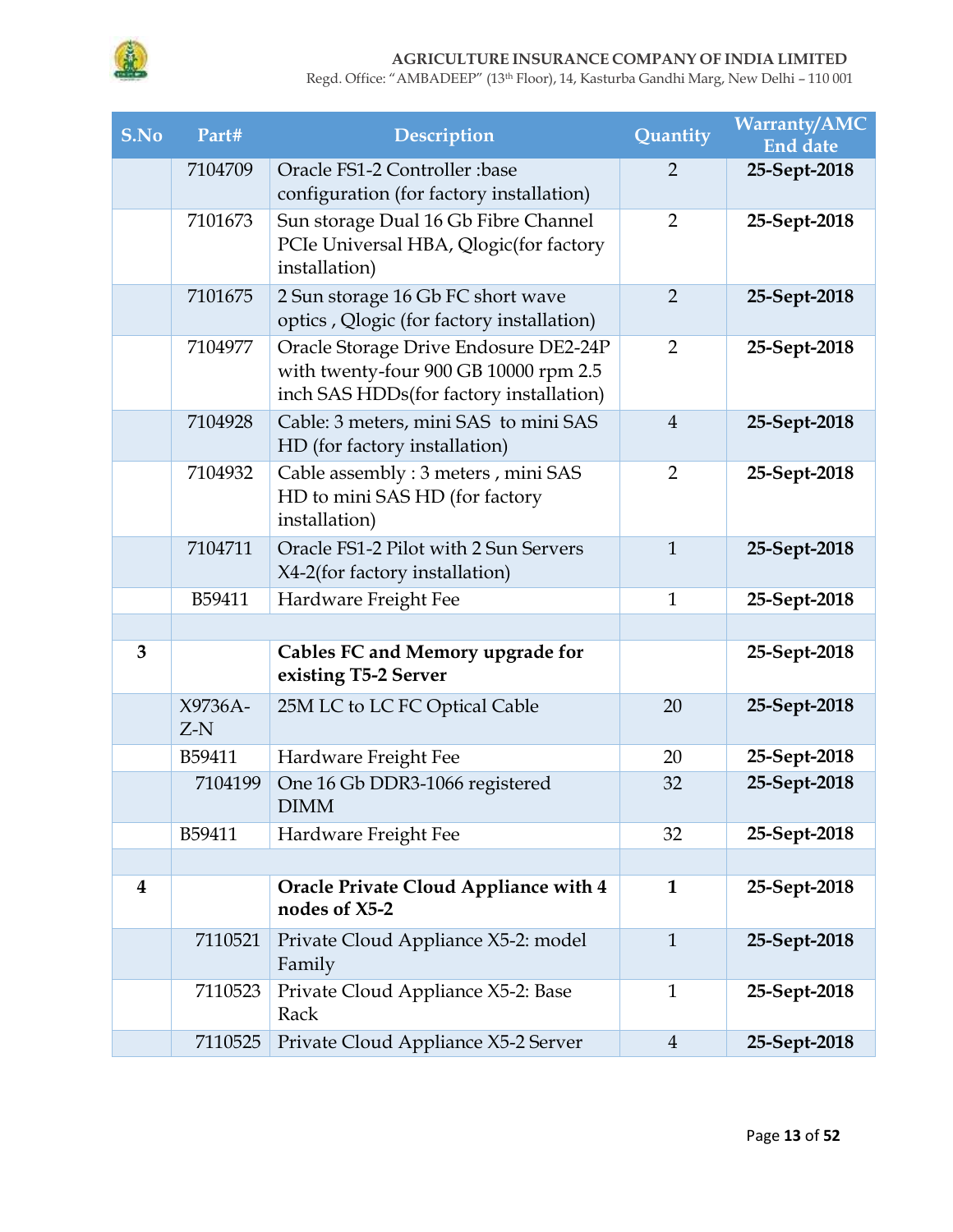

| S.No | Part#        | <b>Description</b>                                                                                                                           | Quantity       | <b>Warranty/AMC</b><br><b>End date</b> |
|------|--------------|----------------------------------------------------------------------------------------------------------------------------------------------|----------------|----------------------------------------|
|      | 7100874      | Two 1-Phase high voltage 22 kVA PDUs<br>with 2P3W-IP44 plugs for EMEA and<br>APAC, except Japan and Taiwan                                   | $\mathbf{1}$   | 25-Sept-2018                           |
|      | 7110530      | Private Cloud Appliance X5-2 server<br>filler panel                                                                                          | 21             | 25-Sept-2018                           |
|      | 7112657      | Oracle ZFS Storage System for Private<br>Cloud Appliance X5-2 (for factory<br>installation)                                                  | $\mathbf{1}$   | 25-Sept-2018                           |
|      | 7112658      | Dual port 8 GB fiber channel module<br>for Private Cloud Appliance (for factory<br>installation)                                             | $\overline{4}$ | 25-Sept-2018                           |
|      | X2129A-<br>N | Dual rate transceiver : SFP +SR, Support<br>1 Gb/sec and 10Gb/sec dual rate                                                                  | $\overline{4}$ | 25-Sept-2018                           |
|      | B59411       | Hardware Freight Fee                                                                                                                         | $\overline{4}$ | 25-Sept-2018                           |
|      | B59411       | Hardware Freight Fee                                                                                                                         | $\mathbf{1}$   | 25-Sept-2018                           |
|      |              |                                                                                                                                              |                | 25-Sept-2018                           |
| 5    |              | Oracle X5-2 Server-12 core, 48GB                                                                                                             | $\mathbf{1}$   | 25-Sept-2018                           |
|      | 7110316      | Oracle Server X5-2: model family                                                                                                             | $\mathbf{1}$   | 25-Sept-2018                           |
|      | 7100734      | Oracle Solaris preinstall (for factory<br>installation)                                                                                      | $\mathbf{1}$   | 25-Sept-2018                           |
|      | 6331A-N      | 2.5-inch HDD filler Panel (for factory<br>installation)                                                                                      | 6              | 25-Sept-2018                           |
|      | 7110347      | Intel A XeonA E5-2690 v3 12- core 2.6<br>Ghz processor (For Factory installation)                                                            | $\mathbf{1}$   | 25-Sept-2018                           |
|      | 7110350      | Heat sink for 1U(for factory installation)                                                                                                   | $\mathbf{1}$   | 25-Sept-2018                           |
|      | 7110352      | One 8 GB DDR4-2133 DIMM(for factory<br>installation)                                                                                         | 6              | 25-Sept-2018                           |
|      | 7111107      | One 1.2 TB 10000 rpm 2.5-inch SAS-<br>3HDD with marlin bracket(for factory<br>installation)                                                  | 2              | 25-Sept-2018                           |
|      | 7100563      | Sun Dual Port 10GBase-T Adapter (for<br>factory installation)                                                                                | $\mathbf{1}$   | 25-Sept-2018                           |
|      | 7110337      | Oracle Server X5-2: IU base chassis with<br>motherboard, internal 12 Gb SAS RAID<br>HBA, 2 PSUs, slide rail kit, and cable<br>management arm | $\mathbf{1}$   | 25-Sept-2018                           |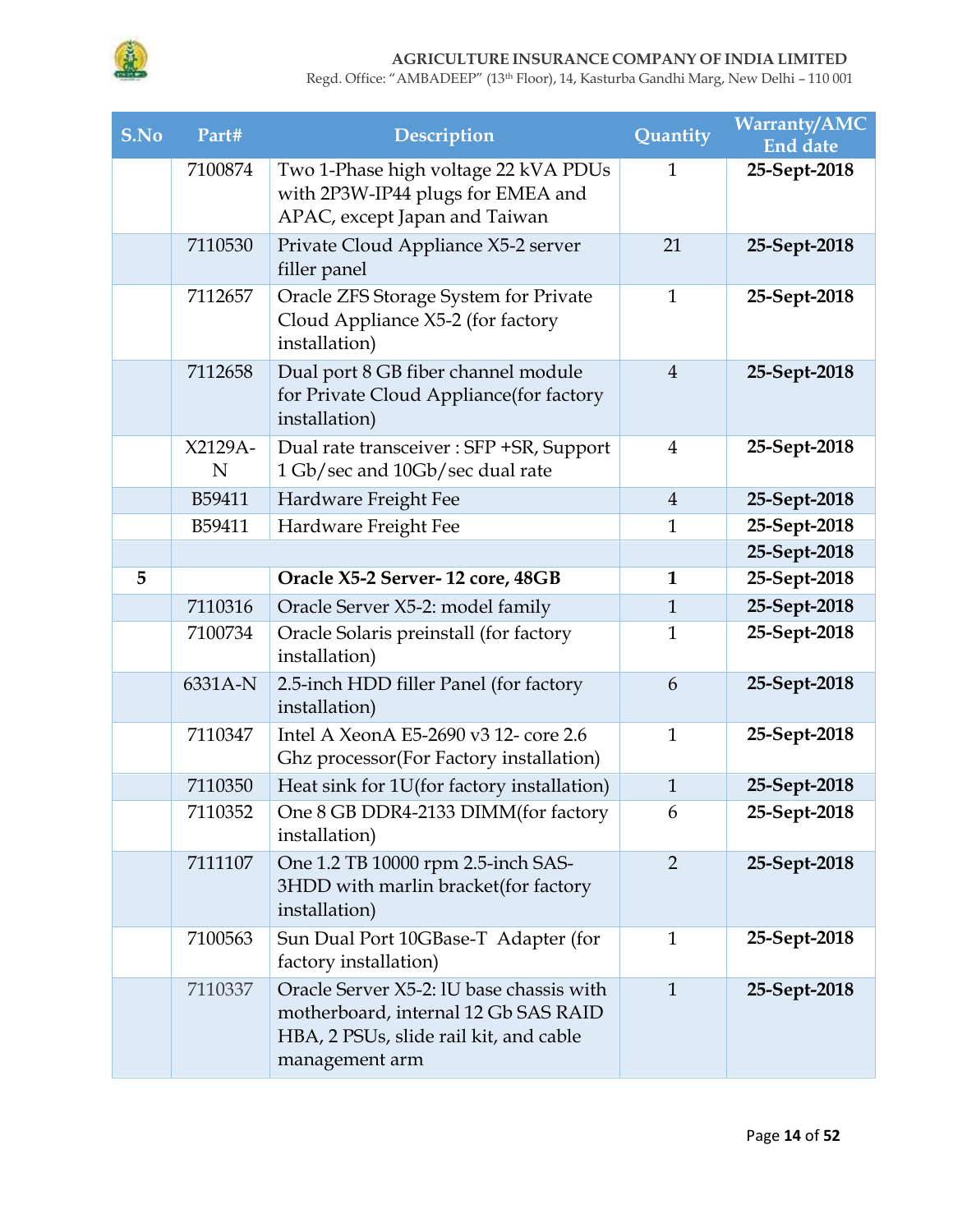

Regd. Office: "AMBADEEP" (13th Floor), 14, Kasturba Gandhi Marg, New Delhi – 110 001

| S.No | Part#                        | <b>Description</b>                                                                                       | Quantity       | <b>Warranty/AMC</b><br><b>End date</b> |
|------|------------------------------|----------------------------------------------------------------------------------------------------------|----------------|----------------------------------------|
|      | 7102748                      | PCle filler panel (for factory<br>installation)                                                          | $\overline{2}$ | 25-Sept-2018                           |
|      | SR-<br>JUMP-<br><b>2MC13</b> | Power cord: Sun Rack 2 jumper, 2<br>meters, C14RA plug, C13 connector,<br>13A (for factory installation) | $\overline{2}$ | 25-Sept-2018                           |
|      | 7110360                      | OSA 8GB USB stick (for factory<br>installation)                                                          | 1              | 25-Sept-2018                           |
|      | 7110339                      | Eight 2.5-inch drive slots, 1DVD-<br>RW, and disk cage for IU                                            | $\mathbf{1}$   | 25-Sept-2018                           |
|      | 7110358                      | DVD-RW drive (for factory installation)                                                                  | $\mathbf{1}$   | 25-Sept-2018                           |
|      | 7110624                      | Single processor I/O cover kit for 1U<br>(for factory installation)                                      | $\mathbf{1}$   | 25-Sept-2018                           |
|      | B59411                       | Hardware Freight Fee                                                                                     | $\mathbf{1}$   | 25-Sept-2018                           |
|      |                              |                                                                                                          |                | 25-Sept-2018                           |
| 6    | L90617                       | Oracle Solaris Cluster, Enterprise<br><b>Edition - Processor Perpetual</b>                               | 8              | 25-Sept-2018                           |
| 7    |                              | Standard Power-On Installation                                                                           |                | 25-Sept-2018                           |

## **1.8 Oracle hardware at DR**

| S<br><b>No</b> | Part#                        | Description                                                                                        | Quantity       | <b>Warranty/AMC</b><br><b>End date</b> |
|----------------|------------------------------|----------------------------------------------------------------------------------------------------|----------------|----------------------------------------|
| 1              |                              | SPARC T5-2 Server -16 core, 256GB                                                                  | 1              | 25-Sept-2018                           |
|                | 7104208                      | SPARC T5-2 Server -model family                                                                    | 1              | 25-Sept-2018                           |
|                | 7104189                      | SPARC T5-2 Server: base with 1 SPARC<br>T5 16 core 3.6 GHz processor (for factory<br>installation) | 1              | 25-Sept-2018                           |
|                | 7104198                      | One 16 GB DDR3-1066 registered DIMM<br>(for factory installation)                                  | 16             | 25-Sept-2018                           |
|                | 7105213                      | One 600 GB 10000 rpm 2.5-inch SAS-2<br>HDD with marlin bracket (for factory<br>installation)       | 6              | 25-Sept-2018                           |
|                | 7100479                      | Sun Quad Port GbE PCle 2.0 Low Profile<br>Adapter, UTP (for factory installation)                  | 3              | 25-Sept-2018                           |
|                | $SG-$<br>PCIE2FC-<br>$QF8-Z$ | StorageTek 8 gb Fibre Channel PCIe<br>HBA dual port Qlogic (for factory<br>installation)           | $\overline{4}$ | 25-Sept-2018                           |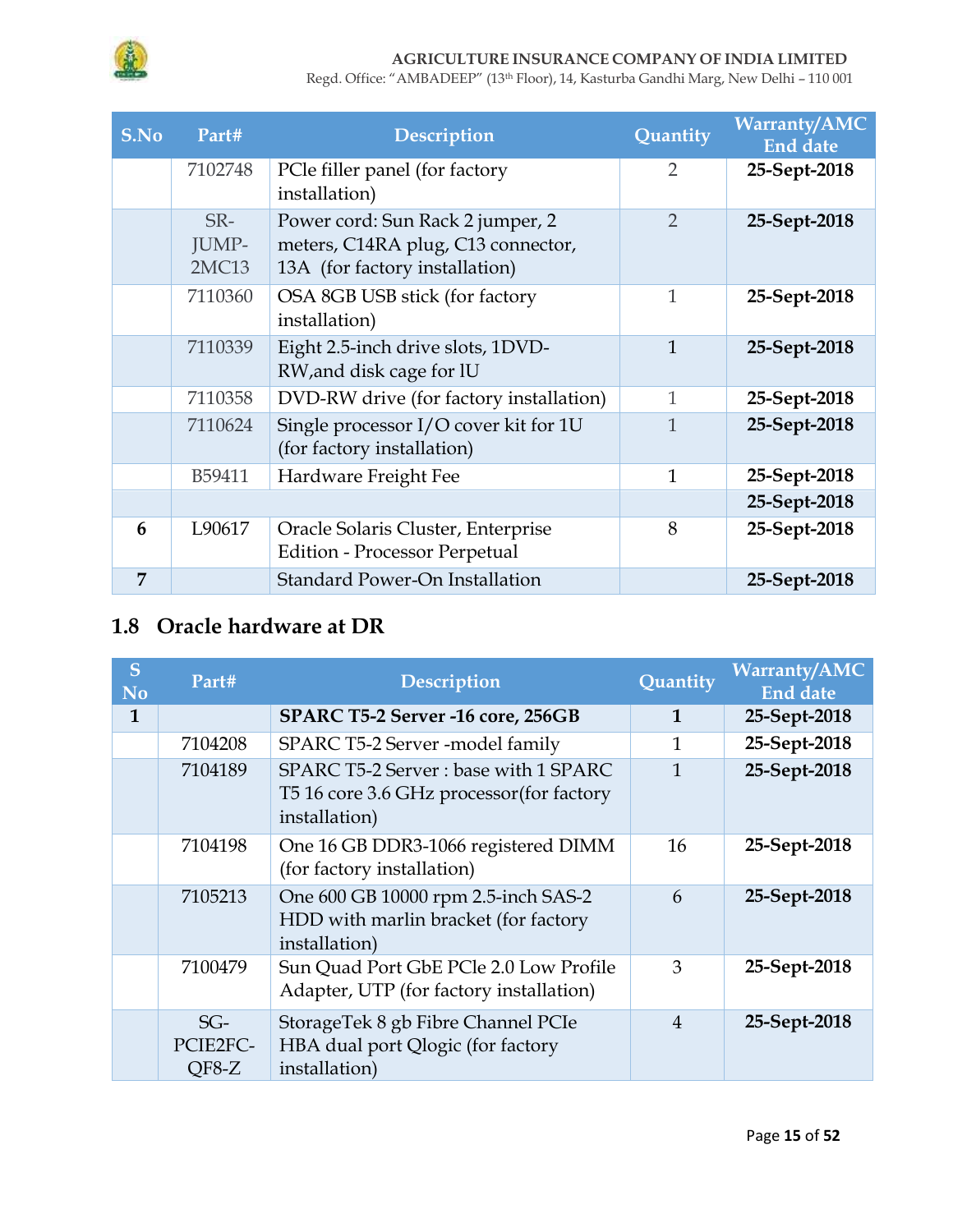

| S<br><b>No</b> | Part#             | <b>Description</b>                                                                                                         | Quantity       | <b>Warranty/AMC</b><br><b>End date</b> |
|----------------|-------------------|----------------------------------------------------------------------------------------------------------------------------|----------------|----------------------------------------|
|                | 7104202           | Oracle Solaris and Oracle VM Server for<br>SPARC preinstall (for factory<br>installation)                                  | $\mathbf{1}$   | 25-Sept-2018                           |
|                | SR-JUMP-<br>2MC13 | Power cord: Sun Rack 2 jumper, 2<br>meters, C14RA plug, C13 connector,<br>13A(for factory installation)                    | $\overline{2}$ | 25-Sept-2018                           |
|                | B59411            | Hardware Freight Fee                                                                                                       | $\mathbf{1}$   | 25-Sept-2018                           |
|                |                   |                                                                                                                            |                |                                        |
| $\overline{2}$ |                   | Storage FS1-2 with 15TB usable<br>capacity (RAID 1/0)                                                                      | $\mathbf{1}$   | 25-Sept-2018                           |
|                | 7104657           | Oracle FS1-2 system: model family                                                                                          | $\mathbf{1}$   | 25-Sept-2018                           |
|                | 7104975           | Oracle FS1-2 subsystem: model family                                                                                       | $\mathbf{1}$   | 25-Sept-2018                           |
|                | 7104709           | Oracle FS1-2 Controller: Base<br>configuration (for factory installation)                                                  | $\overline{2}$ | 25-Sept-2018                           |
|                | 7101673           | Sun storage Dual 16 Gb Fiber channel<br>PCIe Universal HBA, Qlogic (for factory<br>installation)                           | $\overline{2}$ | 25-Sept-2018                           |
|                | 7101675           | 2 Sun storage 16 GB FC short wave<br>optics , Qlogic (for factory installation)                                            | $\overline{2}$ | 25-Sept-2018                           |
|                | 7104977           | Oracle Storage Drive Endosure DE2-24P<br>with twenty-four 900 GB 10000 rpm 2.5-<br>inch SAS HDDs(for factory installation) | $\overline{2}$ | 25-Sept-2018                           |
|                | 7104928           | Cable: 3 meters, mini SAS to mini SAS<br>HD(for factory installation)                                                      | $\overline{4}$ | 25-Sept-2018                           |
|                | 7104932           | Cable assembly: 3 meters, mini SAS HD<br>to mini SAS HD (for factory installation)                                         | $\overline{2}$ | 25-Sept-2018                           |
|                | 7104711           | Oracle FS1-2 Pilot with 2 sun Servers X4-<br>2(For Factory installation)                                                   | $\mathbf{1}$   | 25-Sept-2018                           |
|                | B59411            | Hardware Freight Fee                                                                                                       | $\mathbf{1}$   | 25-Sept-2018                           |
|                |                   |                                                                                                                            |                |                                        |
| 3              |                   | Cables FC and Memory upgrade for<br>existing T5-2 Server                                                                   | $\mathbf{1}$   | 25-Sept-2018                           |
|                | X9736A-Z-<br>N    | 25M LC to LC FC Optical Cable                                                                                              | 20             | 25-Sept-2018                           |
|                | B59411            | Hardware Freight Fee                                                                                                       | 20             | 25-Sept-2018                           |
|                | 7104199           | One 16 Gb DDR3-1066 registered DIMM                                                                                        | 32             | 25-Sept-2018                           |
|                | B59411            | Hardware Freight Fee                                                                                                       | 32             | 25-Sept-2018                           |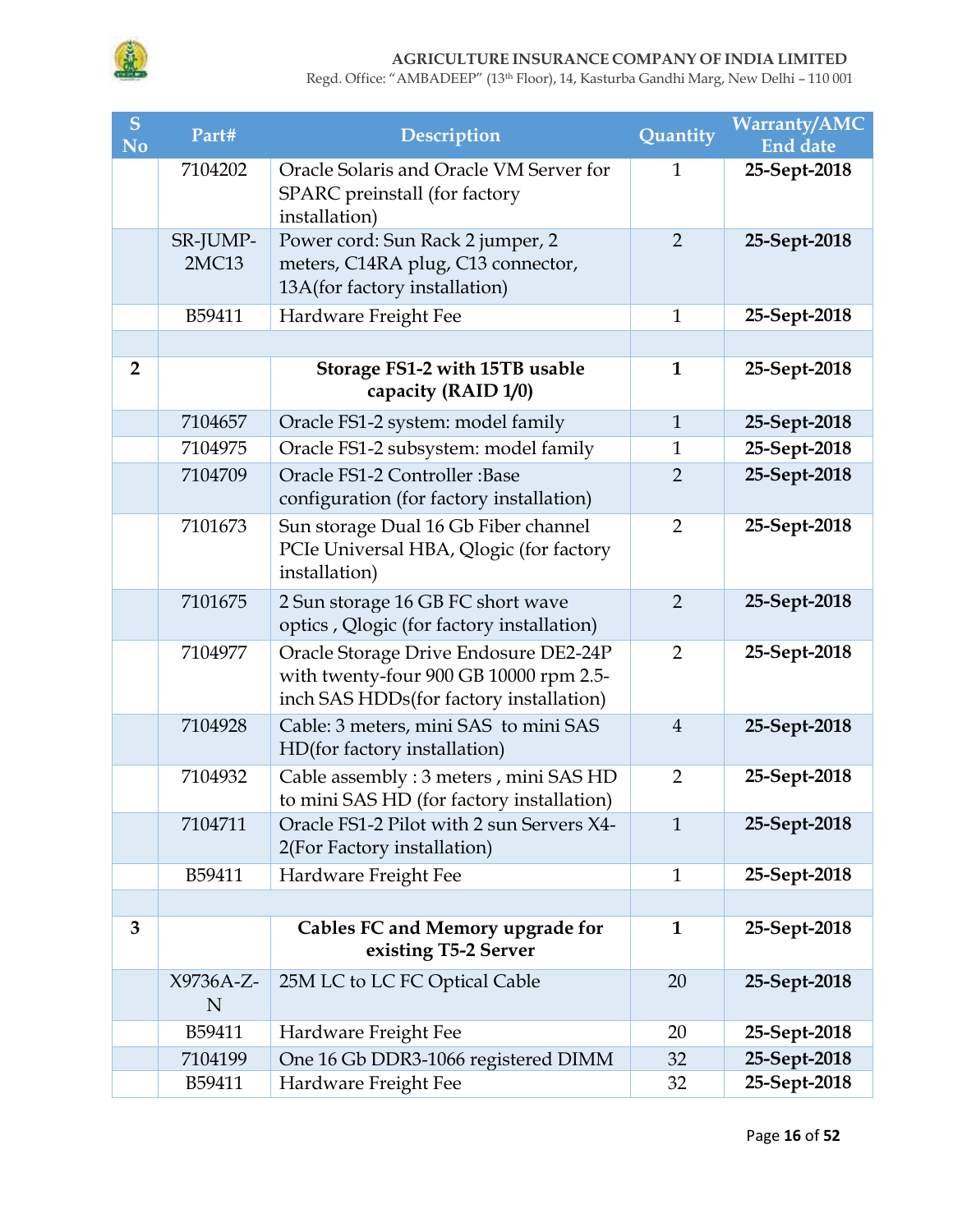

| S<br><b>No</b>          | Part#                        | Description                                                                                                | Quantity       | <b>Warranty/AMC</b><br><b>End date</b> |
|-------------------------|------------------------------|------------------------------------------------------------------------------------------------------------|----------------|----------------------------------------|
|                         |                              |                                                                                                            |                |                                        |
| $\overline{\mathbf{4}}$ |                              | SPARC T5-2 with 32 core/256GB<br>memory                                                                    | $\mathbf{1}$   | 25-Sept-2018                           |
|                         | 7104208                      | SPARC T5-2 Server -model family                                                                            | $\mathbf{1}$   | 25-Sept-2018                           |
|                         | 7104190                      | SPARC T5-2 Server: base with 2 SPARC<br>T5 16-core 3.6 GHz processors (for factory<br>installation)        | $\mathbf{1}$   | 25-Sept-2018                           |
|                         | 7104196                      | One 8 GB DDR3-1066 registered DIMM<br>(for factory installation)                                           | 32             | 25-Sept-2018                           |
|                         | 7105213                      | One 600 GB 10000 rpm 2.5-inch SAS-2<br>HDD with marlin bracket (For Factory<br>Installation)               | 6              | 25-Sept-2018                           |
|                         | 7100479                      | Sun Quad Port GbE PCle 2.0 Low Profile<br>Adapter, UTP (for factory installation)                          | $\overline{2}$ | 25-Sept-2018                           |
|                         | $SG-$<br>PCIE2FC-<br>$QF8-Z$ | StorageTek 8 gb Fiber Channel PCIe<br>HBA dual port Qlogic(for factory<br>installation)                    | $\overline{4}$ | 25-Sept-2018                           |
|                         | 7104202                      | Oracle Solaris and Oracle VM Server for<br>SPARK preinstall(for factory installation)                      | $\mathbf{1}$   | 25-Sept-2018                           |
|                         | SR-JUMP-<br>2MC13            | Power Cord: Sun Rack 2 jumper, 2<br>meters, C14RA plug, C13 connector, 13A<br>(for factory installation)   | $\overline{2}$ | 25-Sept-2018                           |
|                         | B59411                       | Hardware Freight Fee                                                                                       | $\mathbf{1}$   | 25-Sept-2018                           |
| 5                       |                              | Oracle Private Cloud Appliance with 5<br>nodes of X5-2                                                     | $\mathbf{1}$   | 25-Sept-2018                           |
|                         | 7110521                      | Private Cloud Appliance X5-2: model<br>Family                                                              | $\mathbf{1}$   | 25-Sept-2018                           |
|                         | 7110523                      | Private Cloud Appliance X5-2: Base Rack                                                                    | $\mathbf{1}$   |                                        |
|                         | 7110525                      | Private Cloud Appliance X5-2 Server                                                                        | 5              | 25-Sept-2018                           |
|                         | 7100874                      | Two 1-Phase high voltage 22 kVA PDUs<br>with 2P3W-IP44 plugs for EMEA and<br>APAC, except Japan and Taiwan | $\mathbf{1}$   | 25-Sept-2018                           |
|                         | 7110530                      | Private Cloud Appliance X5-2 server<br>filler panel                                                        | 20             | 25-Sept-2018                           |
|                         | 7112657                      | Oracle ZFS Storage System for Private<br>Cloud Appliance X5-2 (for factory<br>installation)                | $\mathbf{1}$   | 25-Sept-2018                           |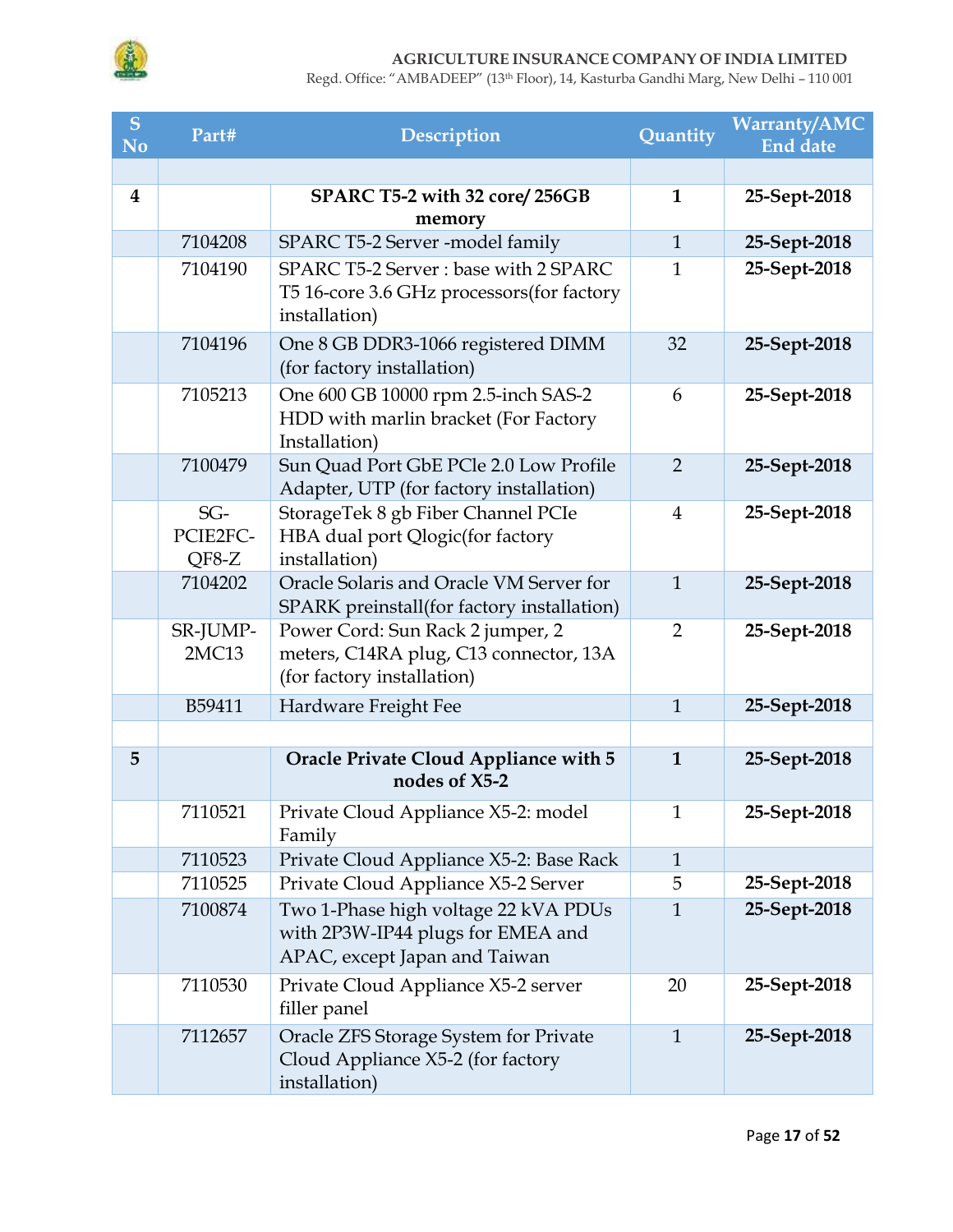

| S<br><b>No</b> | Part#             | <b>Description</b>                                                                                                                           | Quantity       | <b>Warranty/AMC</b><br><b>End date</b> |
|----------------|-------------------|----------------------------------------------------------------------------------------------------------------------------------------------|----------------|----------------------------------------|
|                | 7112658           | Dual port 8 Gb fibre channel module for<br>Private Cloud Appliance (for factory<br>installation)                                             | $\overline{4}$ | 25-Sept-2018                           |
|                | X2129A-N          | Dual rate transceiver : SFP +SR, Support<br>1 Gb/sec and 10 Gb/sec dual rate                                                                 | $\overline{4}$ | 25-Sept-2018                           |
|                | B59411            | Hardware Freight Fee                                                                                                                         | $\mathbf{1}$   |                                        |
|                |                   |                                                                                                                                              |                |                                        |
| 6              |                   | Oracle X5-2 Server-12 core, 48GB                                                                                                             | $\mathbf{1}$   | 25-Sept-2018                           |
|                | 7110316           | Oracle Server X5-2: model family                                                                                                             | $\mathbf{1}$   | 25-Sept-2018                           |
|                | 7100734           | Oracle Solaris preinstall (for factory<br>installation)                                                                                      | $\mathbf{1}$   | 25-Sept-2018                           |
|                | 6331A-N           | 2.5-inch HDD filler panel (for factory<br>installation)                                                                                      | 6              | 25-Sept-2018                           |
|                | 7110347           | Intel A XeonA E5-2690 v3 12- core 2.6<br>Ghz processor (for factory installation)                                                            | $\mathbf{1}$   | 25-Sept-2018                           |
|                | 7110350           | Heat Sink for 1U (for factory installation)                                                                                                  | $\mathbf{1}$   | 25-Sept-2018                           |
|                | 7110352           | One 8 Gb DDR4-2133 DIMM (for factory<br>installation)                                                                                        | 6              | 25-Sept-2018                           |
|                | 7111107           | One 1.2 TB 10000 rpm 2.5-inch SAS-3<br>HDD with marlin bracket (for factory<br>installation)                                                 | $\overline{2}$ | 25-Sept-2018                           |
|                | 7100563           | Sun Dual Port 10GBase-T Adapter (for<br>factory installation)                                                                                | $\mathbf{1}$   | 25-Sept-2018                           |
|                | 7110337           | Oracle Server XS-2: IU base chassis with<br>motherboard, internal 12 Gb SAS RAID<br>HBA, 2 PSUs, slide rail kit, and cable<br>management arm | $\mathbf{1}$   | 25-Sept-2018                           |
|                | 7102748           | PCle filler panel (for factory installation)                                                                                                 | $\overline{2}$ | 25-Sept-2018                           |
|                | SR-JUMP-<br>2MC13 | Power cord: Sun Rack 2 jumper, 2 meters,<br>C14RA plug, C13 connector, 13A for<br>factory Installation)                                      | $\overline{2}$ | 25-Sept-2018                           |
|                | 7110360           | OSA 8GB USS stick (for factory<br>installation)                                                                                              | $\mathbf{1}$   | 25-Sept-2018                           |
|                | 7110339           | Eight 2.5-inch drive slots, 1 DVD-<br>RW, and disk cage for IU                                                                               | $\mathbf{1}$   | 25-Sept-2018                           |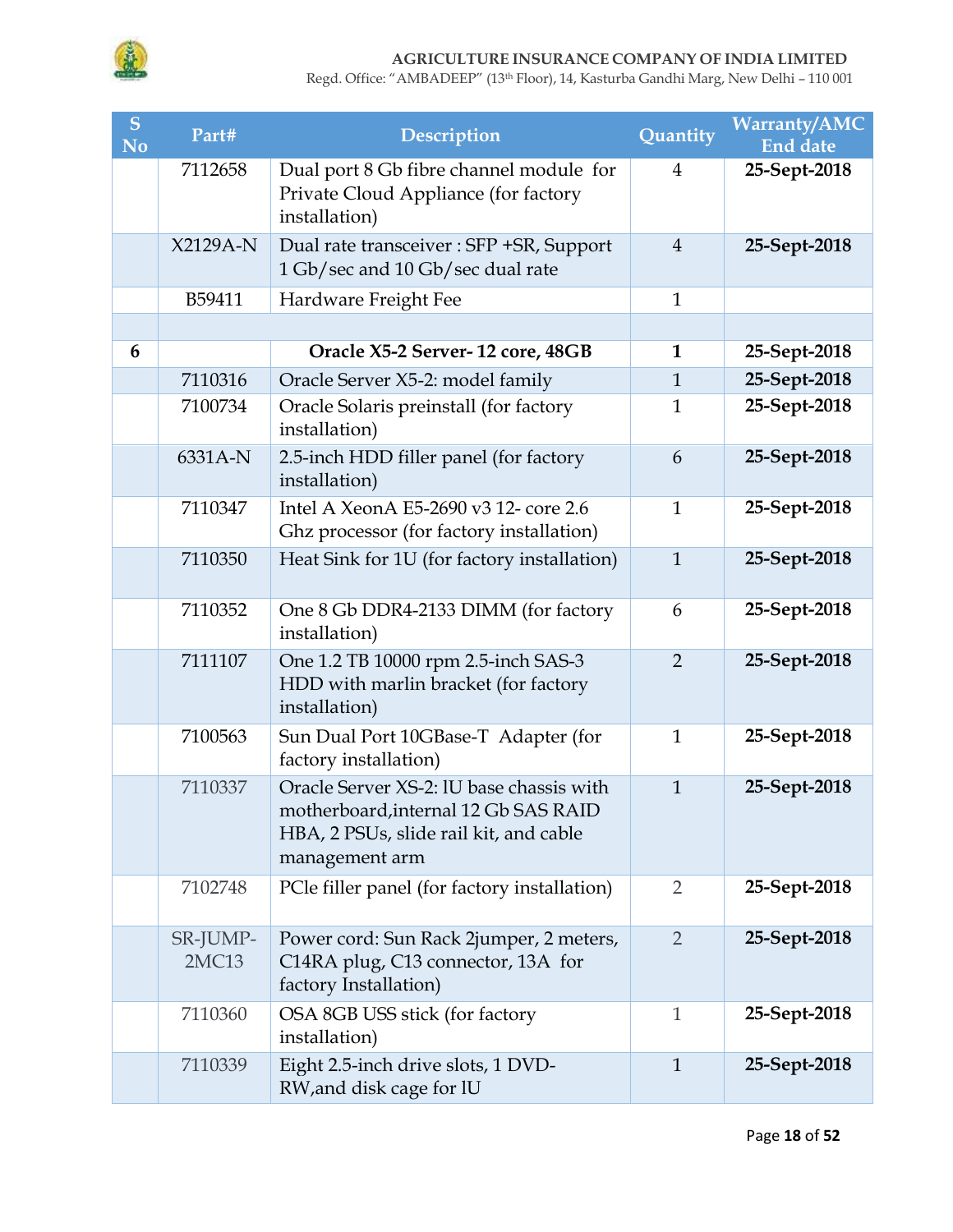

Regd. Office: "AMBADEEP" (13th Floor), 14, Kasturba Gandhi Marg, New Delhi – 110 001

| S<br><b>No</b> | Part#   | <b>Description</b>                                                  | Quantity | <b>Warranty/AMC</b><br><b>End date</b> |
|----------------|---------|---------------------------------------------------------------------|----------|----------------------------------------|
|                | 7110358 | DVD-RW drive (for factory installation)                             | 1        | 25-Sept-2018                           |
|                | 7110624 | Single processor I/O cover kit for 1U (for<br>factory installation) | 1        | 25-Sept-2018                           |
|                | B59411  | Hardware Freight Fee                                                | 1        | 25-Sept-2018                           |
|                |         |                                                                     |          |                                        |
| 7              | L90617  | Oracle Solaris Cluster, Enterprise Edition<br>- Processor Perpetual | 24       | 25-Sept-2018                           |
| 8              |         | <b>Standard Power-On Installation</b>                               |          |                                        |

### **1.9 Other Software Items**

| S.No           |            | <b>Product Description</b>    | Part no   | Quantity         | <b>ATS End date</b> |
|----------------|------------|-------------------------------|-----------|------------------|---------------------|
|                | Commvault  | <b>Backup Software</b>        | <b>NA</b> | 4 at DC, 5 at DR | 25-Sept-2018        |
| $\overline{2}$ | McAfee     | Anti-Spam & Web<br>gateway SW | <b>NA</b> | 350              | 25-Sept-2018        |
|                |            | Antivirus Desktop SW          | <b>NA</b> | 350              | 25-Sept-2018        |
|                |            | <b>Antivirus Server SW</b>    | <b>NA</b> | 75               | 25-Sept-2018        |
| 3              | <b>TCS</b> | <b>TCS ICC Support Tools</b>  |           |                  | 25-Sept-2018        |

### **1.10 Existing Hardware for AMC**

| S. No          | Description                                                                                                | Part no | Quantity      | <b>AMC</b> End<br>date |
|----------------|------------------------------------------------------------------------------------------------------------|---------|---------------|------------------------|
|                | CISCO SAN Switch 9222i                                                                                     |         | 4             | Aug-2017               |
| $\overline{2}$ | Oracle Tape Library SL500<br><b>Two Drives</b><br>LTO 4 (IbmUltirium4)<br>Total number of Media Slots = 30 |         | $\mathcal{P}$ | May-2018               |
|                | Free Slots = $0$                                                                                           |         |               |                        |

### **1.11 Helpdesk**

AIC currently uses an in ISS helpdesk team to cater to its service management requirements around the Core Insurance Systems and other critical business systems. U sers can interact with the helpdesk either through call or directly logging a service request on the ISS complaints portal. These incidents and service requests are served at a best endeavor basis and the support team tries to resolve the issues defined in the Service level Agreement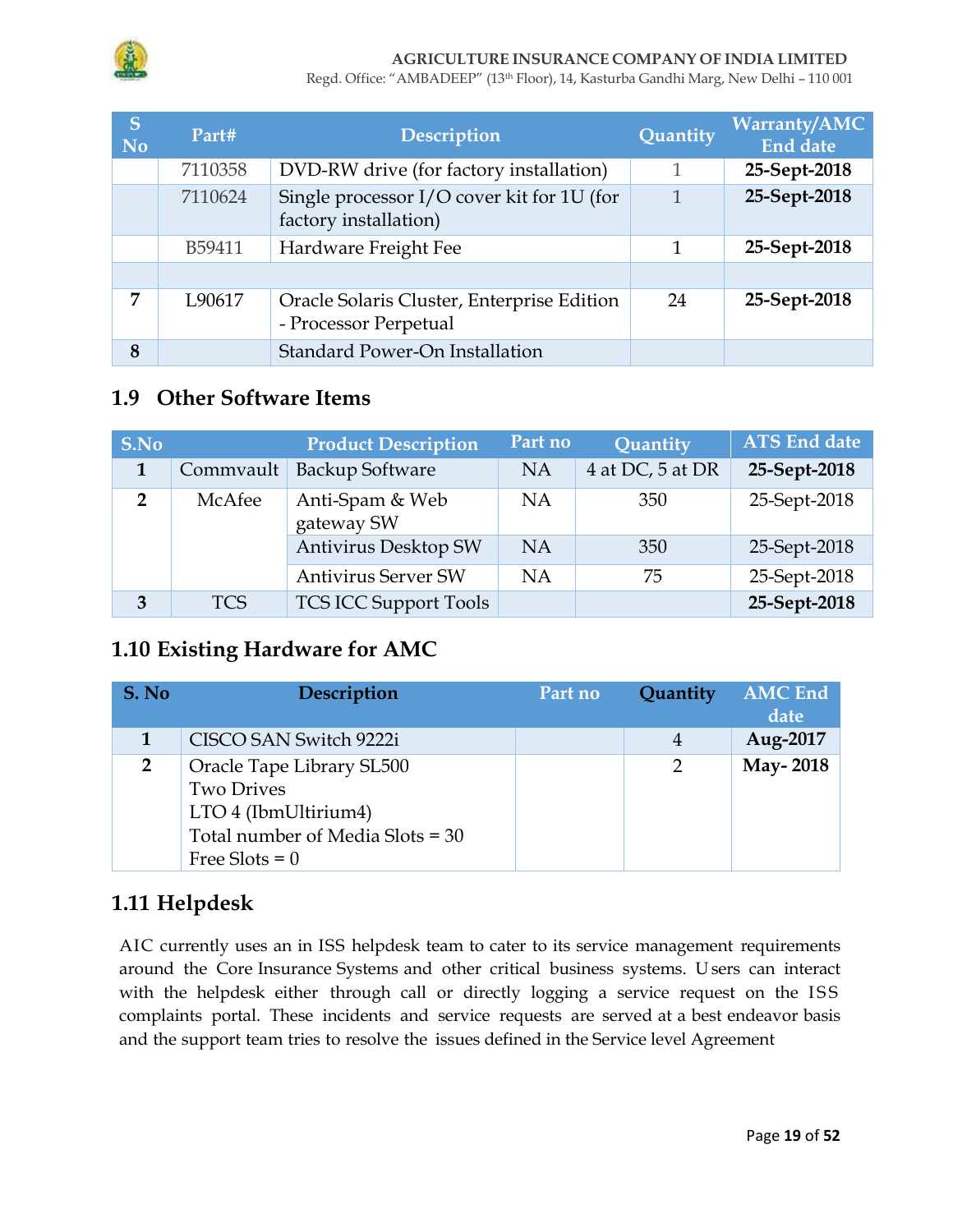

# **1.12 Reference Numbers of the parts**

|            | CSI#        |            |  |  |  |  |  |  |
|------------|-------------|------------|--|--|--|--|--|--|
| Oracle     | 19443993    |            |  |  |  |  |  |  |
| Software   | 18722410    |            |  |  |  |  |  |  |
|            | 16404499    |            |  |  |  |  |  |  |
|            | 20287616    |            |  |  |  |  |  |  |
|            | CSI#        |            |  |  |  |  |  |  |
|            | 16979265    |            |  |  |  |  |  |  |
| Oracle     | 19447852    |            |  |  |  |  |  |  |
| Hardware   | 19449352    |            |  |  |  |  |  |  |
|            | 19449349    |            |  |  |  |  |  |  |
|            | 20291800    |            |  |  |  |  |  |  |
|            | 20293798    |            |  |  |  |  |  |  |
|            | <b>CCID</b> |            |  |  |  |  |  |  |
| Commvault  | FC9F2       |            |  |  |  |  |  |  |
|            | FC9F1       |            |  |  |  |  |  |  |
| Juniper    | Contract Id |            |  |  |  |  |  |  |
|            | 60416201    |            |  |  |  |  |  |  |
|            | Serial #    |            |  |  |  |  |  |  |
|            | Bengaluru   | Noida      |  |  |  |  |  |  |
|            | 8RB3T72     | 8OC1T72    |  |  |  |  |  |  |
|            | 8R99T72     | 8QC9T72    |  |  |  |  |  |  |
|            | 8QC8T72     | 8OL5T72    |  |  |  |  |  |  |
|            | 8QF2T72     | 8QM4T72    |  |  |  |  |  |  |
|            | 8QD6T72     | 8QK1T72    |  |  |  |  |  |  |
| Dell       | 8QD3T72     | 8QP7T72    |  |  |  |  |  |  |
|            | 8QB7T72     | 8QN3T72    |  |  |  |  |  |  |
|            | 8T85T72     | 8Q36T72    |  |  |  |  |  |  |
|            | 8T98T72     | 8Q33T72    |  |  |  |  |  |  |
|            | 8T91T72     | 8Q34T72    |  |  |  |  |  |  |
|            | 8TB5T72     | 8Q27T72    |  |  |  |  |  |  |
|            | 8T75T72     | 8Q31T72    |  |  |  |  |  |  |
|            | P0B0532025  | P0B0532029 |  |  |  |  |  |  |
| McAfee     | P0B0532034  | P0B0536017 |  |  |  |  |  |  |
|            | W0A0538047  | W0A0538045 |  |  |  |  |  |  |
|            | W0A1538065  | W0A1538066 |  |  |  |  |  |  |
| HP Tipping | PR57B1P676  | PR57B1P673 |  |  |  |  |  |  |
| Point      | PR57B1P6XG  | PR57B1P67B |  |  |  |  |  |  |
|            | 1537G8366   | 1537G8368  |  |  |  |  |  |  |
| Array      | 1537G8362   | 1537G8363  |  |  |  |  |  |  |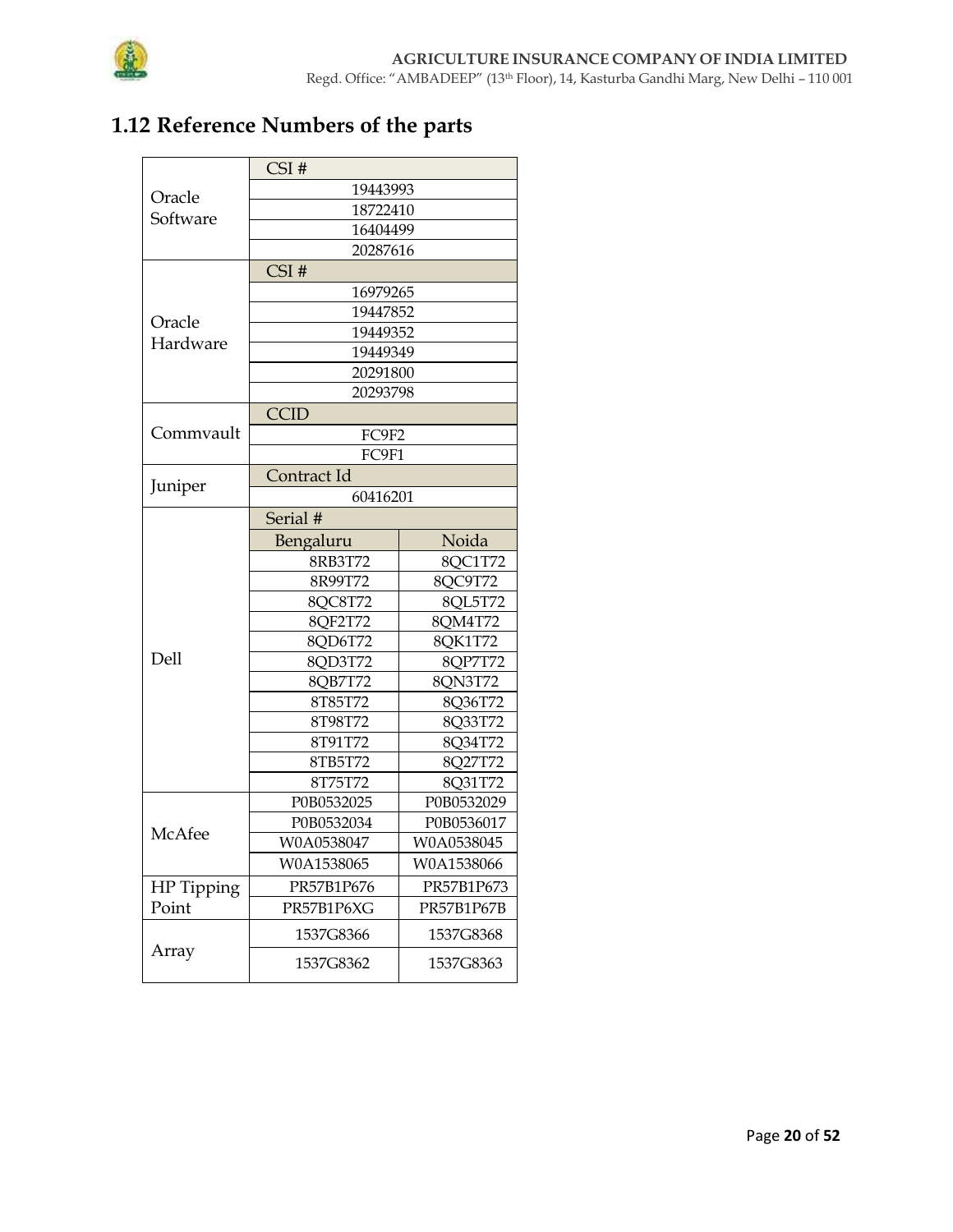

## 1.13 Server Hardware Detail

|                                               |                                                 |                                                                                                                  |                      | <b>Server Profile Data</b>    |                                                                | <b>Server Utilization</b>     | Financial                   |                                                                                              |                                                                   |                                                                        |                                                                              |                                                   |                                                |
|-----------------------------------------------|-------------------------------------------------|------------------------------------------------------------------------------------------------------------------|----------------------|-------------------------------|----------------------------------------------------------------|-------------------------------|-----------------------------|----------------------------------------------------------------------------------------------|-------------------------------------------------------------------|------------------------------------------------------------------------|------------------------------------------------------------------------------|---------------------------------------------------|------------------------------------------------|
| Phy<br>sical<br><b>Serv</b><br>er<br>Na<br>me | <b>Virtual Server</b><br>Name (if<br>applicable | <b>Ser</b><br>ver<br>Loc<br>atio<br>$\mathbf n$<br>(cit<br>y,<br>stat<br>e,<br>zip,<br>buil<br>din<br>g<br>tile) | Man<br>ufact<br>urer | <b>Model</b>                  | O/S Type,<br>Version,<br>patch level,<br>kernel                | CP<br>U/C<br>ore<br>Cou<br>nt | Me<br>mo<br>ry<br>Co<br>unt | If<br>virtu<br>alize<br>$d_{\prime}$<br>virtu<br>alizat<br>ion<br>tool<br>and<br>versi<br>on | <b>Server Use</b><br>(application,<br>database, web,<br>utility)  | Prod<br>uctio<br>$\overline{n}$<br>Test/<br><b>Deve</b><br>lopm<br>ent | Unde<br>$\mathbf{r}$<br><b>Warr</b><br>anty/<br>Main<br>tena<br>nce<br>(Y/N) | <b>Warra</b><br>nty/A<br><b>MC</b><br>end<br>date | Part<br>No.                                    |
| serv                                          | VM <sub>1</sub>                                 | Ban<br>glor<br>e                                                                                                 | Dell                 | Power<br>Edge<br>R430         | Windows<br>Server 2012<br>R <sub>2</sub> Standard              | 5                             | 40                          | <b>KVM</b>                                                                                   | MS SharePoint 2013<br>Portal Server WFE<br>Primary                | Prod<br>uctio<br>n                                                     | $\mathbf Y$                                                                  | $25 -$<br>Sept-<br>2018                           | 8R9<br><b>9T7</b><br>$\overline{2}$            |
| er <sub>1</sub>                               | VM <sub>2</sub>                                 | Ban<br>glor<br>e                                                                                                 | Dell                 | Power<br>Edge<br>R430         | Red Hat<br>Linux 7.1                                           | 3                             | 16                          | <b>KVM</b>                                                                                   | OLPW web server<br>primary                                        | Prod<br>uctio<br>$\mathbf n$                                           | $\mathbf Y$                                                                  | $25 -$<br>Sept-<br>2018                           | 8R9<br><b>9T7</b><br>2                         |
|                                               |                                                 | Ban<br>glor                                                                                                      |                      | Power<br>Edge                 | Red Hat                                                        |                               |                             |                                                                                              | OLPW web server                                                   | Prod<br>uctio                                                          |                                                                              | $25 -$<br>Sept-                                   | 8RB<br>3T7                                     |
| serv<br>er 2                                  | VM <sub>1</sub><br>VM <sub>2</sub>              | e<br>Ban<br>glor<br>e                                                                                            | Dell<br>Dell         | R430<br>Power<br>Edge<br>R430 | Linux 7.1<br>Windows<br>Server 2012<br>R <sub>2</sub> Standard | 3<br>5                        | 16<br>40                    | <b>KVM</b><br><b>KVM</b>                                                                     | HA<br>MS SharePoint 2013<br><b>Portal Server WFE</b><br>Secondary | n<br>Prod<br>uctio<br>n                                                | $\mathbf Y$<br>$\mathbf Y$                                                   | 2018<br>$25 -$<br>Sept-<br>2018                   | $\overline{2}$<br>8RB<br>3T7<br>$\overline{2}$ |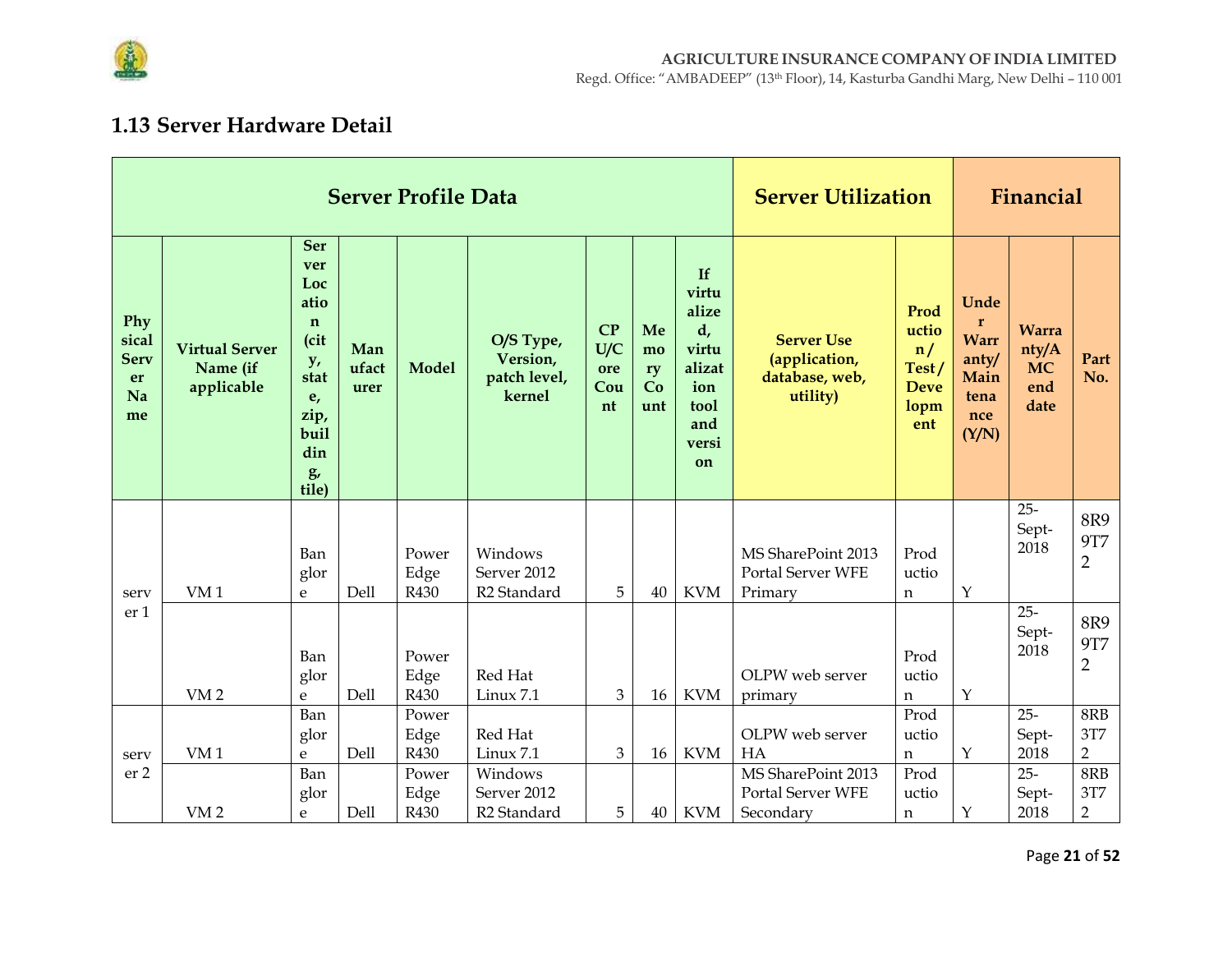

|                                               |                                                 |                                                                                                                  |                      | <b>Server Profile Data</b> |                                                 | <b>Server Utilization</b>     |                             | Financial                                                                                          |                                                                  |                                                            |                                                                              |                                                   |                                            |
|-----------------------------------------------|-------------------------------------------------|------------------------------------------------------------------------------------------------------------------|----------------------|----------------------------|-------------------------------------------------|-------------------------------|-----------------------------|----------------------------------------------------------------------------------------------------|------------------------------------------------------------------|------------------------------------------------------------|------------------------------------------------------------------------------|---------------------------------------------------|--------------------------------------------|
| Phy<br>sical<br><b>Serv</b><br>er<br>Na<br>me | <b>Virtual Server</b><br>Name (if<br>applicable | <b>Ser</b><br>ver<br>Loc<br>atio<br>$\mathbf n$<br>(cit<br>y,<br>stat<br>e,<br>zip,<br>buil<br>din<br>g<br>tile) | Man<br>ufact<br>urer | <b>Model</b>               | O/S Type,<br>Version,<br>patch level,<br>kernel | CP<br>U/C<br>ore<br>Cou<br>nt | Me<br>mo<br>ry<br>Co<br>unt | <b>If</b><br>virtu<br>alize<br>$d_{\iota}$<br>virtu<br>alizat<br>ion<br>tool<br>and<br>versi<br>on | <b>Server Use</b><br>(application,<br>database, web,<br>utility) | Prod<br>uctio<br>n/<br>Test/<br><b>Deve</b><br>lopm<br>ent | Unde<br>$\mathbf{r}$<br><b>Warr</b><br>anty/<br>Main<br>tena<br>nce<br>(Y/N) | <b>Warra</b><br>nty/A<br><b>MC</b><br>end<br>date | Part<br>No.                                |
| se<br>rver                                    |                                                 | Ban<br>glor                                                                                                      |                      | Power<br>Edge              | Windows<br>Server 2012                          |                               |                             |                                                                                                    |                                                                  | Prod<br>uctio                                              |                                                                              | $25 -$<br>Sept-<br>2018                           | 8Q<br>D <sub>3</sub><br><b>T72</b>         |
| 3                                             |                                                 | ${\bf e}$                                                                                                        | Dell                 | R430                       | Standard                                        | 5                             | 32                          |                                                                                                    | AD/DNS primary                                                   | n                                                          | Y                                                                            |                                                   |                                            |
| se<br>rver<br>$\overline{4}$                  |                                                 | Ban<br>glor<br>e                                                                                                 | Dell                 | Power<br>Edge<br>R430      | Windows<br>Server 2012<br>Standard              | 5                             | 32                          |                                                                                                    | AD/DNS secondary                                                 | Prod<br>uctio<br>$\mathbf n$                               | $\mathbf Y$                                                                  | $25 -$<br>Sept-<br>2018                           | <b>8T9</b><br><b>8T7</b><br>$\overline{2}$ |
| se                                            |                                                 | Ban                                                                                                              |                      | Power                      | Windows                                         |                               |                             |                                                                                                    |                                                                  | Prod                                                       |                                                                              | $25 -$                                            | 8QB                                        |
| rver                                          |                                                 | glor                                                                                                             |                      | Edge                       | Server 2012                                     |                               |                             |                                                                                                    |                                                                  | uctio                                                      |                                                                              | Sept-                                             | <b>7T7</b>                                 |
| 5                                             |                                                 | $\mathbf{e}$                                                                                                     | Dell                 | R430                       | Standard                                        | 5                             | 32                          |                                                                                                    | AV                                                               | n                                                          | Y                                                                            | 2018                                              | $\overline{2}$                             |
| se                                            |                                                 | Ban                                                                                                              |                      | Power                      | Windows                                         |                               |                             |                                                                                                    |                                                                  | Prod                                                       |                                                                              | $25 -$                                            | 8TB                                        |
| rver                                          |                                                 | glor                                                                                                             |                      | Edge                       | Server 2012                                     |                               |                             |                                                                                                    |                                                                  | uctio                                                      |                                                                              | Sept-                                             | 5T7                                        |
| 6                                             |                                                 | ${\bf e}$                                                                                                        | Dell                 | R430                       | Standard                                        | 5                             | 32                          |                                                                                                    | <b>AV HA</b>                                                     | n                                                          | Υ                                                                            | 2018                                              | $\overline{2}$                             |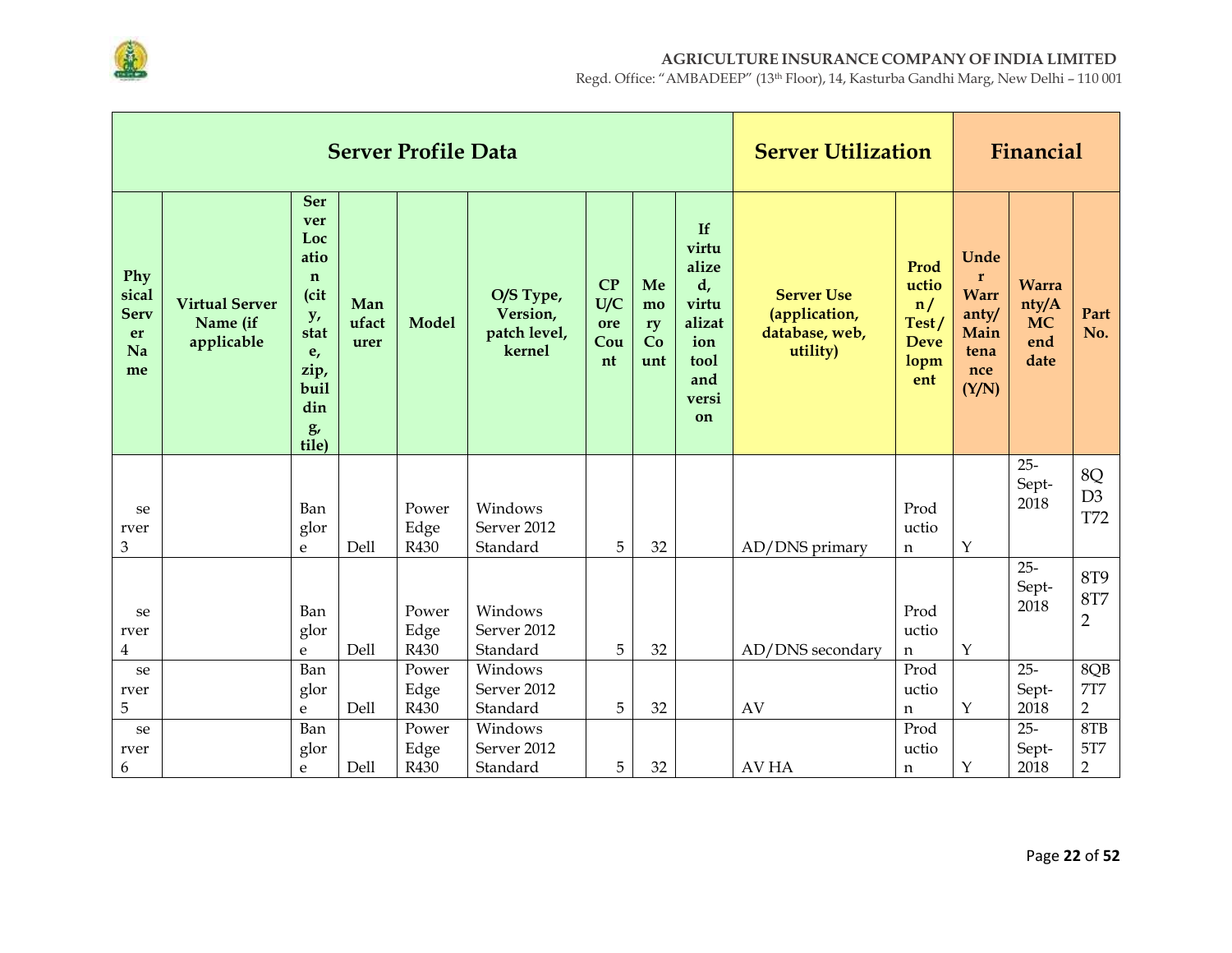

|                                               |                                                 |                                                                                                                  |                      | <b>Server Profile Data</b> |                                                 | <b>Server Utilization</b>     | Financial                   |                                                                                              |                                                                  |                                                            |                                                                   |                                                   |                  |
|-----------------------------------------------|-------------------------------------------------|------------------------------------------------------------------------------------------------------------------|----------------------|----------------------------|-------------------------------------------------|-------------------------------|-----------------------------|----------------------------------------------------------------------------------------------|------------------------------------------------------------------|------------------------------------------------------------|-------------------------------------------------------------------|---------------------------------------------------|------------------|
| Phy<br>sical<br><b>Serv</b><br>er<br>Na<br>me | <b>Virtual Server</b><br>Name (if<br>applicable | <b>Ser</b><br>ver<br>Loc<br>atio<br>$\mathbf n$<br>(cit<br>y,<br>stat<br>e,<br>zip,<br>buil<br>din<br>g<br>tile) | Man<br>ufact<br>urer | <b>Model</b>               | O/S Type,<br>Version,<br>patch level,<br>kernel | CP<br>U/C<br>ore<br>Cou<br>nt | Me<br>mo<br>ry<br>Co<br>unt | If<br>virtu<br>alize<br>$d_{\prime}$<br>virtu<br>alizat<br>ion<br>tool<br>and<br>versi<br>on | <b>Server Use</b><br>(application,<br>database, web,<br>utility) | Prod<br>uctio<br>n/<br>Test/<br><b>Deve</b><br>lopm<br>ent | Unde<br>r<br><b>Warr</b><br>anty/<br>Main<br>tena<br>nce<br>(Y/N) | <b>Warra</b><br>nty/A<br><b>MC</b><br>end<br>date | Part<br>No.      |
| se                                            |                                                 | Ban                                                                                                              |                      | Power                      | Windows                                         |                               |                             |                                                                                              |                                                                  | Prod                                                       |                                                                   | $25 -$                                            | 8Q               |
| rver                                          |                                                 | glor                                                                                                             |                      | Edge                       | Server 2012                                     |                               |                             |                                                                                              |                                                                  | uctio                                                      |                                                                   | Sept-                                             | C8T              |
| 7                                             |                                                 | e                                                                                                                | Dell                 | R430                       | Standard                                        | 5                             | 32                          |                                                                                              | <b>NMS</b>                                                       | n                                                          | Υ                                                                 | 2018                                              | 72               |
| se                                            |                                                 | Ban                                                                                                              |                      | Power                      | Windows                                         |                               |                             |                                                                                              |                                                                  | Prod                                                       |                                                                   | $25 -$                                            | <b>8T9</b>       |
| rver                                          |                                                 | glor                                                                                                             |                      | Edge                       | Server 2012                                     |                               |                             |                                                                                              |                                                                  | uctio                                                      |                                                                   | Sept-                                             | <b>1T7</b>       |
| $\,8\,$                                       |                                                 | $\mathbf{e}$                                                                                                     | Dell                 | R430                       | Standard                                        | 5                             | 32                          |                                                                                              | Citix                                                            | n                                                          | $\mathbf Y$                                                       | 2018                                              | $\overline{2}$   |
| se                                            |                                                 | Ban                                                                                                              |                      | Power                      | Windows                                         |                               |                             |                                                                                              |                                                                  | Prod                                                       |                                                                   | $25 -$                                            | 8T8              |
| rver                                          |                                                 | glor                                                                                                             |                      | Edge                       | Server 2012                                     |                               |                             |                                                                                              |                                                                  | uctio                                                      |                                                                   | Sept-                                             | 5T7              |
| 9                                             |                                                 | $\mathbf{e}$                                                                                                     | Dell                 | R430                       | Standard                                        | 5                             | 32                          |                                                                                              | Monit                                                            | $\mathbf n$                                                | $\mathbf Y$                                                       | 2018                                              | $\overline{2}$   |
| se                                            |                                                 | Ban                                                                                                              |                      | Power                      | Windows                                         |                               |                             |                                                                                              |                                                                  | Prod                                                       |                                                                   | $25 -$                                            | 8QF              |
| rver                                          |                                                 | glor                                                                                                             |                      | Edge                       | Server 2012                                     |                               |                             |                                                                                              |                                                                  | uctio                                                      |                                                                   | Sept-                                             | 2T7              |
| 10                                            |                                                 | e                                                                                                                | Dell                 | R430                       | Standard                                        | 5                             | 32                          |                                                                                              | Email Gateway                                                    | n                                                          | $\mathbf{Y}$                                                      | 2018                                              | $\overline{2}$   |
| se                                            |                                                 | Ban                                                                                                              |                      | Power                      | Windows                                         |                               |                             |                                                                                              |                                                                  | Prod                                                       |                                                                   | $25 -$                                            | 8Q               |
| rver                                          |                                                 | glor                                                                                                             |                      | Edge                       | Server 2012                                     |                               |                             |                                                                                              |                                                                  | uctio                                                      |                                                                   | Sept-                                             | D <sub>6</sub> T |
| 11                                            |                                                 | e                                                                                                                | Dell                 | R430                       | Standard                                        | 5                             | 32                          |                                                                                              | Web gateway                                                      | $\mathbf n$                                                | $\mathbf Y$                                                       | 2018                                              | 72               |
| se                                            |                                                 | Ban                                                                                                              |                      | Power                      | Windows                                         |                               |                             |                                                                                              |                                                                  | Prod                                                       |                                                                   | $25 -$                                            | <b>8T7</b>       |
| rver                                          |                                                 | glor                                                                                                             |                      | Edge                       | Server 2012                                     |                               |                             |                                                                                              |                                                                  | uctio                                                      |                                                                   | Sept-                                             | 5T7              |
| 12                                            |                                                 | e                                                                                                                | Dell                 | R430                       | Standard                                        | 5                             | 32                          |                                                                                              | <b>NMS</b>                                                       | n                                                          | $\mathbf Y$                                                       | 2018                                              | $\overline{2}$   |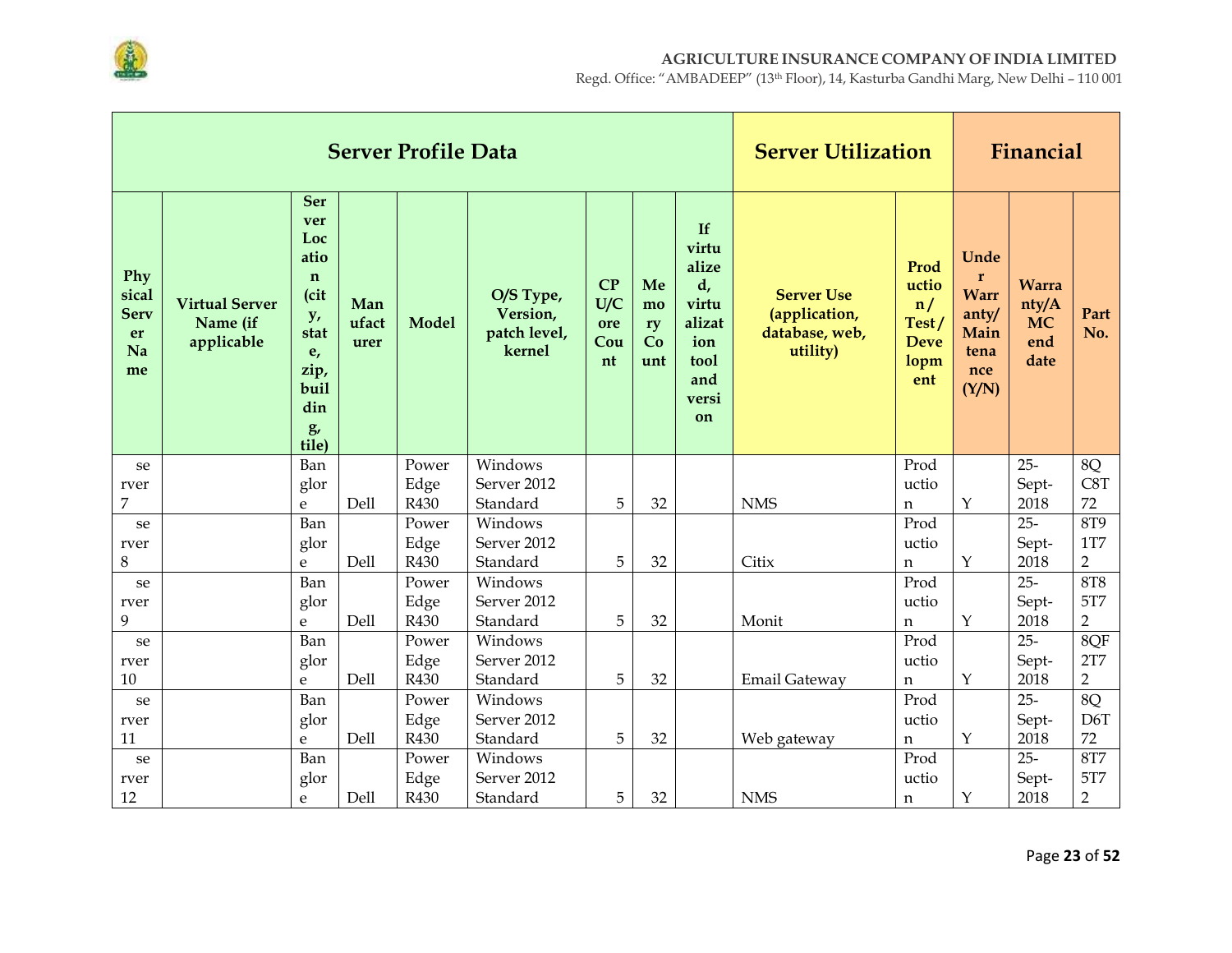

|                                               |                                                 |                                                                                                                              |                      | <b>Server Profile Data</b> |                                                 | <b>Server Utilization</b>     | Financial                   |                                                                                             |                                                                  |                                                            |                                                                              |                                                   |                              |
|-----------------------------------------------|-------------------------------------------------|------------------------------------------------------------------------------------------------------------------------------|----------------------|----------------------------|-------------------------------------------------|-------------------------------|-----------------------------|---------------------------------------------------------------------------------------------|------------------------------------------------------------------|------------------------------------------------------------|------------------------------------------------------------------------------|---------------------------------------------------|------------------------------|
| Phy<br>sical<br><b>Serv</b><br>er<br>Na<br>me | <b>Virtual Server</b><br>Name (if<br>applicable | <b>Ser</b><br>ver<br>Loc<br>atio<br>$\mathbf n$<br>(cit<br>y,<br>stat<br>e <sub>r</sub><br>zip,<br>buil<br>din<br>g<br>tile) | Man<br>ufact<br>urer | <b>Model</b>               | O/S Type,<br>Version,<br>patch level,<br>kernel | CP<br>U/C<br>ore<br>Cou<br>nt | Me<br>mo<br>ry<br>Co<br>unt | If<br>virtu<br>alize<br>$d_{\iota}$<br>virtu<br>alizat<br>ion<br>tool<br>and<br>versi<br>on | <b>Server Use</b><br>(application,<br>database, web,<br>utility) | Prod<br>uctio<br>n/<br>Test/<br><b>Deve</b><br>lopm<br>ent | Unde<br>$\mathbf{r}$<br><b>Warr</b><br>anty/<br>Main<br>tena<br>nce<br>(Y/N) | <b>Warra</b><br>nty/A<br><b>MC</b><br>end<br>date | Part<br>No.                  |
|                                               |                                                 |                                                                                                                              |                      | Power                      | Windows                                         |                               |                             |                                                                                             | MS SharePoint 2013                                               |                                                            |                                                                              | $25 -$                                            | 8Q                           |
| serv                                          |                                                 | Noi                                                                                                                          |                      | Edge                       | Server 2012                                     |                               |                             |                                                                                             | Portal Server WFE                                                |                                                            |                                                                              | Sept-                                             | C9T                          |
| er                                            | VM <sub>1</sub>                                 | da                                                                                                                           | Dell                 | R430                       | Standard                                        | 5                             | 64                          | <b>KVM</b>                                                                                  | Primary                                                          | <b>DR</b>                                                  | Υ                                                                            | 2018                                              | 72                           |
| 13                                            |                                                 |                                                                                                                              |                      | Power                      |                                                 |                               |                             |                                                                                             |                                                                  |                                                            |                                                                              | $25 -$                                            | 8Q                           |
|                                               |                                                 | Noi                                                                                                                          |                      | Edge                       | Red Hat                                         |                               |                             |                                                                                             | OLPW web server                                                  |                                                            |                                                                              | Sept-                                             | C9T                          |
|                                               | VM <sub>2</sub>                                 | da                                                                                                                           | Dell                 | R430                       | Linux 7.1                                       | 3                             | 16                          | <b>KVM</b>                                                                                  | primary                                                          | <b>DR</b>                                                  | $\mathbf Y$                                                                  | 2018                                              | 72                           |
|                                               |                                                 |                                                                                                                              |                      | Power                      |                                                 |                               |                             |                                                                                             |                                                                  |                                                            |                                                                              | $25 -$                                            | 8Q                           |
| serv                                          |                                                 | Noi                                                                                                                          |                      | Edge                       | Red Hat                                         |                               |                             |                                                                                             | OLPW web server                                                  |                                                            |                                                                              | Sept-                                             | C1T                          |
| er                                            | VM <sub>1</sub>                                 | da                                                                                                                           | <b>Dell</b>          | R430                       | Linux 7.1                                       | 3                             | 16                          | <b>KVM</b>                                                                                  | HA                                                               | <b>DR</b>                                                  | Y                                                                            | 2018                                              | 72                           |
| 14                                            |                                                 |                                                                                                                              |                      | Power                      | Windows                                         |                               |                             |                                                                                             | MS SharePoint 2013                                               |                                                            |                                                                              | $25 -$                                            | 8Q                           |
|                                               |                                                 | Noi                                                                                                                          |                      | Edge                       | Server 2012                                     |                               |                             |                                                                                             | <b>Portal Server WFE</b>                                         |                                                            |                                                                              | Sept-                                             | C1C                          |
|                                               | VM <sub>2</sub>                                 | da                                                                                                                           | Dell                 | R430                       | R <sub>2</sub> Standard                         | 5                             | 64                          | <b>KVM</b>                                                                                  | Secondary                                                        | <b>DR</b>                                                  | $\mathbf Y$                                                                  | 2018                                              | 72                           |
| se                                            |                                                 |                                                                                                                              |                      | Power                      | Windows                                         |                               |                             |                                                                                             |                                                                  |                                                            |                                                                              | $25 -$                                            | 8Q2                          |
| rver<br>15                                    |                                                 | Noi<br>da                                                                                                                    | Dell                 | Edge<br>R430               | Server 2012<br>Standard                         | 5                             | 32                          |                                                                                             | AD/DNS primary                                                   | <b>DR</b>                                                  | $\mathbf Y$                                                                  | Sept-<br>2018                                     | <b>7T7</b><br>$\overline{2}$ |
|                                               |                                                 |                                                                                                                              |                      | Power                      | Windows                                         |                               |                             |                                                                                             |                                                                  |                                                            |                                                                              | $25 -$                                            | 8Q                           |
| se                                            |                                                 | Noi                                                                                                                          |                      |                            | Server 2012                                     |                               |                             |                                                                                             |                                                                  |                                                            |                                                                              |                                                   | K1T                          |
| rver<br>16                                    |                                                 | da                                                                                                                           | Dell                 | Edge<br>R430               | Standard                                        | 5                             | 32                          |                                                                                             | AD/DNS secondary                                                 | DR                                                         | Y                                                                            | Sept-<br>2018                                     | 72                           |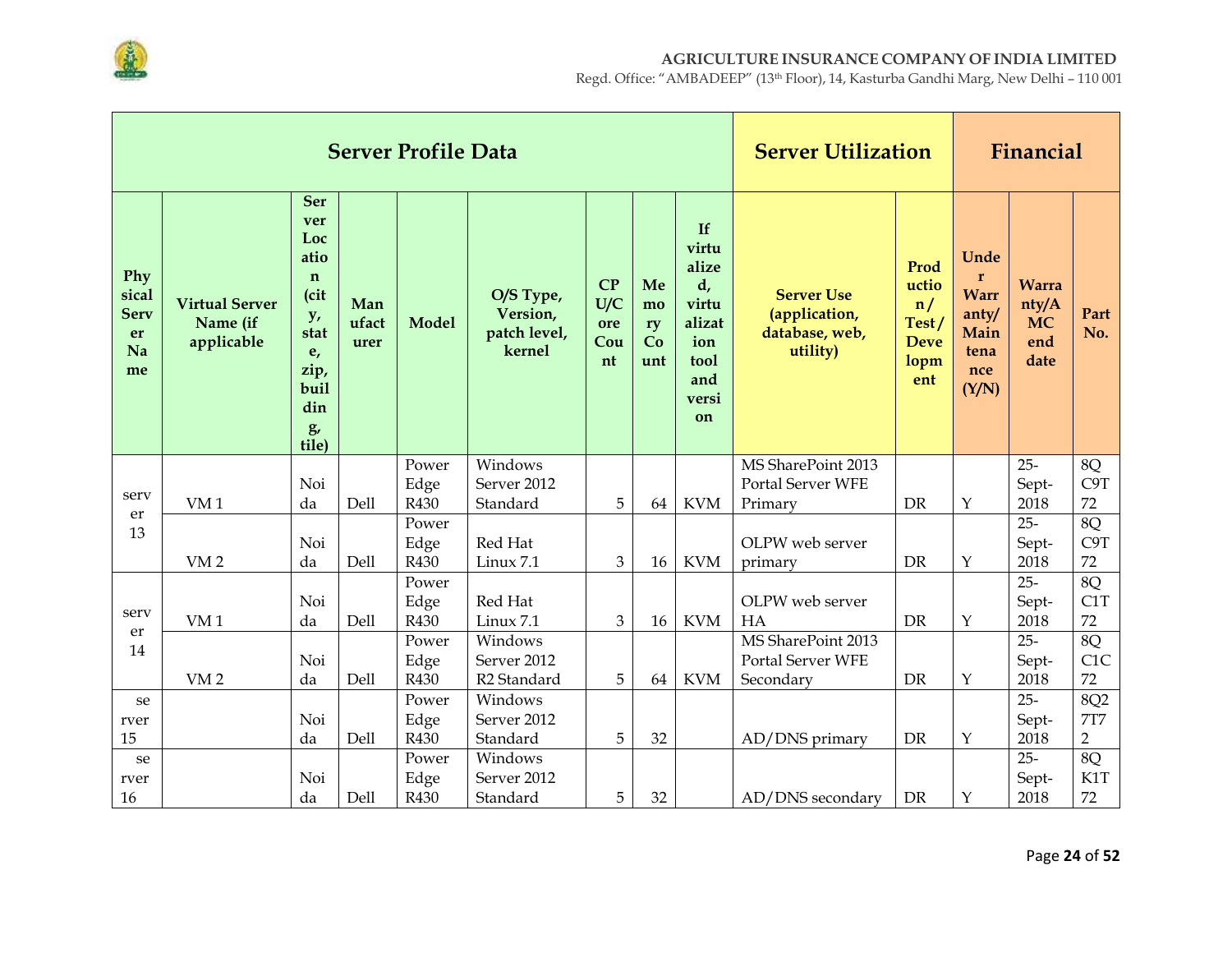

|                                               |                                                 |                                                                                                                  |                      | <b>Server Profile Data</b> |                                                 |                               |                             |                                                                                    | <b>Server Utilization</b>                                        |                                                            |                                                                              | Financial                                         |                  |
|-----------------------------------------------|-------------------------------------------------|------------------------------------------------------------------------------------------------------------------|----------------------|----------------------------|-------------------------------------------------|-------------------------------|-----------------------------|------------------------------------------------------------------------------------|------------------------------------------------------------------|------------------------------------------------------------|------------------------------------------------------------------------------|---------------------------------------------------|------------------|
| Phy<br>sical<br><b>Serv</b><br>er<br>Na<br>me | <b>Virtual Server</b><br>Name (if<br>applicable | <b>Ser</b><br>ver<br>Loc<br>atio<br>$\mathbf n$<br>(cit<br>y,<br>stat<br>e,<br>zip,<br>buil<br>din<br>g<br>tile) | Man<br>ufact<br>urer | <b>Model</b>               | O/S Type,<br>Version,<br>patch level,<br>kernel | CP<br>U/C<br>ore<br>Cou<br>nt | Me<br>mo<br>ry<br>Co<br>unt | If<br>virtu<br>alize<br>d,<br>virtu<br>alizat<br>ion<br>tool<br>and<br>versi<br>on | <b>Server Use</b><br>(application,<br>database, web,<br>utility) | Prod<br>uctio<br>n/<br>Test/<br><b>Deve</b><br>lopm<br>ent | Unde<br>$\mathbf{r}$<br><b>Warr</b><br>anty/<br>Main<br>tena<br>nce<br>(Y/N) | <b>Warra</b><br>nty/A<br><b>MC</b><br>end<br>date | Part<br>No.      |
| se                                            |                                                 |                                                                                                                  |                      | Power                      | Windows                                         |                               |                             |                                                                                    |                                                                  |                                                            |                                                                              | $25 -$                                            | 8QL              |
| rver                                          |                                                 | Noi                                                                                                              |                      | Edge                       | Server 2012                                     |                               |                             |                                                                                    |                                                                  |                                                            |                                                                              | Sept-                                             | <b>5T7</b>       |
| 17                                            |                                                 | da                                                                                                               | Dell                 | R430                       | Standard                                        | 5                             | 32                          |                                                                                    | AV                                                               | DR                                                         | $\mathbf Y$                                                                  | 2018                                              | $\overline{2}$   |
| se                                            |                                                 |                                                                                                                  |                      | Power                      | Windows                                         |                               |                             |                                                                                    |                                                                  |                                                            |                                                                              | $25 -$                                            | 8Q3              |
| rver                                          |                                                 | Noi                                                                                                              |                      | Edge                       | Server 2012                                     |                               |                             |                                                                                    |                                                                  |                                                            |                                                                              | Sept-                                             | 3T7              |
| 18                                            |                                                 | da                                                                                                               | Dell                 | R430                       | Standard                                        | 5                             | 32                          |                                                                                    | AV HA                                                            | DR                                                         | $\mathbf Y$                                                                  | 2018                                              | $\overline{2}$   |
| se                                            |                                                 |                                                                                                                  |                      | Power                      | Windows                                         |                               |                             |                                                                                    |                                                                  |                                                            |                                                                              | $25 -$                                            | 8Q               |
| rver<br>19                                    |                                                 | Noi<br>da                                                                                                        | Dell                 | Edge<br>R430               | Server 2012<br>Standard                         | 5                             | 32                          |                                                                                    | <b>NMS</b>                                                       | <b>DR</b>                                                  | $\mathbf Y$                                                                  | Sept-<br>2018                                     | M4<br><b>T72</b> |
|                                               |                                                 |                                                                                                                  |                      | Power                      | Windows                                         |                               |                             |                                                                                    |                                                                  |                                                            |                                                                              | $25 -$                                            | 8QP              |
| se                                            |                                                 | Noi                                                                                                              |                      | Edge                       | Server 2012                                     |                               |                             |                                                                                    |                                                                  |                                                            |                                                                              | Sept-                                             | <b>7T7</b>       |
| rver<br>20                                    |                                                 | da                                                                                                               | Dell                 | R430                       | Standard                                        | 5                             | 32                          |                                                                                    | Citrix                                                           | <b>DR</b>                                                  | $\mathbf Y$                                                                  | 2018                                              | $\overline{2}$   |
| se                                            |                                                 |                                                                                                                  |                      | Power                      | Windows                                         |                               |                             |                                                                                    |                                                                  |                                                            |                                                                              | $25 -$                                            | 8Q3              |
| rver                                          |                                                 | Noi                                                                                                              |                      | Edge                       | Server 2012                                     |                               |                             |                                                                                    |                                                                  |                                                            |                                                                              | Sept-                                             | <b>4T7</b>       |
| 21                                            |                                                 | da                                                                                                               | Dell                 | R430                       | Standard                                        | 5                             | 32                          |                                                                                    | Monit                                                            | <b>DR</b>                                                  | $\mathbf Y$                                                                  | 2018                                              | $\overline{2}$   |
| se                                            |                                                 |                                                                                                                  |                      | Power                      | Windows                                         |                               |                             |                                                                                    |                                                                  |                                                            |                                                                              | $25 -$                                            | 8Q3              |
| rver                                          |                                                 | Noi                                                                                                              |                      | Edge                       | Server 2012                                     |                               |                             |                                                                                    |                                                                  |                                                            |                                                                              | Sept-                                             | 6T7              |
| 22                                            |                                                 | da                                                                                                               | Dell                 | R430                       | Standard                                        | 5                             | 32                          |                                                                                    | Email Gateway                                                    | DR                                                         | $\mathbf Y$                                                                  | 2018                                              | $\overline{2}$   |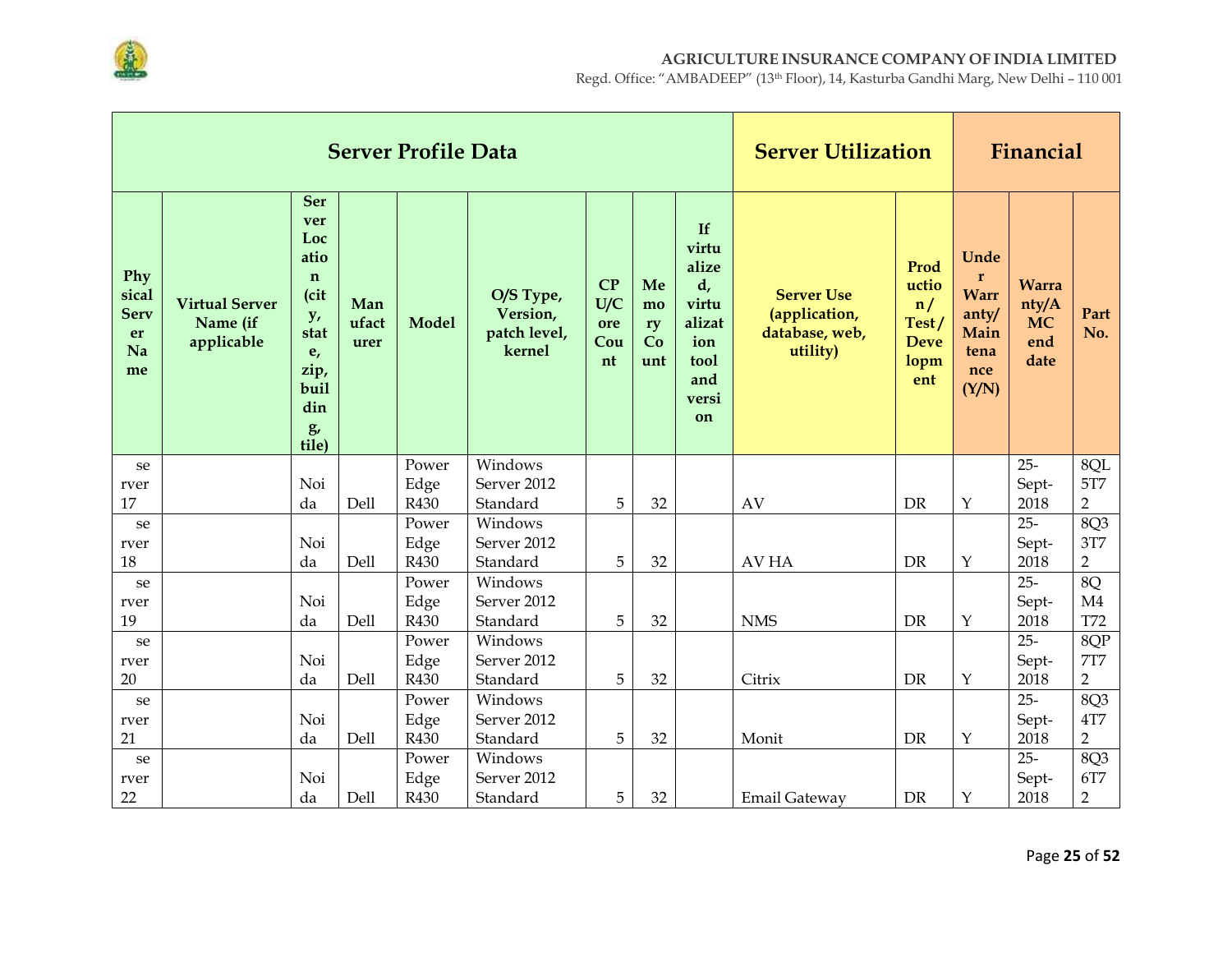

|                                               |                                                 |                                                                                                                  |                      | <b>Server Profile Data</b> |                                                   |                               |                             |                                                                                    | <b>Server Utilization</b>                                        |                                                            |                                                                             | Financial                                         |                |
|-----------------------------------------------|-------------------------------------------------|------------------------------------------------------------------------------------------------------------------|----------------------|----------------------------|---------------------------------------------------|-------------------------------|-----------------------------|------------------------------------------------------------------------------------|------------------------------------------------------------------|------------------------------------------------------------|-----------------------------------------------------------------------------|---------------------------------------------------|----------------|
| Phy<br>sical<br><b>Serv</b><br>er<br>Na<br>me | <b>Virtual Server</b><br>Name (if<br>applicable | <b>Ser</b><br>ver<br>Loc<br>atio<br>$\mathbf n$<br>(cit<br>y,<br>stat<br>e,<br>zip,<br>buil<br>din<br>g<br>tile) | Man<br>ufact<br>urer | <b>Model</b>               | O/S Type,<br>Version,<br>patch level,<br>kernel   | CP<br>U/C<br>ore<br>Cou<br>nt | Me<br>mo<br>ry<br>Co<br>unt | If<br>virtu<br>alize<br>d,<br>virtu<br>alizat<br>ion<br>tool<br>and<br>versi<br>on | <b>Server Use</b><br>(application,<br>database, web,<br>utility) | Prod<br>uctio<br>n/<br>Test/<br><b>Deve</b><br>lopm<br>ent | Unde<br>$\mathbf r$<br><b>Warr</b><br>anty/<br>Main<br>tena<br>nce<br>(Y/N) | <b>Warra</b><br>nty/A<br><b>MC</b><br>end<br>date | Part<br>No.    |
| se                                            |                                                 | Noi                                                                                                              |                      | Power                      | Windows                                           |                               |                             |                                                                                    |                                                                  |                                                            |                                                                             | $25 -$                                            |                |
| rver<br>23                                    |                                                 | da                                                                                                               | Dell                 | Edge<br>R430               | Server 2012<br>Standard                           | 5                             | 32                          |                                                                                    | Web gateway                                                      | <b>DR</b>                                                  | $\mathbf{Y}$                                                                | Sept-<br>2018                                     |                |
| se                                            |                                                 |                                                                                                                  |                      | Power                      | Windows                                           |                               |                             |                                                                                    |                                                                  |                                                            |                                                                             | $25 -$                                            | 8Q3            |
| rver                                          |                                                 | Noi                                                                                                              |                      | Edge                       | Server 2012                                       |                               |                             |                                                                                    |                                                                  |                                                            |                                                                             | Sept-                                             | $1\mathrm{T}7$ |
| 24                                            |                                                 | da                                                                                                               | Dell                 | R430                       | Standard                                          | 5                             | 32                          |                                                                                    | <b>NMS</b>                                                       | <b>DR</b>                                                  | $\mathbf Y$                                                                 | 2018                                              | $\overline{2}$ |
| $\overline{\text{OV}}$<br><b>PC</b>           | <b>DC</b>                                       |                                                                                                                  |                      |                            |                                                   |                               |                             |                                                                                    |                                                                  |                                                            |                                                                             |                                                   |                |
|                                               |                                                 |                                                                                                                  |                      |                            |                                                   |                               |                             |                                                                                    |                                                                  |                                                            |                                                                             |                                                   |                |
|                                               | VM <sub>1</sub>                                 |                                                                                                                  |                      |                            | Windows<br>Server 2012<br>R <sub>2</sub> Standard | 5                             | 40                          |                                                                                    | Portal - SharePoint                                              | Prod<br>uctio<br>$\mathsf{n}$                              | $\mathbf{Y}$                                                                | $25 -$<br>Sept-<br>2018                           | NA             |
| Nod<br>e 1                                    | VM <sub>2</sub>                                 | Ban<br>galo<br>re                                                                                                | Oracl<br>e           | Oracle<br>Server<br>$X5-2$ | Solaris 10                                        | 5                             | 40                          | <b>OVM</b>                                                                         | HRMS/Payroll-<br>Weblogic                                        | Prod<br>uctio<br>$\mathbf n$                               | $\mathbf Y$                                                                 | $25 -$<br>Sept-<br>2018                           | NA             |
|                                               | VM <sub>3</sub>                                 |                                                                                                                  |                      |                            | <b>Win 2008</b>                                   | 5                             | 40                          |                                                                                    | Credence - JBOSS                                                 | Prod<br>uctio<br>$\mathbf n$                               | $\mathbf Y$                                                                 | $25 -$<br>Sept-<br>2018                           | $\rm NA$       |
|                                               |                                                 |                                                                                                                  |                      |                            |                                                   |                               |                             |                                                                                    |                                                                  |                                                            |                                                                             |                                                   |                |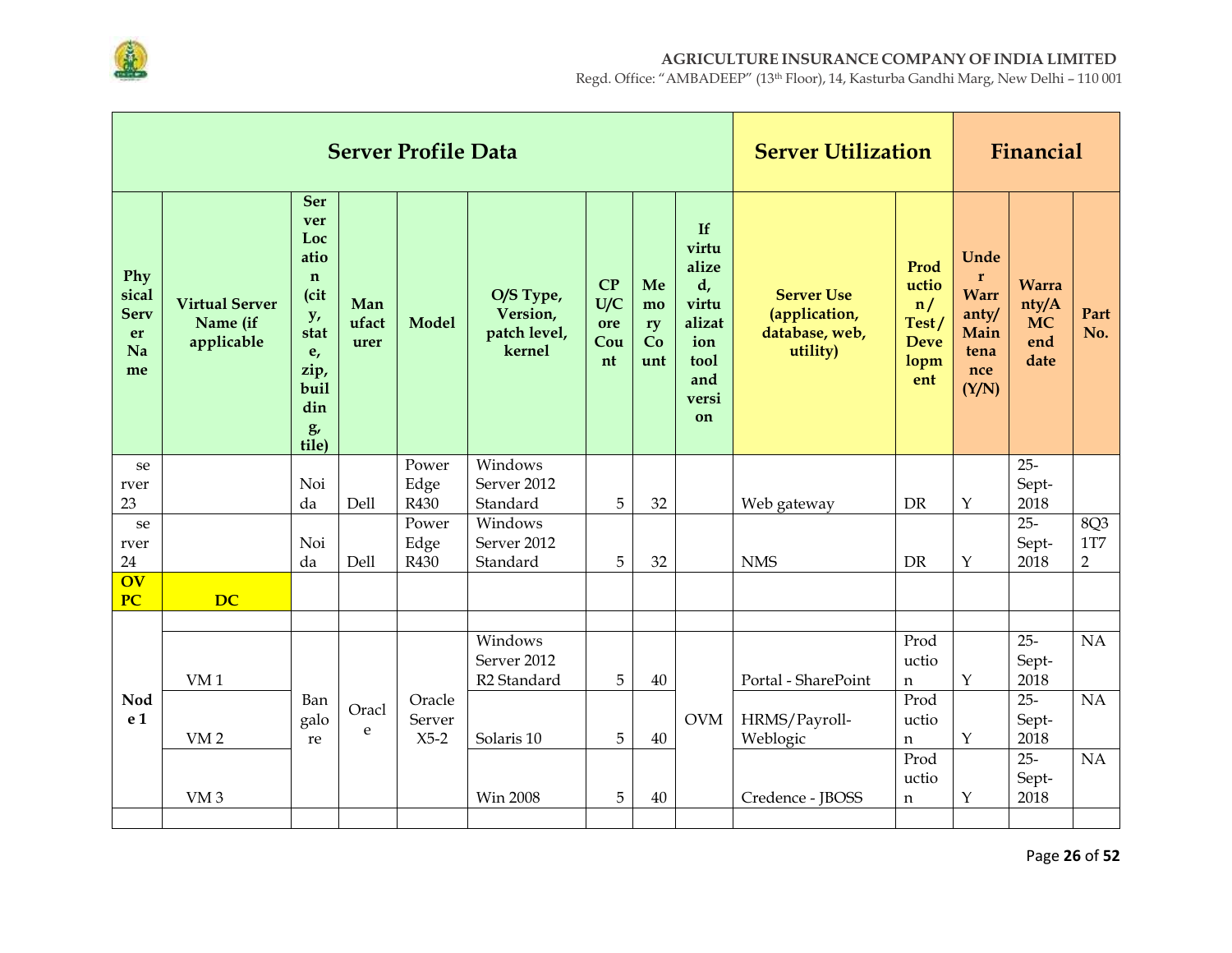

|                                               |                                                 |                                                                                                                  |                      | <b>Server Profile Data</b> |                                                   |                               |                             |                                                                                             | <b>Server Utilization</b>                                        |                                                            |                                                                              | Financial                                         |                 |
|-----------------------------------------------|-------------------------------------------------|------------------------------------------------------------------------------------------------------------------|----------------------|----------------------------|---------------------------------------------------|-------------------------------|-----------------------------|---------------------------------------------------------------------------------------------|------------------------------------------------------------------|------------------------------------------------------------|------------------------------------------------------------------------------|---------------------------------------------------|-----------------|
| Phy<br>sical<br><b>Serv</b><br>er<br>Na<br>me | <b>Virtual Server</b><br>Name (if<br>applicable | <b>Ser</b><br>ver<br>Loc<br>atio<br>$\mathbf n$<br>(cit<br>y,<br>stat<br>e,<br>zip,<br>buil<br>din<br>g<br>tile) | Man<br>ufact<br>urer | <b>Model</b>               | O/S Type,<br>Version,<br>patch level,<br>kernel   | CP<br>U/C<br>ore<br>Cou<br>nt | Me<br>mo<br>ry<br>Co<br>unt | If<br>virtu<br>alize<br>$d_{\iota}$<br>virtu<br>alizat<br>ion<br>tool<br>and<br>versi<br>on | <b>Server Use</b><br>(application,<br>database, web,<br>utility) | Prod<br>uctio<br>n/<br>Test/<br><b>Deve</b><br>lopm<br>ent | Unde<br>$\mathbf{r}$<br><b>Warr</b><br>anty/<br>Main<br>tena<br>nce<br>(Y/N) | <b>Warra</b><br>nty/A<br><b>MC</b><br>end<br>date | Part<br>No.     |
|                                               |                                                 |                                                                                                                  |                      |                            |                                                   |                               |                             |                                                                                             |                                                                  | Prod                                                       |                                                                              | $25 -$                                            | $\overline{NA}$ |
|                                               | VM <sub>1</sub>                                 |                                                                                                                  |                      |                            | Solaris 10                                        | 3                             | 24                          |                                                                                             | Common DB -<br>Oracle DB EE                                      | uctio<br>$\mathbf n$                                       | $\mathbf Y$                                                                  | Sept-<br>2018                                     |                 |
| Nod                                           | VM <sub>2</sub>                                 | Ban                                                                                                              | Oracl                | Oracle                     | Windows<br>Server 2012<br>R <sub>2</sub> Standard | 5                             | 40                          | <b>OVM</b>                                                                                  | Portal - MS SQL                                                  | Prod<br>uctio<br>n                                         | $\mathbf Y$                                                                  | $25 -$<br>Sept-<br>2018                           | NA              |
| e <sub>2</sub>                                | VM <sub>3</sub>                                 | galo<br>re                                                                                                       | e                    | Server<br>$X5-2$           | Solaris 10                                        | 5                             | 40                          |                                                                                             | HRMS/Payroll-<br>Oracle DB EE                                    | Prod<br>uctio<br>$\mathbf n$                               | $\mathbf Y$                                                                  | $25 -$<br>Sept-<br>2018                           | NA              |
|                                               | VM <sub>4</sub>                                 |                                                                                                                  |                      |                            | Solaris 10                                        | $\overline{4}$                | 32                          |                                                                                             | Credence - Oracle<br>DB EE                                       | Prod<br>uctio<br>n                                         | Υ                                                                            | $25 -$<br>Sept-<br>2018                           | NA              |
|                                               |                                                 |                                                                                                                  |                      |                            |                                                   |                               |                             |                                                                                             |                                                                  |                                                            |                                                                              |                                                   |                 |
| Nod<br>e 3                                    | VM <sub>1</sub>                                 | Ban<br>galo<br>re                                                                                                | Oracl<br>e           | Oracle<br>Server<br>$X5-2$ | Win 2008                                          | 5                             | 40                          | <b>OVM</b>                                                                                  | NTP/ syslog                                                      | Prod<br>uctio<br>n                                         | $\mathbf Y$                                                                  | $25 -$<br>Sept-<br>2018                           | NA              |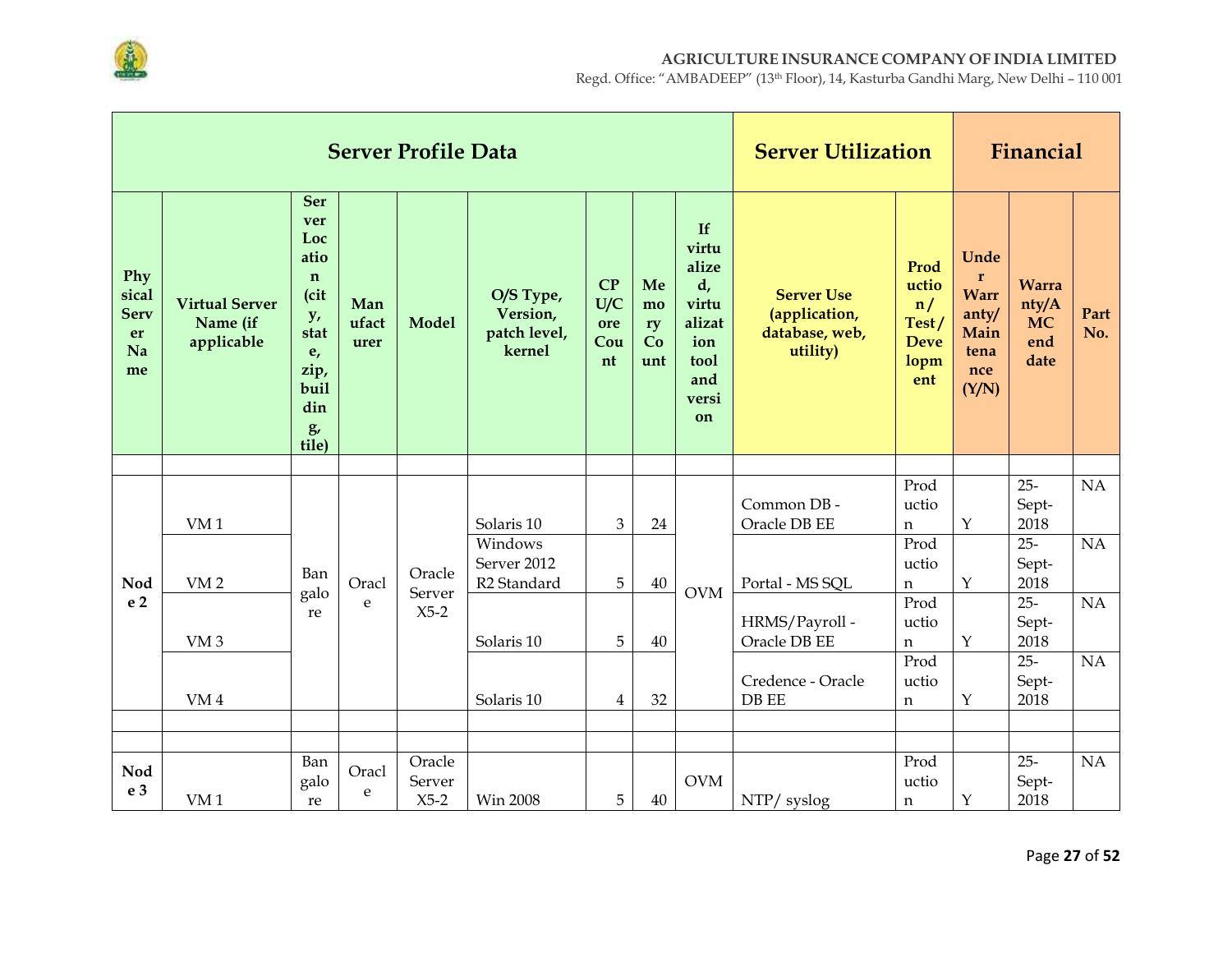

|                                               |                                                 |                                                                                                           |                      | <b>Server Profile Data</b> |                                                   |                               |                             |                                                                                    | <b>Server Utilization</b>                                        |                                                            |                                                                              | Financial                                         |                 |
|-----------------------------------------------|-------------------------------------------------|-----------------------------------------------------------------------------------------------------------|----------------------|----------------------------|---------------------------------------------------|-------------------------------|-----------------------------|------------------------------------------------------------------------------------|------------------------------------------------------------------|------------------------------------------------------------|------------------------------------------------------------------------------|---------------------------------------------------|-----------------|
| Phy<br>sical<br><b>Serv</b><br>er<br>Na<br>me | <b>Virtual Server</b><br>Name (if<br>applicable | Ser<br>ver<br>Loc<br>atio<br>$\mathbf n$<br>(cit<br>y,<br>stat<br>e,<br>zip,<br>buil<br>din<br>g<br>tile) | Man<br>ufact<br>urer | <b>Model</b>               | O/S Type,<br>Version,<br>patch level,<br>kernel   | CP<br>U/C<br>ore<br>Cou<br>nt | Me<br>mo<br>ry<br>Co<br>unt | If<br>virtu<br>alize<br>d,<br>virtu<br>alizat<br>ion<br>tool<br>and<br>versi<br>on | <b>Server Use</b><br>(application,<br>database, web,<br>utility) | Prod<br>uctio<br>n/<br>Test/<br><b>Deve</b><br>lopm<br>ent | Unde<br>$\mathbf{r}$<br><b>Warr</b><br>anty/<br>Main<br>tena<br>nce<br>(Y/N) | <b>Warra</b><br>nty/A<br><b>MC</b><br>end<br>date | Part<br>No.     |
|                                               | VM <sub>2</sub>                                 |                                                                                                           |                      |                            | <b>Win 2008</b>                                   | $\overline{2}$                | 16                          |                                                                                    | <b>HRMSREP</b><br>application                                    | Prod<br>uctio<br>n                                         | $\mathbf Y$                                                                  | $25 -$<br>Sept-<br>2018                           | NA              |
|                                               | Application<br>HA nodes                         |                                                                                                           |                      |                            |                                                   |                               |                             |                                                                                    |                                                                  |                                                            |                                                                              |                                                   | NA              |
|                                               |                                                 |                                                                                                           |                      |                            |                                                   |                               |                             |                                                                                    |                                                                  |                                                            |                                                                              |                                                   |                 |
| <b>Nod</b><br>e 4                             | Database HA<br>nodes                            |                                                                                                           |                      |                            |                                                   |                               |                             |                                                                                    |                                                                  |                                                            |                                                                              |                                                   | NA              |
|                                               |                                                 |                                                                                                           |                      |                            |                                                   |                               |                             |                                                                                    |                                                                  |                                                            |                                                                              |                                                   |                 |
| <b>OV</b><br>PC                               | <b>DR</b>                                       |                                                                                                           |                      |                            |                                                   |                               |                             |                                                                                    |                                                                  |                                                            |                                                                              |                                                   |                 |
|                                               |                                                 |                                                                                                           |                      |                            |                                                   |                               |                             |                                                                                    |                                                                  |                                                            |                                                                              |                                                   |                 |
| Nod<br>e 1                                    | VM <sub>1</sub>                                 | Ban                                                                                                       | Oracl                | Oracle                     | Windows<br>Server 2012<br>R <sub>2</sub> Standard | 5                             | 40                          | <b>OVM</b>                                                                         | Portal - SharePoint                                              | <b>DR</b>                                                  | $\mathbf Y$                                                                  | $25 -$<br>Sept-<br>2018                           | $\overline{NA}$ |
|                                               |                                                 | galo<br>re                                                                                                | ${\bf e}$            | Server<br>$X5-2$           |                                                   |                               |                             |                                                                                    |                                                                  |                                                            |                                                                              | $25 -$                                            | NA              |
|                                               | VM <sub>2</sub>                                 |                                                                                                           |                      |                            | Solaris 10                                        | 5                             | 40                          |                                                                                    | HRMS/Payroll-<br>Weblogic                                        | <b>DR</b>                                                  | $\mathbf Y$                                                                  | Sept-<br>2018                                     |                 |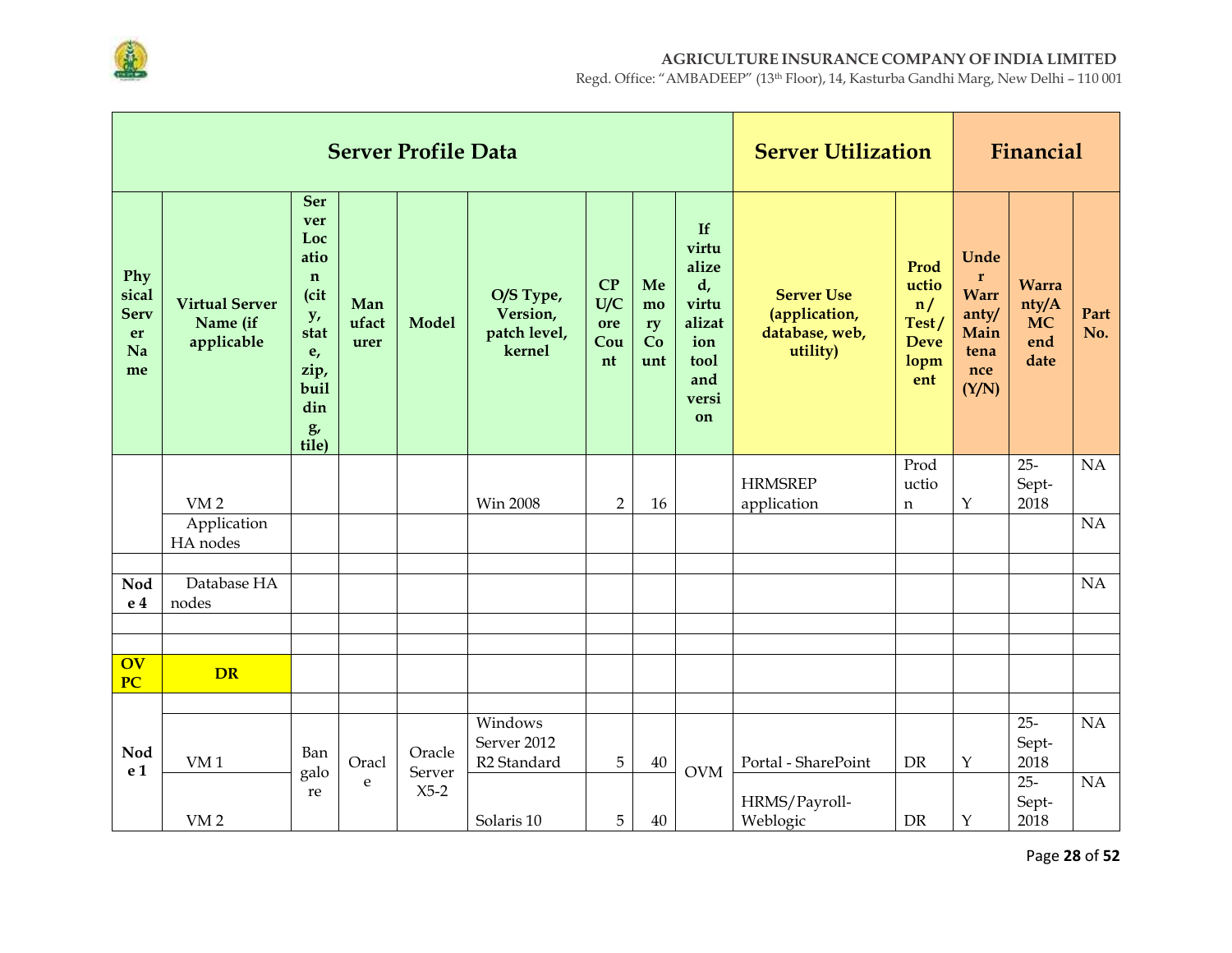

|                                               |                                                 |                                                                                                                  |                      | <b>Server Profile Data</b> |                                                   |                               |                             |                                                                                             | <b>Server Utilization</b>                                        |                                                            |                                                                              | Financial                                         |             |
|-----------------------------------------------|-------------------------------------------------|------------------------------------------------------------------------------------------------------------------|----------------------|----------------------------|---------------------------------------------------|-------------------------------|-----------------------------|---------------------------------------------------------------------------------------------|------------------------------------------------------------------|------------------------------------------------------------|------------------------------------------------------------------------------|---------------------------------------------------|-------------|
| Phy<br>sical<br><b>Serv</b><br>er<br>Na<br>me | <b>Virtual Server</b><br>Name (if<br>applicable | <b>Ser</b><br>ver<br>Loc<br>atio<br>$\mathbf n$<br>(cit<br>y,<br>stat<br>e,<br>zip,<br>buil<br>din<br>g<br>tile) | Man<br>ufact<br>urer | <b>Model</b>               | O/S Type,<br>Version,<br>patch level,<br>kernel   | CP<br>U/C<br>ore<br>Cou<br>nt | Me<br>mo<br>ry<br>Co<br>unt | If<br>virtu<br>alize<br>$d_{\iota}$<br>virtu<br>alizat<br>ion<br>tool<br>and<br>versi<br>on | <b>Server Use</b><br>(application,<br>database, web,<br>utility) | Prod<br>uctio<br>n/<br>Test/<br><b>Deve</b><br>lopm<br>ent | Unde<br>$\mathbf{r}$<br><b>Warr</b><br>anty/<br>Main<br>tena<br>nce<br>(Y/N) | <b>Warra</b><br>nty/A<br><b>MC</b><br>end<br>date | Part<br>No. |
|                                               | VM <sub>3</sub>                                 |                                                                                                                  |                      |                            | Win 2008                                          | 5                             | 40                          |                                                                                             | Credence - JBOSS                                                 | <b>DR</b>                                                  | $\mathbf Y$                                                                  | $25 -$<br>Sept-<br>2018                           | NA          |
|                                               |                                                 |                                                                                                                  |                      |                            |                                                   |                               |                             |                                                                                             |                                                                  |                                                            |                                                                              |                                                   |             |
|                                               | VM <sub>1</sub>                                 |                                                                                                                  |                      |                            | Solaris 10                                        | 3                             | 24                          |                                                                                             | Common DB -<br>Oracle DB EE                                      | <b>DR</b>                                                  | $\mathbf{Y}$                                                                 | $25 -$<br>Sept-<br>2018                           | NA          |
| Nod                                           | VM <sub>2</sub>                                 | Ban<br>galo                                                                                                      | Oracl                | Oracle<br>Server           | Windows<br>Server 2012<br>R <sub>2</sub> Standard | 5                             | 40                          |                                                                                             | Portal - MS SQL                                                  | DR                                                         | $\mathbf Y$                                                                  | $25 -$<br>Sept-<br>2018                           | NA          |
| e <sub>2</sub>                                | VM <sub>3</sub>                                 | re                                                                                                               | e                    | $X5-2$                     | Solaris 10                                        | 5                             | 40                          | <b>OVM</b>                                                                                  | HRMS/Payroll-<br>Oracle DB EE                                    | DR                                                         | $\mathbf Y$                                                                  | $25 -$<br>Sept-<br>2018                           | NA          |
|                                               | $\it VM\,4$                                     |                                                                                                                  |                      |                            | Solaris 10                                        | 4                             | 32                          |                                                                                             | Credence - Oracle<br>DB EE                                       | DR                                                         | $\mathbf Y$                                                                  | $25 -$<br>Sept-<br>2018                           | NA          |
| Nod<br>e 3                                    | VM <sub>1</sub>                                 | Ban<br>galo<br>re                                                                                                | Oracl<br>e           | Oracle<br>Server<br>$X5-2$ | <b>Win 2008</b>                                   | 5                             | 40                          |                                                                                             | NTP/ syslog                                                      | DR                                                         | $\mathbf Y$                                                                  | $25 -$<br>Sept-<br>2018                           | NA          |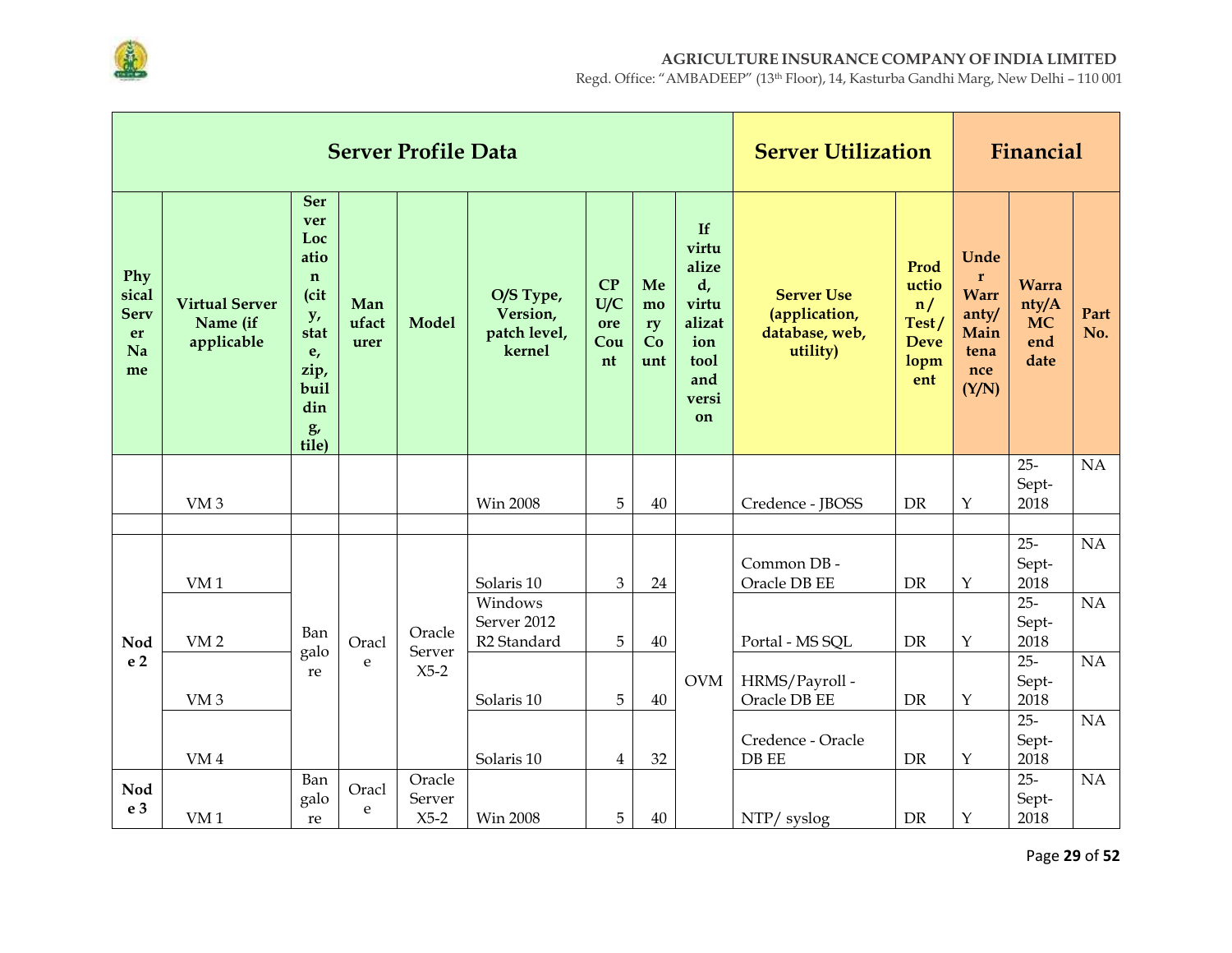

|                                               |                                                 |                                                                                                                  |                      | <b>Server Profile Data</b> |                                                   |                               | <b>Server Utilization</b>   |                                                                                    |                                                                  | Financial                                                  |                                                                              |                                                   |                 |
|-----------------------------------------------|-------------------------------------------------|------------------------------------------------------------------------------------------------------------------|----------------------|----------------------------|---------------------------------------------------|-------------------------------|-----------------------------|------------------------------------------------------------------------------------|------------------------------------------------------------------|------------------------------------------------------------|------------------------------------------------------------------------------|---------------------------------------------------|-----------------|
| Phy<br>sical<br><b>Serv</b><br>er<br>Na<br>me | <b>Virtual Server</b><br>Name (if<br>applicable | <b>Ser</b><br>ver<br>Loc<br>atio<br>$\mathbf n$<br>(cit<br>y,<br>stat<br>e,<br>zip,<br>buil<br>din<br>g<br>tile) | Man<br>ufact<br>urer | <b>Model</b>               | O/S Type,<br>Version,<br>patch level,<br>kernel   | CP<br>U/C<br>ore<br>Cou<br>nt | Me<br>mo<br>ry<br>Co<br>unt | If<br>virtu<br>alize<br>d,<br>virtu<br>alizat<br>ion<br>tool<br>and<br>versi<br>on | <b>Server Use</b><br>(application,<br>database, web,<br>utility) | Prod<br>uctio<br>n/<br>Test/<br><b>Deve</b><br>lopm<br>ent | Unde<br>$\mathbf{r}$<br><b>Warr</b><br>anty/<br>Main<br>tena<br>nce<br>(Y/N) | <b>Warra</b><br>nty/A<br><b>MC</b><br>end<br>date | Part<br>No.     |
|                                               | VM <sub>2</sub>                                 |                                                                                                                  |                      |                            | <b>Win 2008</b>                                   | $\overline{2}$                | 16                          |                                                                                    | <b>HRMSREP</b><br>application                                    | <b>DR</b>                                                  | $\mathbf Y$                                                                  | $25 -$<br>Sept-<br>2018                           | NA              |
|                                               | Application<br>HA nodes                         |                                                                                                                  |                      |                            |                                                   |                               |                             |                                                                                    |                                                                  |                                                            |                                                                              |                                                   |                 |
| Nod<br>e 4                                    | Database HA<br>nodes                            |                                                                                                                  |                      |                            |                                                   |                               |                             |                                                                                    |                                                                  |                                                            |                                                                              |                                                   |                 |
|                                               | VM <sub>1</sub>                                 |                                                                                                                  |                      |                            | Windows<br>Server 2012<br>R <sub>2</sub> Standard | $\overline{2}$                | 16                          |                                                                                    | Portal UAT                                                       | <b>UAT</b>                                                 | Y                                                                            | $25 -$<br>Sept-<br>2018                           | NA              |
| <b>Nod</b><br>e 5                             | VM <sub>2</sub>                                 | Ban<br>glor<br>e                                                                                                 | Oracl<br>e           | Oracle<br>Server<br>$X5-2$ | Windows<br>Server 2012<br>R <sub>2</sub> Standard | $\overline{2}$                | 16                          | <b>OVM</b>                                                                         | Portal UAT                                                       | <b>UAT</b>                                                 | $\mathbf Y$                                                                  | $25 -$<br>Sept-<br>2018                           | NA              |
|                                               | VM <sub>3</sub>                                 |                                                                                                                  |                      |                            | Windows<br>Server 2012<br>R <sub>2</sub> Standard | $\overline{2}$                | 16                          |                                                                                    | Portal UAT                                                       | <b>UAT</b>                                                 | $\mathbf Y$                                                                  | $25 -$<br>Sept-<br>2018                           | $\overline{NA}$ |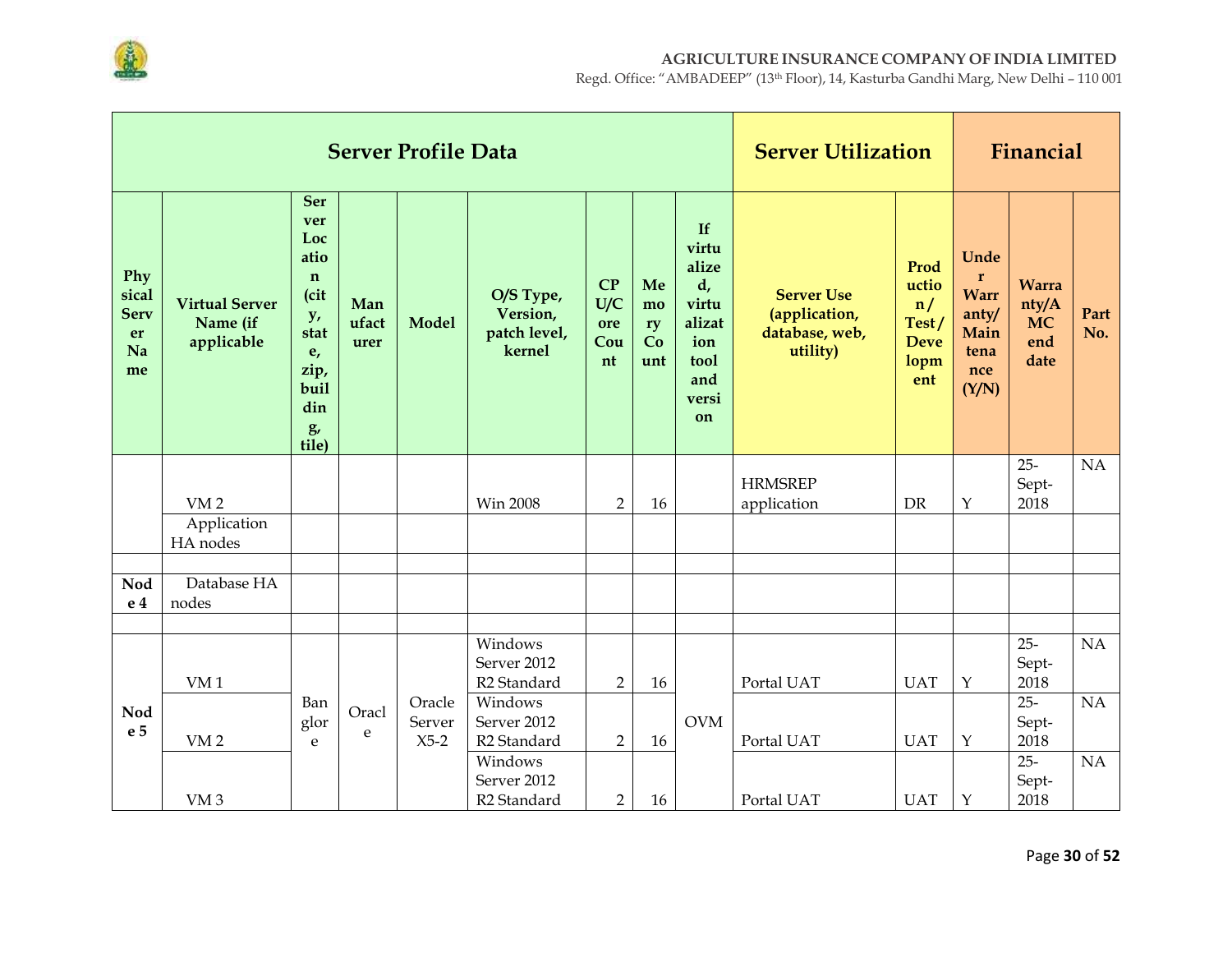

|                                               |                                                 |                                                                                                                  |                      | <b>Server Profile Data</b> |                                                 |                               |                             |                                                                                              | <b>Server Utilization</b>                                        |                                                            |                                                                             | Financial                                         |             |
|-----------------------------------------------|-------------------------------------------------|------------------------------------------------------------------------------------------------------------------|----------------------|----------------------------|-------------------------------------------------|-------------------------------|-----------------------------|----------------------------------------------------------------------------------------------|------------------------------------------------------------------|------------------------------------------------------------|-----------------------------------------------------------------------------|---------------------------------------------------|-------------|
| Phy<br>sical<br><b>Serv</b><br>er<br>Na<br>me | <b>Virtual Server</b><br>Name (if<br>applicable | <b>Ser</b><br>ver<br>Loc<br>atio<br>$\mathbf n$<br>(cit<br>y,<br>stat<br>e,<br>zip,<br>buil<br>din<br>g<br>tile) | Man<br>ufact<br>urer | <b>Model</b>               | O/S Type,<br>Version,<br>patch level,<br>kernel | CP<br>U/C<br>ore<br>Cou<br>nt | Me<br>mo<br>ry<br>Co<br>unt | If<br>virtu<br>alize<br>$d_{\prime}$<br>virtu<br>alizat<br>ion<br>tool<br>and<br>versi<br>on | <b>Server Use</b><br>(application,<br>database, web,<br>utility) | Prod<br>uctio<br>n/<br>Test/<br><b>Deve</b><br>lopm<br>ent | Unde<br>$\mathbf r$<br><b>Warr</b><br>anty/<br>Main<br>tena<br>nce<br>(Y/N) | <b>Warra</b><br>nty/A<br><b>MC</b><br>end<br>date | Part<br>No. |
|                                               |                                                 |                                                                                                                  |                      |                            | Windows<br>Server 2012                          |                               |                             |                                                                                              |                                                                  |                                                            |                                                                             | $25 -$<br>Sept-                                   | NA          |
|                                               | VM <sub>4</sub>                                 |                                                                                                                  |                      |                            | R <sub>2</sub> Standard                         | $\overline{2}$                | 16                          |                                                                                              | Portal UAT                                                       | <b>UAT</b>                                                 | $\mathbf Y$                                                                 | 2018                                              |             |
|                                               | VM <sub>5</sub>                                 |                                                                                                                  |                      |                            | sol 10                                          | $\overline{2}$                | 16                          |                                                                                              | <b>HRMS UAT</b>                                                  | <b>UAT</b>                                                 | Y                                                                           | $25 -$<br>Sept-<br>2018                           | NA          |
|                                               | VM <sub>6</sub>                                 |                                                                                                                  |                      |                            | sol 10                                          | $\overline{2}$                | 16                          |                                                                                              | <b>HRMS UAT</b>                                                  | <b>UAT</b>                                                 | $\mathbf Y$                                                                 | $25 -$<br>Sept-<br>2018                           | NA          |
|                                               | VM <sub>7</sub>                                 |                                                                                                                  |                      |                            | win 2008                                        | $\overline{2}$                | 16                          |                                                                                              | Common<br>Development                                            | Devel<br>opme<br>nt                                        | $\mathbf Y$                                                                 | $25 -$<br>Sept-<br>2018                           | NA          |
|                                               | VM <sub>8</sub>                                 |                                                                                                                  |                      |                            | win 2008                                        | $\overline{2}$                | 16                          |                                                                                              | Common<br>Development                                            | Devel<br>opme<br>nt                                        | Y                                                                           | $25 -$<br>Sept-<br>2018                           | NA          |
|                                               | <b>DC</b>                                       |                                                                                                                  |                      |                            |                                                 |                               |                             |                                                                                              |                                                                  |                                                            |                                                                             |                                                   |             |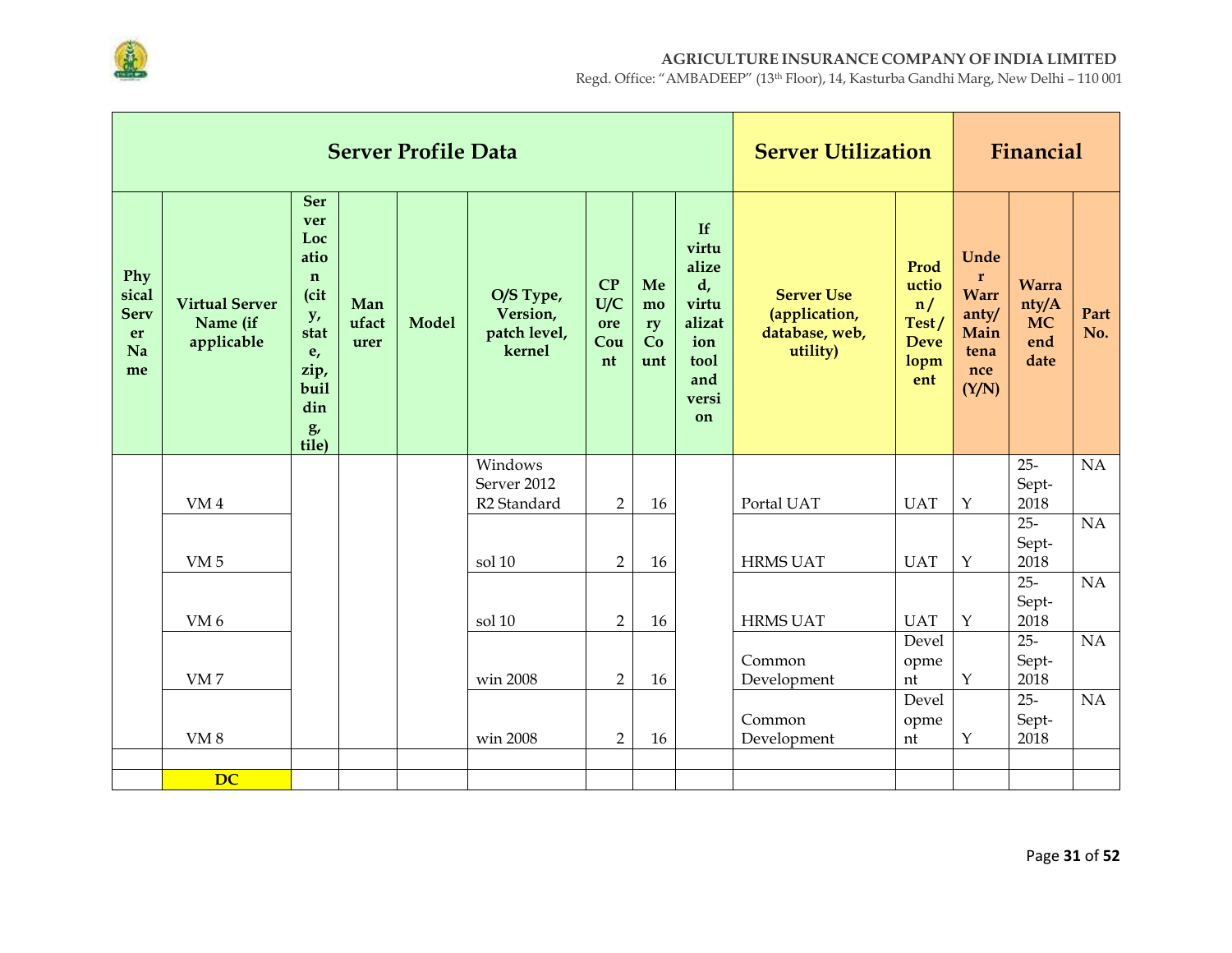

|                                               |                                                 |                                                                                                                  |                      | <b>Server Profile Data</b> |                                                 |                               |                             |                                                                                    | <b>Server Utilization</b>                                        |                                                            |                                                                              | Financial                                         |             |
|-----------------------------------------------|-------------------------------------------------|------------------------------------------------------------------------------------------------------------------|----------------------|----------------------------|-------------------------------------------------|-------------------------------|-----------------------------|------------------------------------------------------------------------------------|------------------------------------------------------------------|------------------------------------------------------------|------------------------------------------------------------------------------|---------------------------------------------------|-------------|
| Phy<br>sical<br><b>Serv</b><br>er<br>Na<br>me | <b>Virtual Server</b><br>Name (if<br>applicable | <b>Ser</b><br>ver<br>Loc<br>atio<br>$\mathbf n$<br>(cit<br>y,<br>stat<br>e,<br>zip,<br>buil<br>din<br>g<br>tile) | Man<br>ufact<br>urer | <b>Model</b>               | O/S Type,<br>Version,<br>patch level,<br>kernel | CP<br>U/C<br>ore<br>Cou<br>nt | Me<br>mo<br>ry<br>Co<br>unt | If<br>virtu<br>alize<br>d,<br>virtu<br>alizat<br>ion<br>tool<br>and<br>versi<br>on | <b>Server Use</b><br>(application,<br>database, web,<br>utility) | Prod<br>uctio<br>n/<br>Test/<br><b>Deve</b><br>lopm<br>ent | Unde<br>$\mathbf{r}$<br><b>Warr</b><br>anty/<br>Main<br>tena<br>nce<br>(Y/N) | <b>Warra</b><br>nty/A<br><b>MC</b><br>end<br>date | Part<br>No. |
| Spar<br>c                                     |                                                 |                                                                                                                  |                      |                            |                                                 |                               |                             |                                                                                    |                                                                  |                                                            |                                                                              |                                                   |             |
| $T5-2$                                        | Server <sub>1</sub>                             |                                                                                                                  |                      |                            |                                                 | 32                            | 256                         |                                                                                    |                                                                  |                                                            |                                                                              |                                                   |             |
|                                               |                                                 |                                                                                                                  |                      |                            |                                                 |                               |                             |                                                                                    |                                                                  | Prod                                                       |                                                                              | Feb-                                              | NA          |
|                                               | <b>BaNCS Prod</b>                               |                                                                                                                  |                      |                            |                                                 | $\overline{2}$                | 8                           |                                                                                    | bancs application                                                | uctio                                                      | $\mathbf Y$                                                                  | 2020                                              |             |
|                                               | App server-1                                    |                                                                                                                  |                      |                            |                                                 |                               |                             |                                                                                    |                                                                  | n<br>Prod                                                  |                                                                              | Feb-                                              | NA          |
|                                               | <b>BaNCS Prod DB</b>                            |                                                                                                                  |                      |                            |                                                 |                               |                             |                                                                                    |                                                                  | uctio                                                      |                                                                              | 2020                                              |             |
|                                               | server-1                                        | Ban                                                                                                              | Oracl                | $T5-2$                     | Solaris 10                                      | $\overline{4}$                | 16                          | <b>OVM</b>                                                                         | bancs database                                                   | n                                                          | $\mathbf Y$                                                                  |                                                   |             |
|                                               | <b>BaNCS</b> Load                               | galo<br>re                                                                                                       | e                    |                            |                                                 |                               |                             |                                                                                    |                                                                  | Prod                                                       |                                                                              | Feb-                                              | NA          |
|                                               | Test App                                        |                                                                                                                  |                      |                            |                                                 |                               |                             |                                                                                    | bancs load test                                                  | uctio                                                      |                                                                              | 2020                                              |             |
|                                               | server-1                                        |                                                                                                                  |                      |                            |                                                 | $\mathbf{1}$                  | 8                           |                                                                                    | application                                                      | $\mathbf n$                                                | $\mathbf{Y}$                                                                 |                                                   |             |
|                                               | <b>BaNCS</b> Load<br>Test DB server-            |                                                                                                                  |                      |                            |                                                 |                               |                             |                                                                                    | bancs load test                                                  | Prod<br>uctio                                              |                                                                              | Feb-<br>2020                                      | NA          |
|                                               | $\mathbf{1}$                                    |                                                                                                                  |                      |                            |                                                 | $\overline{4}$                | 16                          |                                                                                    | database                                                         | $\mathbf n$                                                | $\mathbf Y$                                                                  |                                                   |             |
|                                               |                                                 |                                                                                                                  |                      |                            |                                                 |                               |                             |                                                                                    |                                                                  | Prod                                                       |                                                                              | Feb-                                              | NA          |
|                                               | Logical Domain                                  |                                                                                                                  |                      |                            |                                                 |                               |                             |                                                                                    | Logical Domain                                                   | uctio                                                      |                                                                              | 2020                                              |             |
|                                               | Manager                                         |                                                                                                                  |                      |                            |                                                 | $\mathbf{1}$                  | 4                           |                                                                                    | Manager                                                          | n                                                          | $\mathbf Y$                                                                  |                                                   |             |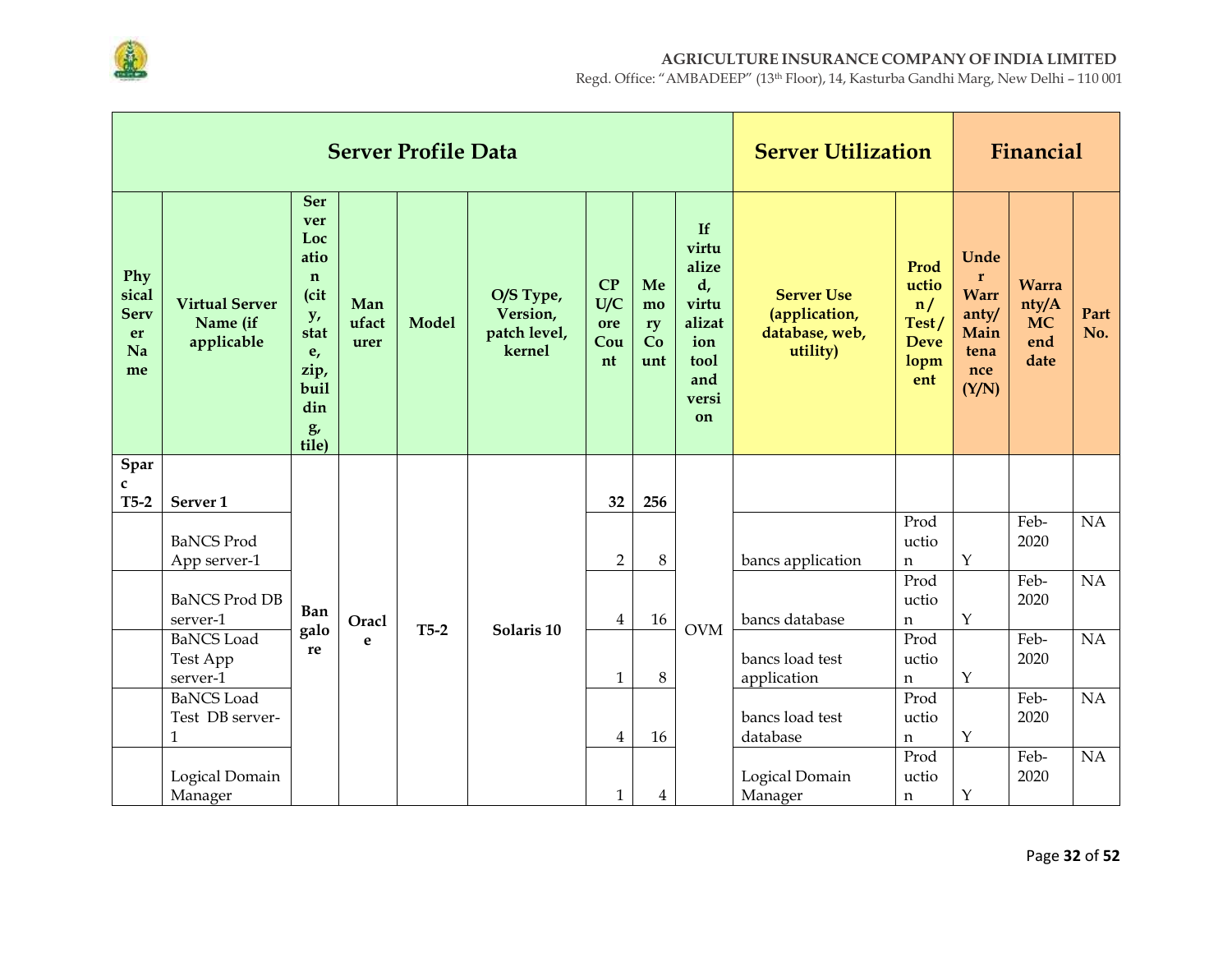

|                                               |                                                     |                                                                                                               |                      | <b>Server Profile Data</b> |                                                 |                               |                             |                                                                                              | <b>Server Utilization</b>                                        |                                                            |                                                                              | Financial                                         |                 |
|-----------------------------------------------|-----------------------------------------------------|---------------------------------------------------------------------------------------------------------------|----------------------|----------------------------|-------------------------------------------------|-------------------------------|-----------------------------|----------------------------------------------------------------------------------------------|------------------------------------------------------------------|------------------------------------------------------------|------------------------------------------------------------------------------|---------------------------------------------------|-----------------|
| Phy<br>sical<br><b>Serv</b><br>er<br>Na<br>me | <b>Virtual Server</b><br>Name (if<br>applicable     | Ser<br>ver<br>Loc<br>atio<br>$\mathbf n$<br>(cit<br>y,<br>stat<br>e,<br>zip,<br>buil<br>din<br>$g$ ,<br>tile) | Man<br>ufact<br>urer | <b>Model</b>               | O/S Type,<br>Version,<br>patch level,<br>kernel | CP<br>U/C<br>ore<br>Cou<br>nt | Me<br>mo<br>ry<br>Co<br>unt | If<br>virtu<br>alize<br>$d_{\prime}$<br>virtu<br>alizat<br>ion<br>tool<br>and<br>versi<br>on | <b>Server Use</b><br>(application,<br>database, web,<br>utility) | Prod<br>uctio<br>n/<br>Test/<br><b>Deve</b><br>lopm<br>ent | Unde<br>$\mathbf{r}$<br><b>Warr</b><br>anty/<br>Main<br>tena<br>nce<br>(Y/N) | <b>Warra</b><br>nty/A<br><b>MC</b><br>end<br>date | Part<br>No.     |
|                                               | IO Domain<br>Manager                                |                                                                                                               |                      |                            |                                                 | $\mathbf{1}$                  | $\overline{4}$              |                                                                                              | IO Domain Manager                                                | Prod<br>uctio<br>n                                         | $\mathbf Y$                                                                  | Feb-<br>2020                                      | NA              |
|                                               | FMS Prod App<br>Server                              |                                                                                                               |                      |                            |                                                 | 5                             | 24                          |                                                                                              | <b>FMS</b> Application                                           | Prod<br>uctio<br>n                                         | $\mathbf Y$                                                                  | Feb-<br>2020                                      | $\overline{NA}$ |
|                                               | <b>BO</b> Flexi<br>Reporting DB                     |                                                                                                               |                      |                            |                                                 | $\overline{4}$                | 16                          |                                                                                              | Flexi Database                                                   | Prod<br>uctio<br>$\mathbf n$                               | $\mathbf{Y}$                                                                 | Feb-<br>2020                                      | $\overline{NA}$ |
|                                               | <b>BO</b> Flexi<br>Reporting App<br>server          |                                                                                                               |                      |                            |                                                 | $\overline{4}$                | 12                          |                                                                                              | Flexi Application                                                | Prod<br>uctio<br>$\mathbf n$                               | $\mathbf Y$                                                                  | Feb-<br>2020                                      | $\overline{NA}$ |
|                                               | <b>BaNCS</b><br>Poduction<br>Portal App<br>Server-1 |                                                                                                               |                      |                            |                                                 | $\mathbf{1}$                  | $\,8\,$                     |                                                                                              | bancs portal<br>application                                      | Prod<br>uctio<br>n                                         | $\mathbf Y$                                                                  | Feb-<br>2020                                      | NA              |
|                                               | OLPW APP-2                                          |                                                                                                               |                      |                            |                                                 | $\overline{2}$                | 8                           |                                                                                              | <b>OLPW</b> Application                                          | Prod<br>uctio<br>n                                         | $\mathbf Y$                                                                  | Feb-<br>2020                                      | NA              |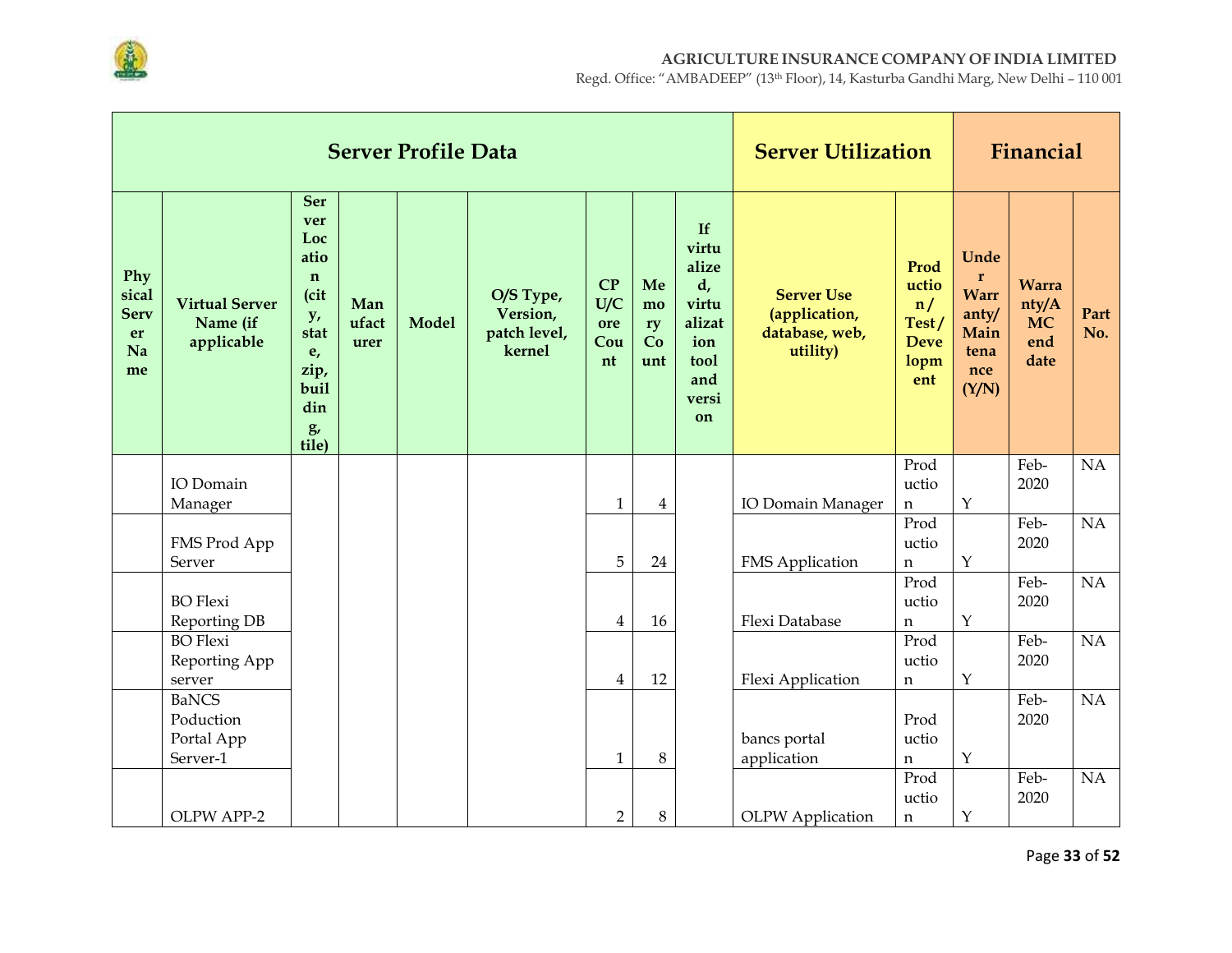

|                                               |                                                 |                                                                                                           |                      | <b>Server Profile Data</b> |                                                 |                               |                             |                                                                                    | <b>Server Utilization</b>                                        |                                                            |                                                                             | Financial                                         |             |
|-----------------------------------------------|-------------------------------------------------|-----------------------------------------------------------------------------------------------------------|----------------------|----------------------------|-------------------------------------------------|-------------------------------|-----------------------------|------------------------------------------------------------------------------------|------------------------------------------------------------------|------------------------------------------------------------|-----------------------------------------------------------------------------|---------------------------------------------------|-------------|
| Phy<br>sical<br><b>Serv</b><br>er<br>Na<br>me | <b>Virtual Server</b><br>Name (if<br>applicable | Ser<br>ver<br>Loc<br>atio<br>$\mathbf n$<br>(cit<br>y,<br>stat<br>e,<br>zip,<br>buil<br>din<br>g<br>tile) | Man<br>ufact<br>urer | <b>Model</b>               | O/S Type,<br>Version,<br>patch level,<br>kernel | CP<br>U/C<br>ore<br>Cou<br>nt | Me<br>mo<br>ry<br>Co<br>unt | If<br>virtu<br>alize<br>d,<br>virtu<br>alizat<br>ion<br>tool<br>and<br>versi<br>on | <b>Server Use</b><br>(application,<br>database, web,<br>utility) | Prod<br>uctio<br>n/<br>Test/<br><b>Deve</b><br>lopm<br>ent | Unde<br>$\mathbf r$<br><b>Warr</b><br>anty/<br>Main<br>tena<br>nce<br>(Y/N) | <b>Warra</b><br>nty/A<br><b>MC</b><br>end<br>date | Part<br>No. |
|                                               |                                                 |                                                                                                           |                      |                            |                                                 |                               |                             |                                                                                    |                                                                  | Prod<br>uctio                                              |                                                                             | Feb-<br>2020                                      | NA          |
|                                               | OLPW DB-2                                       |                                                                                                           |                      |                            |                                                 | $\mathbf{1}$                  | $\overline{4}$              |                                                                                    | <b>OLPW</b> Database                                             | n                                                          | $\mathbf Y$                                                                 |                                                   |             |
| Spar                                          |                                                 |                                                                                                           |                      |                            |                                                 |                               |                             |                                                                                    |                                                                  |                                                            |                                                                             |                                                   | NA          |
| C<br>$T5-2$                                   | Server <sub>2</sub>                             |                                                                                                           |                      |                            |                                                 | 32                            | 256                         |                                                                                    |                                                                  |                                                            |                                                                             |                                                   |             |
|                                               | <b>BaNCS Prod</b><br>App server-2               |                                                                                                           |                      |                            |                                                 | $\overline{2}$                | 8                           |                                                                                    | bancs application                                                | Prod<br>uctio<br>n                                         | $\mathbf Y$                                                                 | Feb-<br>2020                                      | NA          |
|                                               | <b>BaNCS Prod DB</b><br>server-2                | Ban<br>galo<br>re                                                                                         | Oracl<br>e           | $T5-2$                     | Solaris 10                                      | $\overline{4}$                | 16                          | <b>OVM</b>                                                                         | bancs database                                                   | Prod<br>uctio<br>n                                         | $\mathbf Y$                                                                 | Feb-<br>2020                                      | NA          |
|                                               | Logical Domain<br>Manager                       |                                                                                                           |                      |                            |                                                 | $\mathbf{1}$                  | $\overline{4}$              |                                                                                    | Logical Domain<br>Manager                                        | Prod<br>uctio<br>n                                         | $\mathbf Y$                                                                 | Feb-<br>2020                                      | NA          |
|                                               | IO Domain<br>Manager                            |                                                                                                           |                      |                            |                                                 | $\mathbf{1}$                  | $\overline{4}$              |                                                                                    | <b>IO Domain Manager</b>                                         | Prod<br>uctio<br>n                                         | $\mathbf Y$                                                                 | Feb-<br>2020                                      | NA          |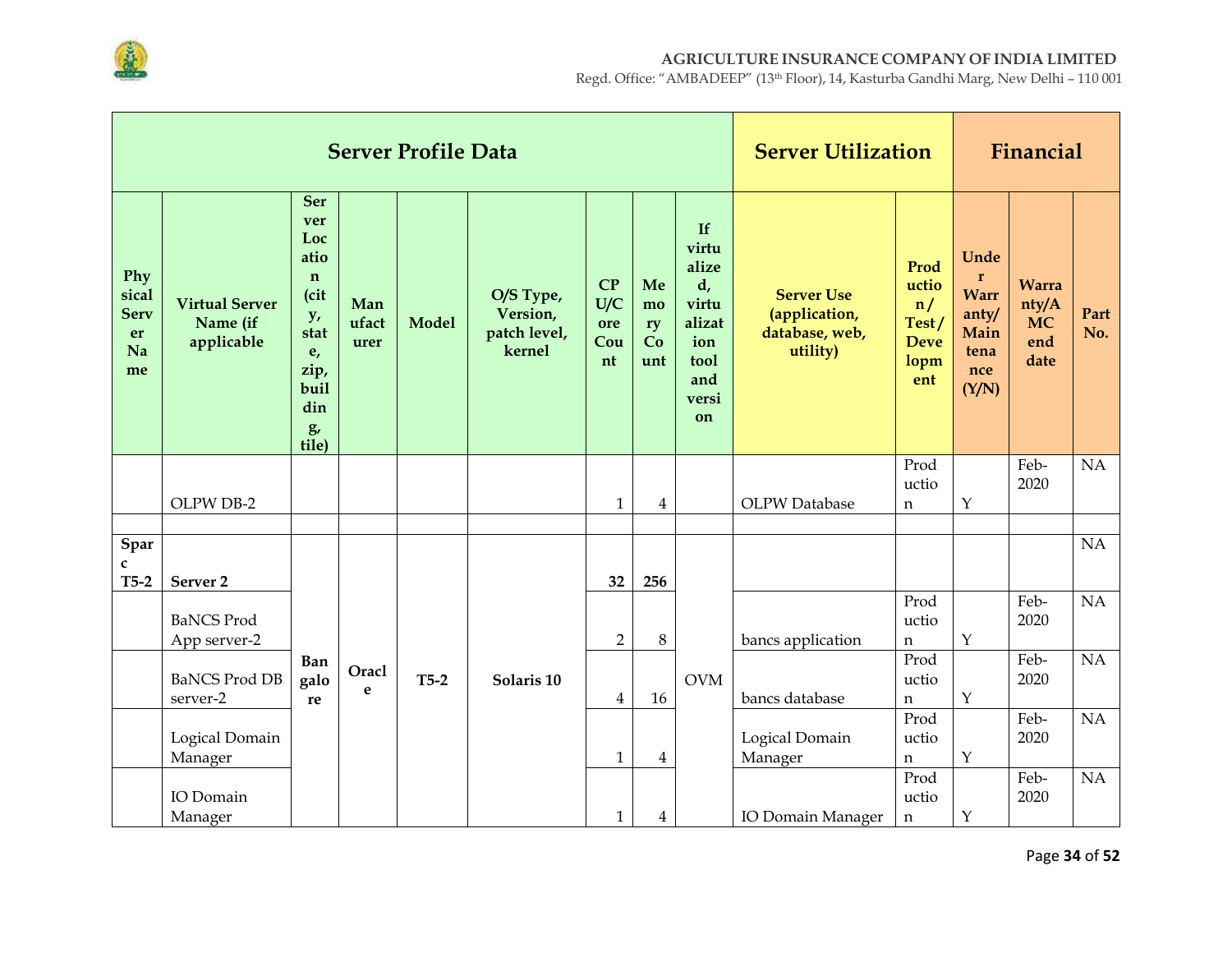

|                                               |                                                      |                                                                                                                  |                      | <b>Server Profile Data</b> |                                                 |                               |                             |                                                                                    | <b>Server Utilization</b>                                        |                                                            |                                                                             | Financial                                         |                 |
|-----------------------------------------------|------------------------------------------------------|------------------------------------------------------------------------------------------------------------------|----------------------|----------------------------|-------------------------------------------------|-------------------------------|-----------------------------|------------------------------------------------------------------------------------|------------------------------------------------------------------|------------------------------------------------------------|-----------------------------------------------------------------------------|---------------------------------------------------|-----------------|
| Phy<br>sical<br><b>Serv</b><br>er<br>Na<br>me | <b>Virtual Server</b><br>Name (if<br>applicable      | <b>Ser</b><br>ver<br>Loc<br>atio<br>$\mathbf n$<br>(cit<br>y,<br>stat<br>e,<br>zip,<br>buil<br>din<br>g<br>tile) | Man<br>ufact<br>urer | <b>Model</b>               | O/S Type,<br>Version,<br>patch level,<br>kernel | CP<br>U/C<br>ore<br>Cou<br>nt | Me<br>mo<br>ry<br>Co<br>unt | If<br>virtu<br>alize<br>d,<br>virtu<br>alizat<br>ion<br>tool<br>and<br>versi<br>on | <b>Server Use</b><br>(application,<br>database, web,<br>utility) | Prod<br>uctio<br>n/<br>Test/<br><b>Deve</b><br>lopm<br>ent | Unde<br>$\mathbf r$<br><b>Warr</b><br>anty/<br>Main<br>tena<br>nce<br>(Y/N) | <b>Warra</b><br>nty/A<br><b>MC</b><br>end<br>date | Part<br>No.     |
|                                               | <b>BaNCS</b> Flexi<br>UAT DB server-<br>$\mathbf{1}$ |                                                                                                                  |                      |                            |                                                 | $\overline{4}$                | 16                          |                                                                                    | Flexi UAT db                                                     | <b>UAT</b>                                                 | $\mathbf Y$                                                                 | Feb-<br>2020                                      | NA              |
|                                               | <b>BaNCS</b> Flexi                                   |                                                                                                                  |                      |                            |                                                 |                               |                             |                                                                                    |                                                                  |                                                            |                                                                             | Feb-                                              | NA              |
|                                               | <b>UAT</b> App<br>server-1                           |                                                                                                                  |                      |                            |                                                 | $\overline{4}$                | 16                          |                                                                                    | Flexi UAT app                                                    | <b>UAT</b>                                                 | $\mathbf Y$                                                                 | 2020                                              |                 |
|                                               | FMS Prod DB<br>Server                                |                                                                                                                  |                      |                            |                                                 | 6                             | 32                          |                                                                                    | <b>FMS</b> Database                                              | Prod<br>uctio<br>n                                         | $\mathbf Y$                                                                 | Feb-<br>2020                                      | $\overline{NA}$ |
|                                               | <b>BaNCS OLPW</b><br>UAT DB server-<br>$\mathbf{1}$  |                                                                                                                  |                      |                            |                                                 | $\mathbf{1}$                  | 4                           |                                                                                    | <b>OLPW UAT DB</b>                                               | <b>UAT</b>                                                 | $\mathbf Y$                                                                 | Feb-<br>2020                                      | NA              |
|                                               | <b>BaNCS OLPW</b><br><b>UAT App</b><br>server-1      |                                                                                                                  |                      |                            |                                                 | $\mathbf{1}$                  | $\overline{4}$              |                                                                                    | <b>OLPW UAT</b><br>Application                                   | <b>UAT</b>                                                 | $\mathbf Y$                                                                 | Feb-<br>2020                                      | NA              |
|                                               | <b>BaNCS</b><br>Poduction<br>Portal App<br>Server-2  |                                                                                                                  |                      |                            |                                                 | $\mathbf{1}$                  | 8                           |                                                                                    | bancs portal<br>application                                      | Prod<br>uctio<br>n                                         | $\mathbf Y$                                                                 | Feb-<br>2020                                      | NA              |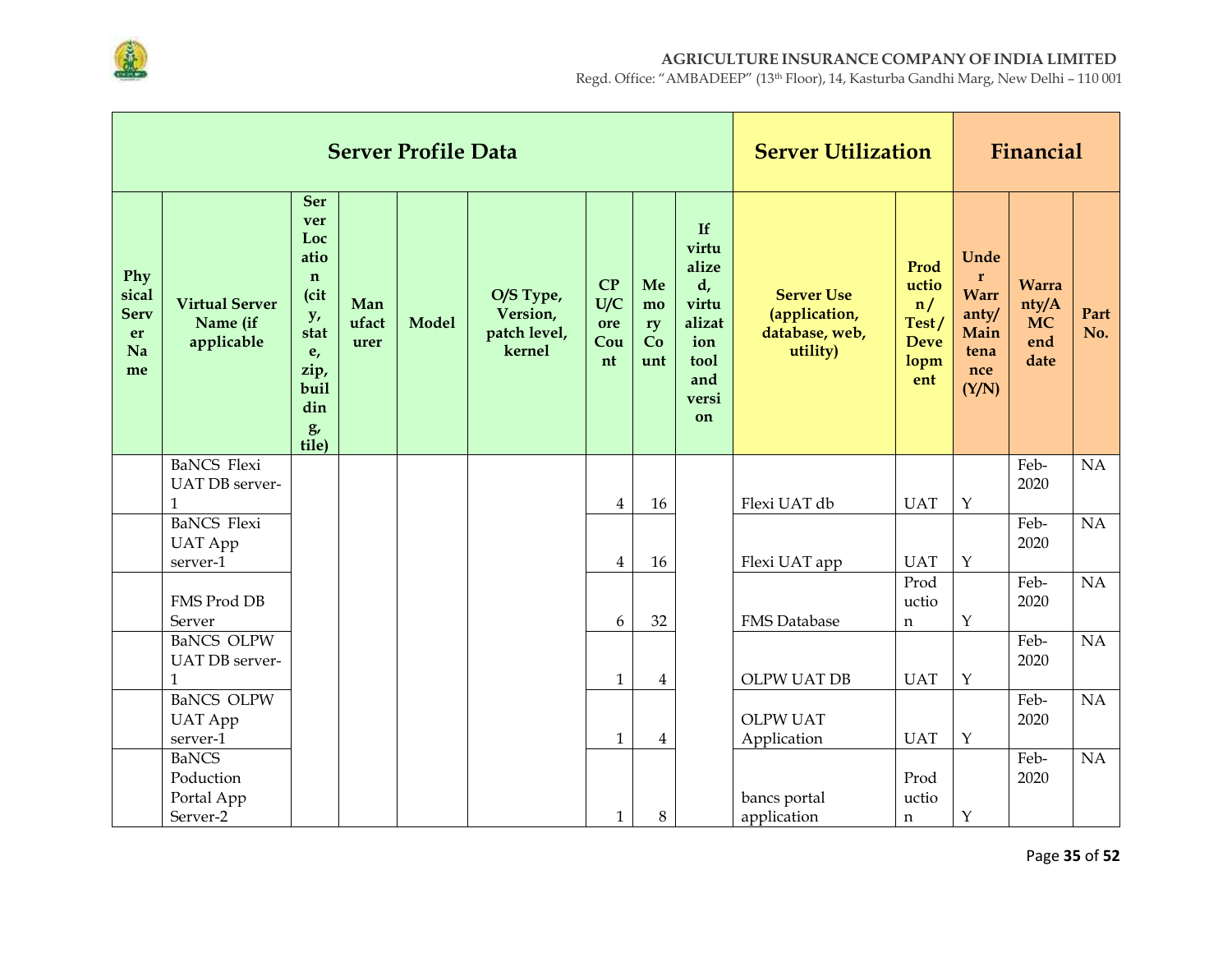

|                                               |                                                 |                                                                                                                      |                      | <b>Server Profile Data</b> |                                                 |                               |                             |                                                                                    | <b>Server Utilization</b>                                        |                                                            |                                                                              | Financial                                         |                 |
|-----------------------------------------------|-------------------------------------------------|----------------------------------------------------------------------------------------------------------------------|----------------------|----------------------------|-------------------------------------------------|-------------------------------|-----------------------------|------------------------------------------------------------------------------------|------------------------------------------------------------------|------------------------------------------------------------|------------------------------------------------------------------------------|---------------------------------------------------|-----------------|
| Phy<br>sical<br><b>Serv</b><br>er<br>Na<br>me | <b>Virtual Server</b><br>Name (if<br>applicable | <b>Ser</b><br>ver<br>Loc<br>atio<br>$\mathbf n$<br>(cit<br>y,<br>stat<br>e,<br>zip,<br>buil<br>din<br>$g$ ,<br>tile) | Man<br>ufact<br>urer | <b>Model</b>               | O/S Type,<br>Version,<br>patch level,<br>kernel | CP<br>U/C<br>ore<br>Cou<br>nt | Me<br>mo<br>ry<br>Co<br>unt | If<br>virtu<br>alize<br>d,<br>virtu<br>alizat<br>ion<br>tool<br>and<br>versi<br>on | <b>Server Use</b><br>(application,<br>database, web,<br>utility) | Prod<br>uctio<br>n/<br>Test/<br><b>Deve</b><br>lopm<br>ent | Unde<br>$\mathbf{r}$<br><b>Warr</b><br>anty/<br>Main<br>tena<br>nce<br>(Y/N) | <b>Warra</b><br>nty/A<br><b>MC</b><br>end<br>date | Part<br>No.     |
|                                               |                                                 |                                                                                                                      |                      |                            |                                                 |                               |                             |                                                                                    |                                                                  | Prod<br>uctio                                              |                                                                              | Feb-<br>2020                                      | NA              |
|                                               | <b>GRS APP-2</b>                                |                                                                                                                      |                      |                            |                                                 | $\overline{2}$                | $8\,$                       |                                                                                    | <b>GRS</b> Application                                           | n                                                          | $\mathbf Y$                                                                  |                                                   |                 |
|                                               |                                                 |                                                                                                                      |                      |                            |                                                 |                               |                             |                                                                                    |                                                                  | Prod<br>uctio                                              |                                                                              | Feb-<br>2020                                      | NA              |
|                                               | GRS DB-2                                        |                                                                                                                      |                      |                            |                                                 | $\overline{2}$                | 8                           |                                                                                    | <b>GRS</b> Database                                              | n                                                          | $\mathbf Y$                                                                  |                                                   |                 |
|                                               |                                                 |                                                                                                                      |                      |                            |                                                 |                               |                             |                                                                                    |                                                                  |                                                            |                                                                              |                                                   |                 |
| Spar<br>C<br>$T5-2$                           | Server 3                                        |                                                                                                                      |                      |                            |                                                 | 16                            | 256                         |                                                                                    |                                                                  |                                                            |                                                                              |                                                   | $\overline{NA}$ |
|                                               |                                                 |                                                                                                                      |                      |                            |                                                 |                               |                             |                                                                                    |                                                                  | Prod                                                       |                                                                              | $25 -$                                            | $\overline{NA}$ |
|                                               | <b>FMS HA</b>                                   | Ban                                                                                                                  | Oracl                |                            |                                                 | 6                             | 32                          |                                                                                    | <b>FMS Production</b>                                            | uctio<br>$\mathbf n$                                       | $\mathbf Y$                                                                  | Sept-<br>2018                                     |                 |
|                                               |                                                 | galo                                                                                                                 | e                    | $T5-2$                     | Solaris 10                                      |                               |                             | <b>OVM</b>                                                                         |                                                                  | Prod                                                       |                                                                              | $25 -$                                            | NA              |
|                                               |                                                 | re                                                                                                                   |                      |                            |                                                 |                               |                             |                                                                                    |                                                                  | uctio                                                      |                                                                              | Sept-                                             |                 |
|                                               | <b>GRS APP-1</b>                                |                                                                                                                      |                      |                            |                                                 | $\overline{2}$                | $\,8\,$                     |                                                                                    | <b>GRS</b> Application                                           | $\mathbf n$<br>Prod                                        | $\mathbf Y$                                                                  | 2018<br>$25 -$                                    | NA              |
|                                               |                                                 |                                                                                                                      |                      |                            |                                                 |                               |                             |                                                                                    |                                                                  | uctio                                                      |                                                                              | Sept-                                             |                 |
|                                               | GRS DB-1                                        |                                                                                                                      |                      |                            |                                                 | $\overline{2}$                | 8                           |                                                                                    | <b>GRS</b> Database                                              | n                                                          | $\mathbf Y$                                                                  | 2018                                              |                 |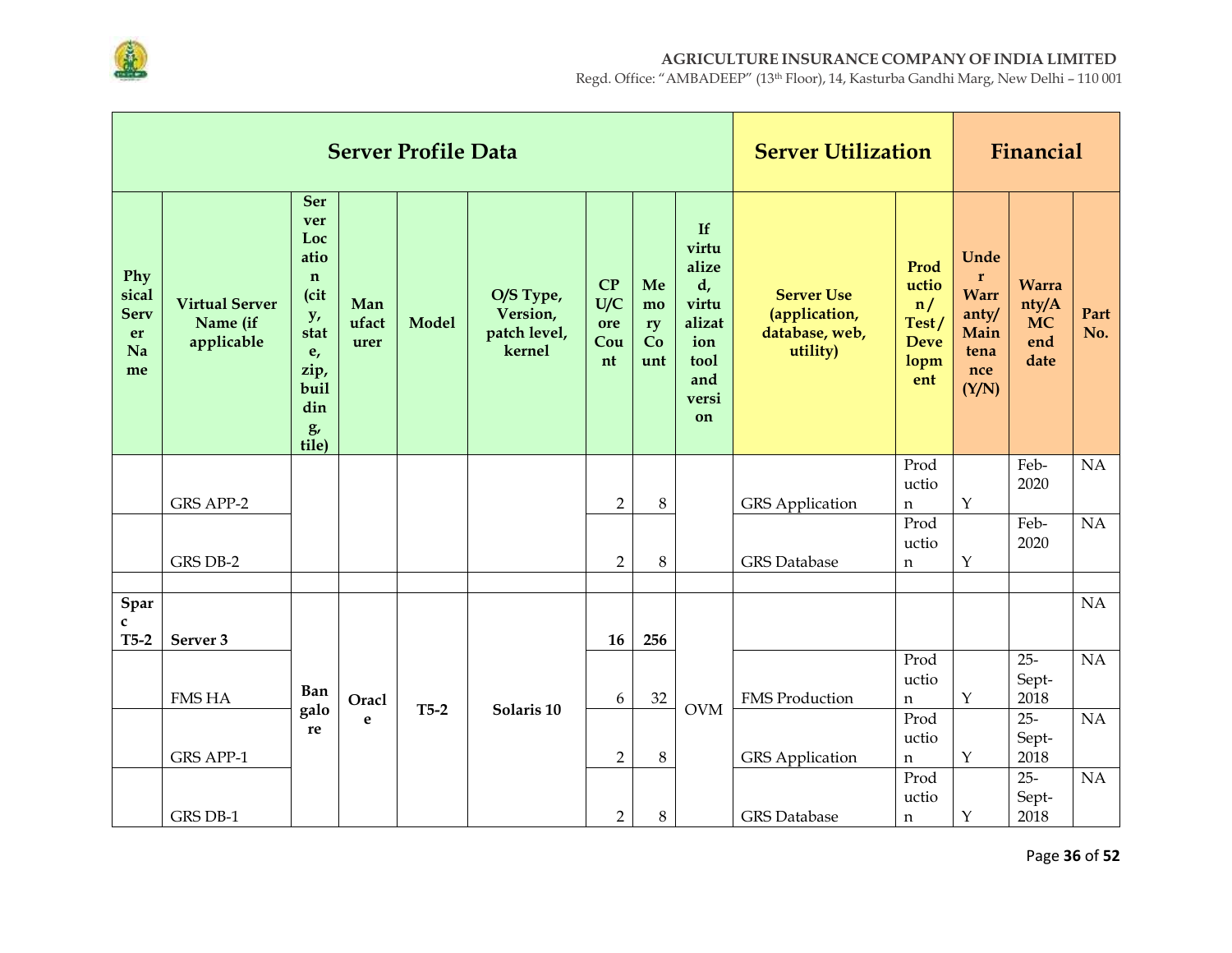

|                                               |                                                 |                                                                                                                  |                      | <b>Server Profile Data</b> |                                                 |                               |                             |                                                                                    | <b>Server Utilization</b>                                        |                                                            |                                                                             | Financial                                         |                 |
|-----------------------------------------------|-------------------------------------------------|------------------------------------------------------------------------------------------------------------------|----------------------|----------------------------|-------------------------------------------------|-------------------------------|-----------------------------|------------------------------------------------------------------------------------|------------------------------------------------------------------|------------------------------------------------------------|-----------------------------------------------------------------------------|---------------------------------------------------|-----------------|
| Phy<br>sical<br><b>Serv</b><br>er<br>Na<br>me | <b>Virtual Server</b><br>Name (if<br>applicable | <b>Ser</b><br>ver<br>Loc<br>atio<br>$\mathbf n$<br>(cit<br>y,<br>stat<br>e,<br>zip,<br>buil<br>din<br>g<br>tile) | Man<br>ufact<br>urer | <b>Model</b>               | O/S Type,<br>Version,<br>patch level,<br>kernel | CP<br>U/C<br>ore<br>Cou<br>nt | Me<br>mo<br>ry<br>Co<br>unt | If<br>virtu<br>alize<br>d,<br>virtu<br>alizat<br>ion<br>tool<br>and<br>versi<br>on | <b>Server Use</b><br>(application,<br>database, web,<br>utility) | Prod<br>uctio<br>n/<br>Test/<br><b>Deve</b><br>lopm<br>ent | Unde<br>$\mathbf r$<br><b>Warr</b><br>anty/<br>Main<br>tena<br>nce<br>(Y/N) | <b>Warra</b><br>nty/A<br><b>MC</b><br>end<br>date | Part<br>No.     |
|                                               |                                                 |                                                                                                                  |                      |                            |                                                 |                               |                             |                                                                                    |                                                                  | Prod<br>uctio                                              |                                                                             | $25 -$<br>Sept-                                   | $\overline{NA}$ |
|                                               | OLPW APP-1                                      |                                                                                                                  |                      |                            |                                                 | $\overline{2}$                | 8                           |                                                                                    | <b>OLPW</b> Application                                          | $\mathbf n$                                                | $\mathbf Y$                                                                 | 2018                                              |                 |
|                                               |                                                 |                                                                                                                  |                      |                            |                                                 |                               |                             |                                                                                    |                                                                  | Prod<br>uctio                                              |                                                                             | $25 -$<br>Sept-                                   | NA              |
|                                               | OLPW DB-1                                       |                                                                                                                  |                      |                            |                                                 | $\mathbf{1}$                  | 4                           |                                                                                    | <b>OLPW</b> Database                                             | $\mathbf n$                                                | $\mathbf Y$                                                                 | 2018                                              |                 |
|                                               | Logical Domain<br>Manager                       |                                                                                                                  |                      |                            |                                                 | $\mathbf{1}$                  | $\overline{4}$              |                                                                                    | Logical Domain<br>Manager                                        | Prod<br>uctio<br>$\mathbf n$                               | $\mathbf Y$                                                                 | $25 -$<br>Sept-<br>2018                           | $\overline{NA}$ |
|                                               |                                                 |                                                                                                                  |                      |                            |                                                 |                               |                             |                                                                                    |                                                                  | Prod                                                       |                                                                             | $25 -$                                            | N <sub>A</sub>  |
|                                               | IO Domain<br>Manager                            |                                                                                                                  |                      |                            |                                                 | $\mathbf{1}$                  |                             |                                                                                    | <b>IO Domain Manager</b>                                         | uctio                                                      | $\mathbf Y$                                                                 | Sept-<br>2018                                     |                 |
|                                               |                                                 |                                                                                                                  |                      |                            |                                                 |                               | 4                           |                                                                                    |                                                                  | $\mathbf n$                                                |                                                                             |                                                   |                 |
|                                               | <b>DR</b>                                       |                                                                                                                  |                      |                            |                                                 |                               |                             |                                                                                    |                                                                  |                                                            |                                                                             |                                                   |                 |
| Spar<br>$\mathbf{C}$                          |                                                 | <b>Ban</b>                                                                                                       | Oracl                |                            |                                                 |                               |                             |                                                                                    |                                                                  |                                                            |                                                                             | Feb-<br>2020                                      | NA              |
| $T5-2$                                        | Server <sub>1</sub><br><b>BaNCS Prod</b>        | galo<br>re                                                                                                       | e                    | $T5-2$                     | Solaris 10                                      | 32                            | 256                         | <b>OVM</b>                                                                         |                                                                  |                                                            |                                                                             | Feb-                                              | NA              |
|                                               | App server-1                                    |                                                                                                                  |                      |                            |                                                 | $\overline{2}$                | 8                           |                                                                                    | bancs application                                                | <b>DR</b>                                                  | $\mathbf Y$                                                                 | 2020                                              |                 |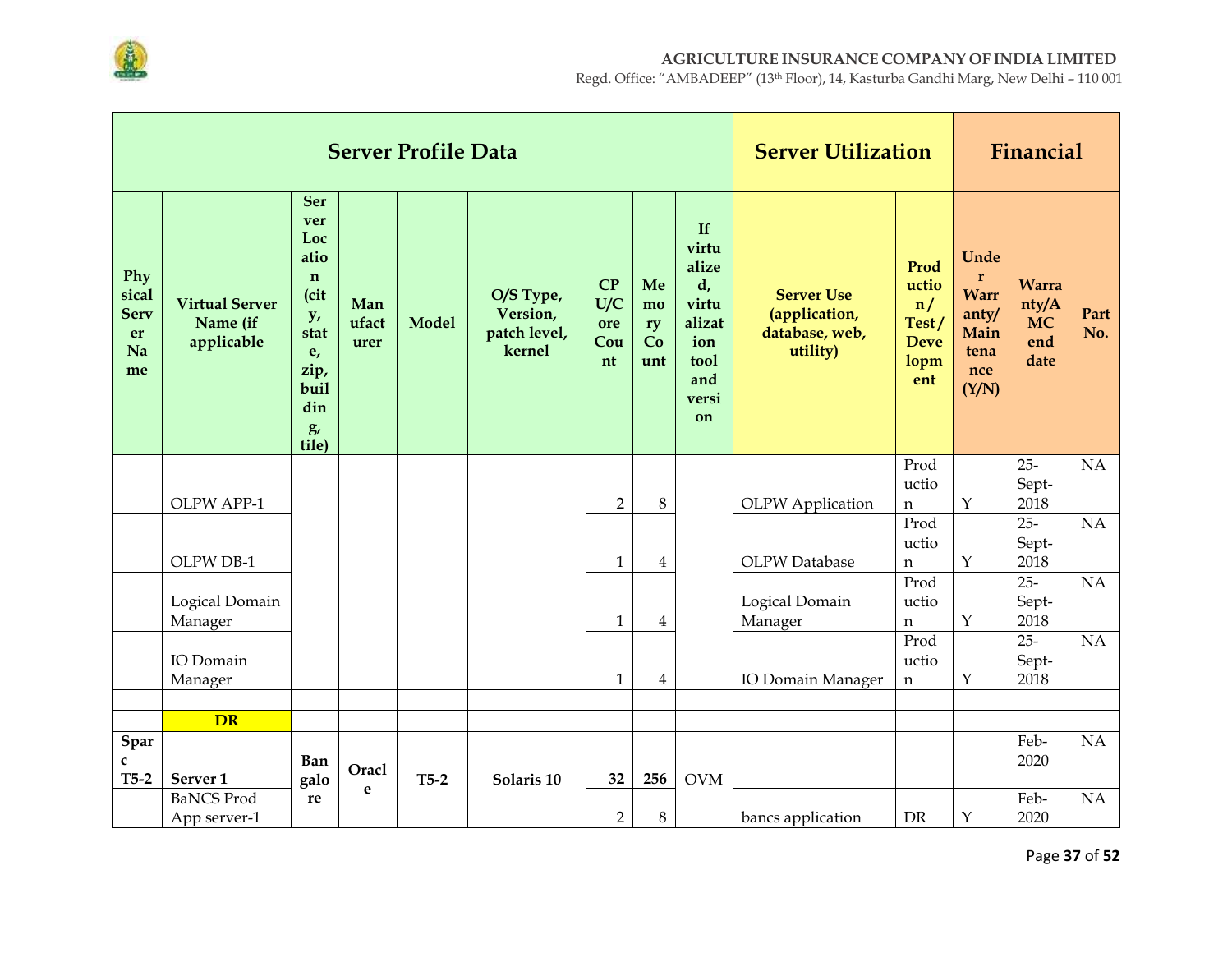

|                                               |                                                 |                                                                                                                              |                      | <b>Server Profile Data</b> |                                                 |                               |                             |                                                                                              | <b>Server Utilization</b>                                        |                                                            |                                                                              | Financial                                         |             |
|-----------------------------------------------|-------------------------------------------------|------------------------------------------------------------------------------------------------------------------------------|----------------------|----------------------------|-------------------------------------------------|-------------------------------|-----------------------------|----------------------------------------------------------------------------------------------|------------------------------------------------------------------|------------------------------------------------------------|------------------------------------------------------------------------------|---------------------------------------------------|-------------|
| Phy<br>sical<br><b>Serv</b><br>er<br>Na<br>me | <b>Virtual Server</b><br>Name (if<br>applicable | <b>Ser</b><br>ver<br>Loc<br>atio<br>$\mathbf n$<br>(cit<br>y <sub>r</sub><br>stat<br>e,<br>zip,<br>buil<br>din<br>g<br>tile) | Man<br>ufact<br>urer | <b>Model</b>               | O/S Type,<br>Version,<br>patch level,<br>kernel | CP<br>U/C<br>ore<br>Cou<br>nt | Me<br>mo<br>ry<br>Co<br>unt | If<br>virtu<br>alize<br>$d_{\prime}$<br>virtu<br>alizat<br>ion<br>tool<br>and<br>versi<br>on | <b>Server Use</b><br>(application,<br>database, web,<br>utility) | Prod<br>uctio<br>n/<br>Test/<br><b>Deve</b><br>lopm<br>ent | Unde<br>$\mathbf{r}$<br><b>Warr</b><br>anty/<br>Main<br>tena<br>nce<br>(Y/N) | <b>Warra</b><br>nty/A<br><b>MC</b><br>end<br>date | Part<br>No. |
|                                               | <b>BaNCS Prod DB</b><br>server-1                |                                                                                                                              |                      |                            |                                                 | $\overline{4}$                | 16                          |                                                                                              | bancs database                                                   | <b>DR</b>                                                  | Y                                                                            | Feb-<br>2020                                      | NA          |
|                                               | <b>BaNCS</b> Load                               |                                                                                                                              |                      |                            |                                                 |                               |                             |                                                                                              |                                                                  |                                                            |                                                                              | Feb-                                              | NA          |
|                                               | Test App                                        |                                                                                                                              |                      |                            |                                                 |                               |                             |                                                                                              | bancs load test                                                  |                                                            |                                                                              | 2020                                              |             |
|                                               | server-1<br><b>BaNCS</b> Load                   |                                                                                                                              |                      |                            |                                                 | $\mathbf{1}$                  | 8                           |                                                                                              | application                                                      | <b>DR</b>                                                  | $\mathbf Y$                                                                  | Feb-                                              | NA          |
|                                               | Test DB server-                                 |                                                                                                                              |                      |                            |                                                 |                               |                             |                                                                                              | bancs load test                                                  |                                                            |                                                                              | 2020                                              |             |
|                                               | $\mathbf{1}$                                    |                                                                                                                              |                      |                            |                                                 | $\overline{4}$                | 16                          |                                                                                              | database                                                         | <b>DR</b>                                                  | $\mathbf Y$                                                                  |                                                   |             |
|                                               | Logical Domain                                  |                                                                                                                              |                      |                            |                                                 |                               |                             |                                                                                              | Logical Domain                                                   |                                                            |                                                                              | Feb-                                              | NA          |
|                                               | Manager                                         |                                                                                                                              |                      |                            |                                                 | $\mathbf{1}$                  | $\overline{4}$              |                                                                                              | Manager                                                          | <b>DR</b>                                                  | $\mathbf Y$                                                                  | 2020                                              |             |
|                                               | IO Domain                                       |                                                                                                                              |                      |                            |                                                 |                               |                             |                                                                                              |                                                                  |                                                            |                                                                              | Feb-                                              | NA          |
|                                               | Manager                                         |                                                                                                                              |                      |                            |                                                 | $\mathbf{1}$                  | $\overline{4}$              |                                                                                              | IO Domain Manager                                                | DR                                                         | $\mathbf Y$                                                                  | 2020                                              |             |
|                                               | FMS Prod App                                    |                                                                                                                              |                      |                            |                                                 | 5                             |                             |                                                                                              |                                                                  |                                                            |                                                                              | Feb-                                              | NA          |
|                                               | Server<br><b>BO</b> Flexi                       |                                                                                                                              |                      |                            |                                                 |                               | 24                          |                                                                                              | <b>FMS Production</b>                                            | <b>DR</b>                                                  | $\mathbf{Y}$                                                                 | 2020<br>Feb-                                      | NA          |
|                                               | Reporting DB                                    |                                                                                                                              |                      |                            |                                                 | $\overline{4}$                | 16                          |                                                                                              | Flexi Database                                                   | DR                                                         | $\mathbf Y$                                                                  | 2020                                              |             |
|                                               | <b>BO</b> Flexi                                 |                                                                                                                              |                      |                            |                                                 |                               |                             |                                                                                              |                                                                  |                                                            |                                                                              | Feb-                                              | NA          |
|                                               | Reporting App                                   |                                                                                                                              |                      |                            |                                                 |                               |                             |                                                                                              |                                                                  |                                                            |                                                                              | 2020                                              |             |
|                                               | server                                          |                                                                                                                              |                      |                            |                                                 | $\overline{4}$                | 12                          |                                                                                              | Flexi Application                                                | DR                                                         | $\mathbf Y$                                                                  |                                                   |             |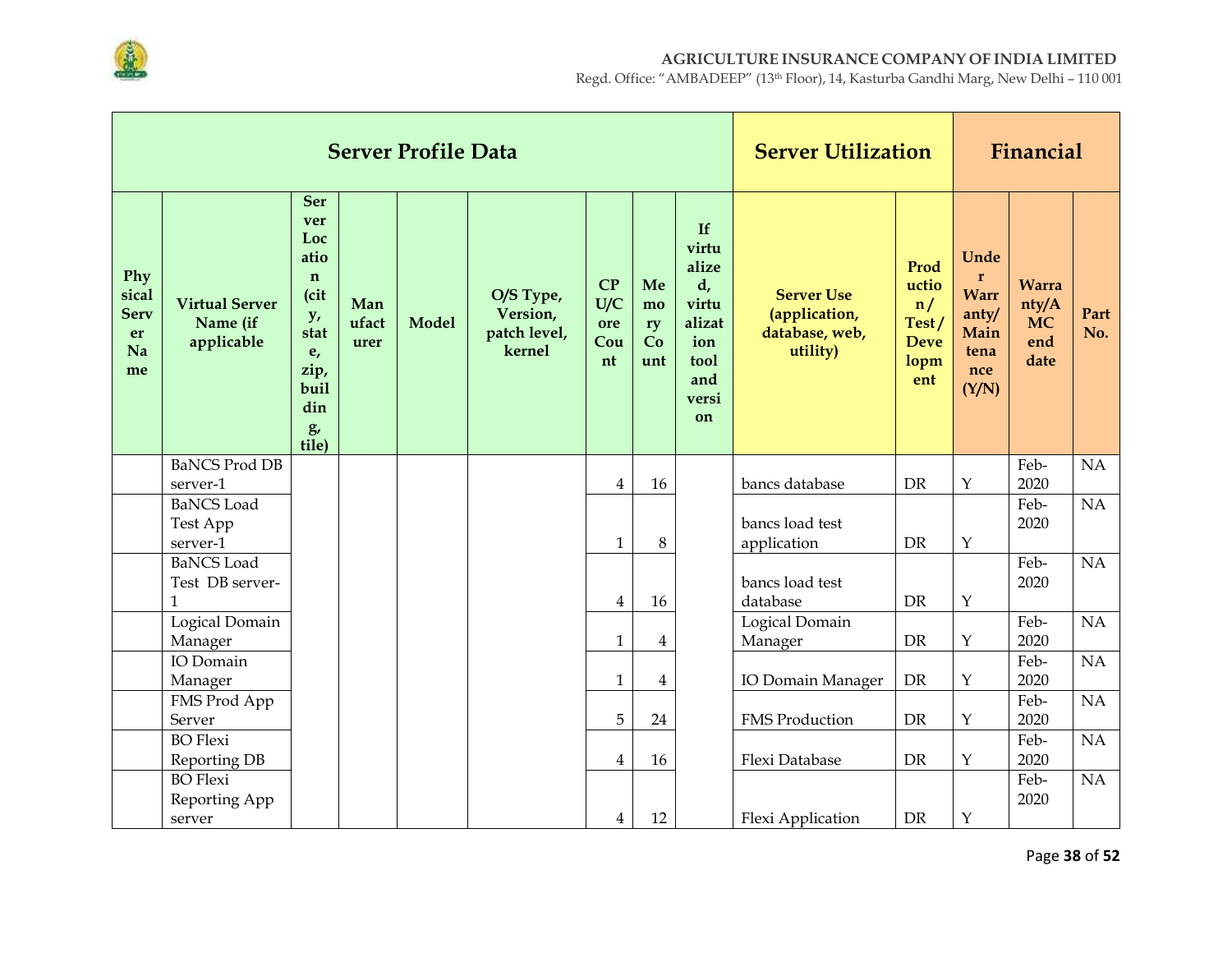

|                                               |                                                 |                                                                                                                  |                      | <b>Server Profile Data</b> |                                                 |                               | <b>Server Utilization</b>   |                                                                                             |                                                                  | Financial                                                  |                                                                              |                                                   |             |
|-----------------------------------------------|-------------------------------------------------|------------------------------------------------------------------------------------------------------------------|----------------------|----------------------------|-------------------------------------------------|-------------------------------|-----------------------------|---------------------------------------------------------------------------------------------|------------------------------------------------------------------|------------------------------------------------------------|------------------------------------------------------------------------------|---------------------------------------------------|-------------|
| Phy<br>sical<br><b>Serv</b><br>er<br>Na<br>me | <b>Virtual Server</b><br>Name (if<br>applicable | <b>Ser</b><br>ver<br>Loc<br>atio<br>$\mathbf n$<br>(cit<br>y,<br>stat<br>e,<br>zip,<br>buil<br>din<br>g<br>tile) | Man<br>ufact<br>urer | <b>Model</b>               | O/S Type,<br>Version,<br>patch level,<br>kernel | CP<br>U/C<br>ore<br>Cou<br>nt | Me<br>mo<br>ry<br>Co<br>unt | If<br>virtu<br>alize<br>$d_{\iota}$<br>virtu<br>alizat<br>ion<br>tool<br>and<br>versi<br>on | <b>Server Use</b><br>(application,<br>database, web,<br>utility) | Prod<br>uctio<br>n/<br>Test/<br><b>Deve</b><br>lopm<br>ent | Unde<br>$\mathbf{r}$<br><b>Warr</b><br>anty/<br>Main<br>tena<br>nce<br>(Y/N) | <b>Warra</b><br>nty/A<br><b>MC</b><br>end<br>date | Part<br>No. |
|                                               | <b>BaNCS</b><br>Poduction                       |                                                                                                                  |                      |                            |                                                 |                               |                             |                                                                                             |                                                                  |                                                            |                                                                              | Feb-<br>2020                                      | NA          |
|                                               | Portal App<br>Server-1                          |                                                                                                                  |                      |                            |                                                 | $\mathbf{1}$                  | 8                           |                                                                                             | Bancs production<br>portal                                       | DR                                                         | $\mathbf Y$                                                                  |                                                   |             |
|                                               | OLPW APP-2                                      |                                                                                                                  |                      |                            |                                                 | $\overline{2}$                | 8                           |                                                                                             | OLPW application                                                 | <b>DR</b>                                                  | $\mathbf Y$                                                                  | Feb-<br>2020                                      | NA          |
|                                               | OLPW DB-2                                       |                                                                                                                  |                      |                            |                                                 | $\mathbf{1}$                  | $\overline{4}$              |                                                                                             | OLPW database                                                    | <b>DR</b>                                                  | $\mathbf Y$                                                                  | Feb-<br>2020                                      | NA          |
| Spar                                          |                                                 |                                                                                                                  |                      |                            |                                                 |                               |                             |                                                                                             |                                                                  |                                                            |                                                                              |                                                   |             |
| C<br>$T5-2$                                   | Server <sub>2</sub>                             |                                                                                                                  |                      |                            |                                                 | 32                            | 256                         |                                                                                             |                                                                  |                                                            |                                                                              |                                                   |             |
|                                               | <b>BaNCS Prod</b><br>App server-2               | Ban<br>galo<br>re                                                                                                | Oracl<br>e           | $T5-2$                     | Solaris 10                                      | $\overline{2}$                | $\,8\,$                     | <b>OVM</b>                                                                                  | <b>Bancs Application</b>                                         | <b>DR</b>                                                  | $\mathbf Y$                                                                  | $18-$<br>Sept-<br>2018                            | NA          |
|                                               | <b>BaNCS Prod DB</b><br>server-2                |                                                                                                                  |                      |                            |                                                 | $\overline{4}$                | 16                          |                                                                                             | <b>Bancs Database</b>                                            | DR                                                         | $\mathbf Y$                                                                  | $18-$<br>Sept-<br>2018                            | NA          |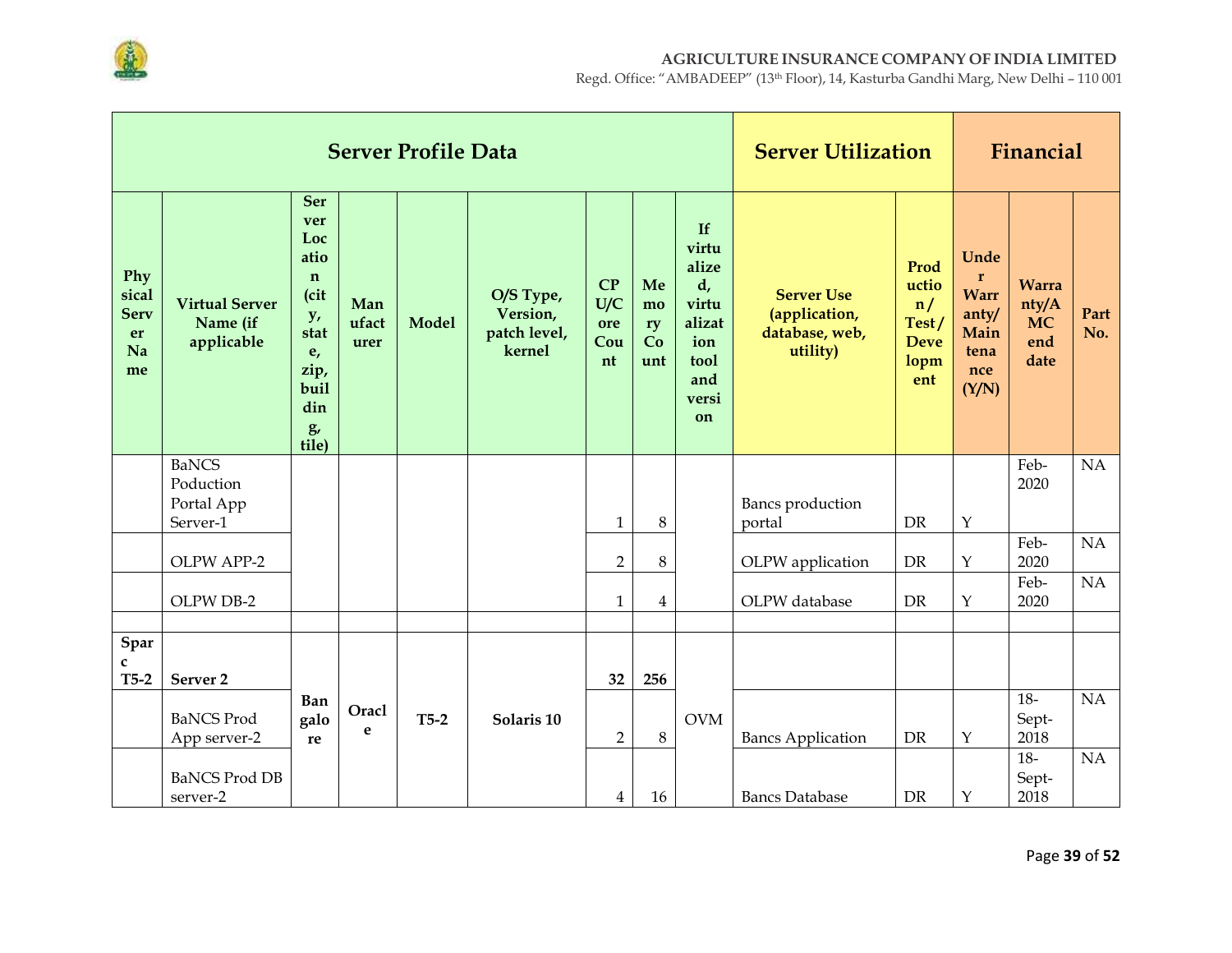

|                                               |                                                 |                                                                                                                  |                      | <b>Server Profile Data</b> |                                                 |                               | <b>Server Utilization</b>   |                                                                                              |                                                                  | Financial                                                  |                                                                       |                                                   |             |
|-----------------------------------------------|-------------------------------------------------|------------------------------------------------------------------------------------------------------------------|----------------------|----------------------------|-------------------------------------------------|-------------------------------|-----------------------------|----------------------------------------------------------------------------------------------|------------------------------------------------------------------|------------------------------------------------------------|-----------------------------------------------------------------------|---------------------------------------------------|-------------|
| Phy<br>sical<br><b>Serv</b><br>er<br>Na<br>me | <b>Virtual Server</b><br>Name (if<br>applicable | <b>Ser</b><br>ver<br>Loc<br>atio<br>$\mathbf n$<br>(cit<br>y,<br>stat<br>e,<br>zip,<br>buil<br>din<br>g<br>tile) | Man<br>ufact<br>urer | <b>Model</b>               | O/S Type,<br>Version,<br>patch level,<br>kernel | CP<br>U/C<br>ore<br>Cou<br>nt | Me<br>mo<br>ry<br>Co<br>unt | If<br>virtu<br>alize<br>$d_{\prime}$<br>virtu<br>alizat<br>ion<br>tool<br>and<br>versi<br>on | <b>Server Use</b><br>(application,<br>database, web,<br>utility) | Prod<br>uctio<br>n/<br>Test/<br><b>Deve</b><br>lopm<br>ent | Unde<br>$\mathbf{r}$<br>Warr<br>anty/<br>Main<br>tena<br>nce<br>(Y/N) | <b>Warra</b><br>nty/A<br><b>MC</b><br>end<br>date | Part<br>No. |
|                                               | Logical Domain                                  |                                                                                                                  |                      |                            |                                                 |                               |                             |                                                                                              | Logical Domain                                                   |                                                            |                                                                       | $18-$<br>Sept-                                    | NA          |
|                                               | Manager                                         |                                                                                                                  |                      |                            |                                                 | $\mathbf{1}$                  | 4                           |                                                                                              | Manager                                                          | DR                                                         | $\mathbf Y$                                                           | 2018                                              |             |
|                                               | IO Domain<br>Manager                            |                                                                                                                  |                      |                            |                                                 | $\mathbf{1}$                  | 4                           |                                                                                              | IO Domain Manager                                                | DR                                                         | $\mathbf Y$                                                           | $18-$<br>Sept-<br>2018                            | NA          |
|                                               | <b>BaNCS UAT</b>                                |                                                                                                                  |                      |                            |                                                 |                               |                             |                                                                                              |                                                                  |                                                            |                                                                       | $18-$<br>Sept-                                    | NA          |
|                                               | DB server-1                                     |                                                                                                                  |                      |                            |                                                 | $\overline{2}$                | 8                           |                                                                                              | <b>Bancs UAT DB</b>                                              | DR                                                         | $\mathbf Y$                                                           | 2018<br>$18-$                                     | NA          |
|                                               | <b>BaNCS UAT</b>                                |                                                                                                                  |                      |                            |                                                 |                               |                             |                                                                                              | <b>Bancs UAT</b>                                                 |                                                            |                                                                       | Sept-                                             |             |
|                                               | App server-1                                    |                                                                                                                  |                      |                            |                                                 | $\overline{2}$                | 6                           |                                                                                              | Application                                                      | <b>DR</b>                                                  | $\mathbf{Y}$                                                          | 2018<br>$18-$                                     | NA          |
|                                               | FMS Prod DB                                     |                                                                                                                  |                      |                            |                                                 |                               |                             |                                                                                              |                                                                  |                                                            |                                                                       | Sept-                                             |             |
|                                               | Server                                          |                                                                                                                  |                      |                            |                                                 | 6                             | 32                          |                                                                                              | <b>FMS</b> Database                                              | <b>DR</b>                                                  | $\mathbf Y$                                                           | 2018                                              |             |
|                                               |                                                 |                                                                                                                  |                      |                            |                                                 |                               |                             |                                                                                              |                                                                  |                                                            |                                                                       | $18-$                                             | NA          |
|                                               | FMS UAT App                                     |                                                                                                                  |                      |                            |                                                 |                               |                             |                                                                                              | <b>FMS UAT</b>                                                   |                                                            |                                                                       | Sept-                                             |             |
|                                               | server                                          |                                                                                                                  |                      |                            |                                                 | $\overline{4}$                | 32                          |                                                                                              | application                                                      | DR                                                         | $\mathbf Y$                                                           | 2018                                              |             |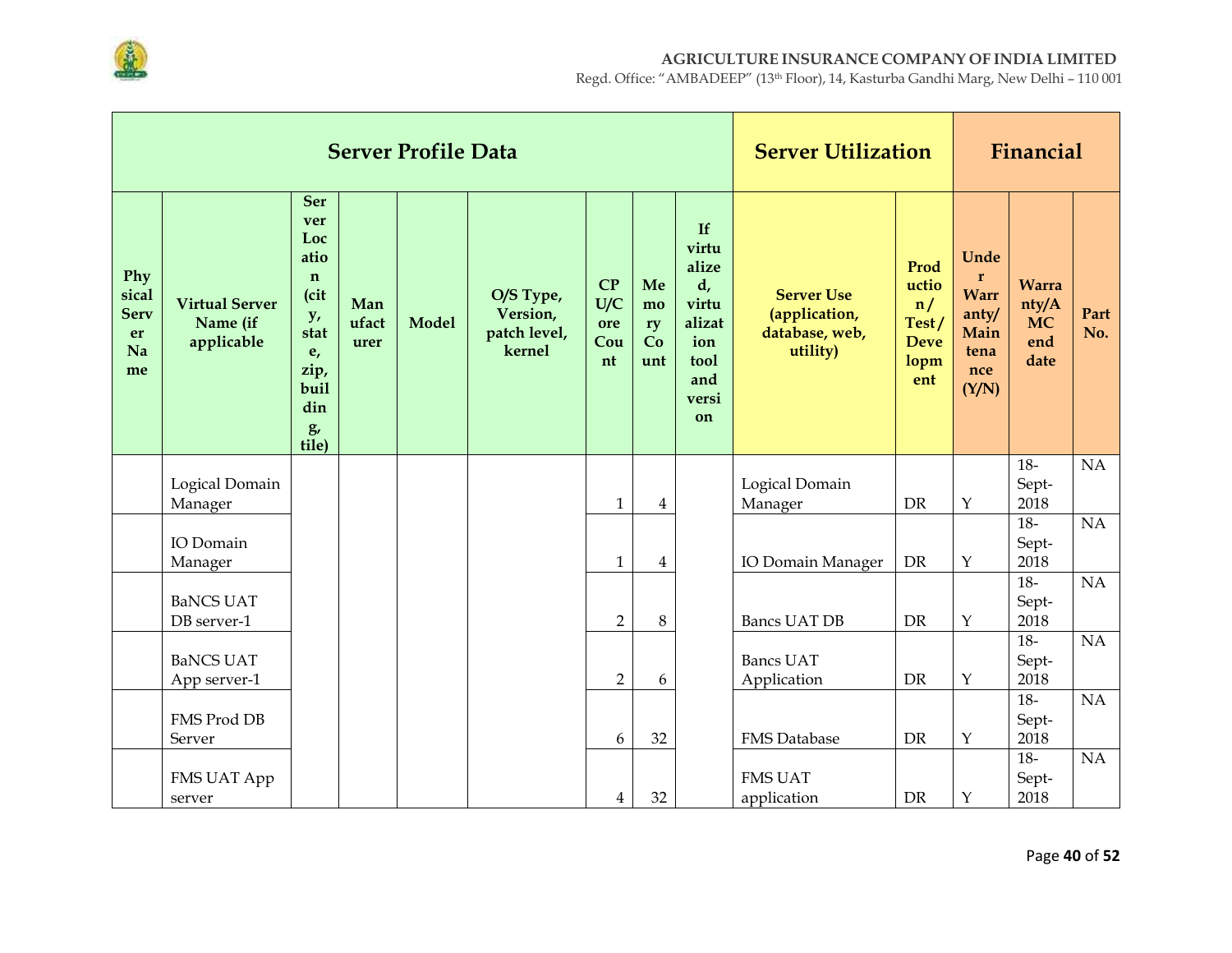

|                                               |                                                     |                                                                                                                              |                      | <b>Server Profile Data</b> |                                                 |                               | <b>Server Utilization</b>   |                                                                                    |                                                                  | Financial                                                  |                                                                             |                                                   |                 |
|-----------------------------------------------|-----------------------------------------------------|------------------------------------------------------------------------------------------------------------------------------|----------------------|----------------------------|-------------------------------------------------|-------------------------------|-----------------------------|------------------------------------------------------------------------------------|------------------------------------------------------------------|------------------------------------------------------------|-----------------------------------------------------------------------------|---------------------------------------------------|-----------------|
| Phy<br>sical<br><b>Serv</b><br>er<br>Na<br>me | <b>Virtual Server</b><br>Name (if<br>applicable     | <b>Ser</b><br>ver<br>Loc<br>atio<br>$\mathbf n$<br>(cit<br>y <sub>r</sub><br>stat<br>e,<br>zip,<br>buil<br>din<br>g<br>tile) | Man<br>ufact<br>urer | <b>Model</b>               | O/S Type,<br>Version,<br>patch level,<br>kernel | CP<br>U/C<br>ore<br>Cou<br>nt | Me<br>mo<br>ry<br>Co<br>unt | If<br>virtu<br>alize<br>d,<br>virtu<br>alizat<br>ion<br>tool<br>and<br>versi<br>on | <b>Server Use</b><br>(application,<br>database, web,<br>utility) | Prod<br>uctio<br>n/<br>Test/<br><b>Deve</b><br>lopm<br>ent | Unde<br>$\mathbf r$<br><b>Warr</b><br>anty/<br>Main<br>tena<br>nce<br>(Y/N) | <b>Warra</b><br>nty/A<br><b>MC</b><br>end<br>date | Part<br>No.     |
|                                               | <b>FMS UAT DB</b><br>server                         |                                                                                                                              |                      |                            |                                                 | $\overline{4}$                | 32                          |                                                                                    | FMS UAT database                                                 | <b>DR</b>                                                  | $\mathbf Y$                                                                 |                                                   | NA              |
|                                               | <b>BaNCS</b><br>Poduction<br>Portal App<br>Server-2 |                                                                                                                              |                      |                            |                                                 | $\mathbf{1}$                  | 8                           |                                                                                    | Bancs production<br>portal                                       | DR                                                         | $\mathbf Y$                                                                 | $25 -$<br>Sept-<br>2018                           | NA              |
|                                               | <b>GRS APP-2</b>                                    |                                                                                                                              |                      |                            |                                                 | $\overline{2}$                | 8                           |                                                                                    | GRS application<br>server                                        | <b>DR</b>                                                  | $\mathbf{Y}$                                                                | $25 -$<br>Sept-<br>2018                           | $\overline{NA}$ |
|                                               | GRS DB-2                                            |                                                                                                                              |                      |                            |                                                 | $\overline{2}$                | 8                           |                                                                                    | GRS database server                                              | <b>DR</b>                                                  | $\mathbf Y$                                                                 | $25 -$<br>Sept-<br>2018                           | NA              |
| Spar<br>$\mathbf c$<br>$T5-2$                 | Server 3                                            | <b>Ban</b><br>galo                                                                                                           | Oracl                | $T5-2$                     | Solaris 10                                      | 16                            | 256                         | <b>OVM</b>                                                                         |                                                                  |                                                            |                                                                             |                                                   |                 |
|                                               | <b>FMS HA</b>                                       | re                                                                                                                           | e                    |                            |                                                 | 6                             | 32                          |                                                                                    | FMS application                                                  | <b>DR</b>                                                  | $\mathbf Y$                                                                 | $25 -$<br>Sept-<br>2018                           | $\overline{NA}$ |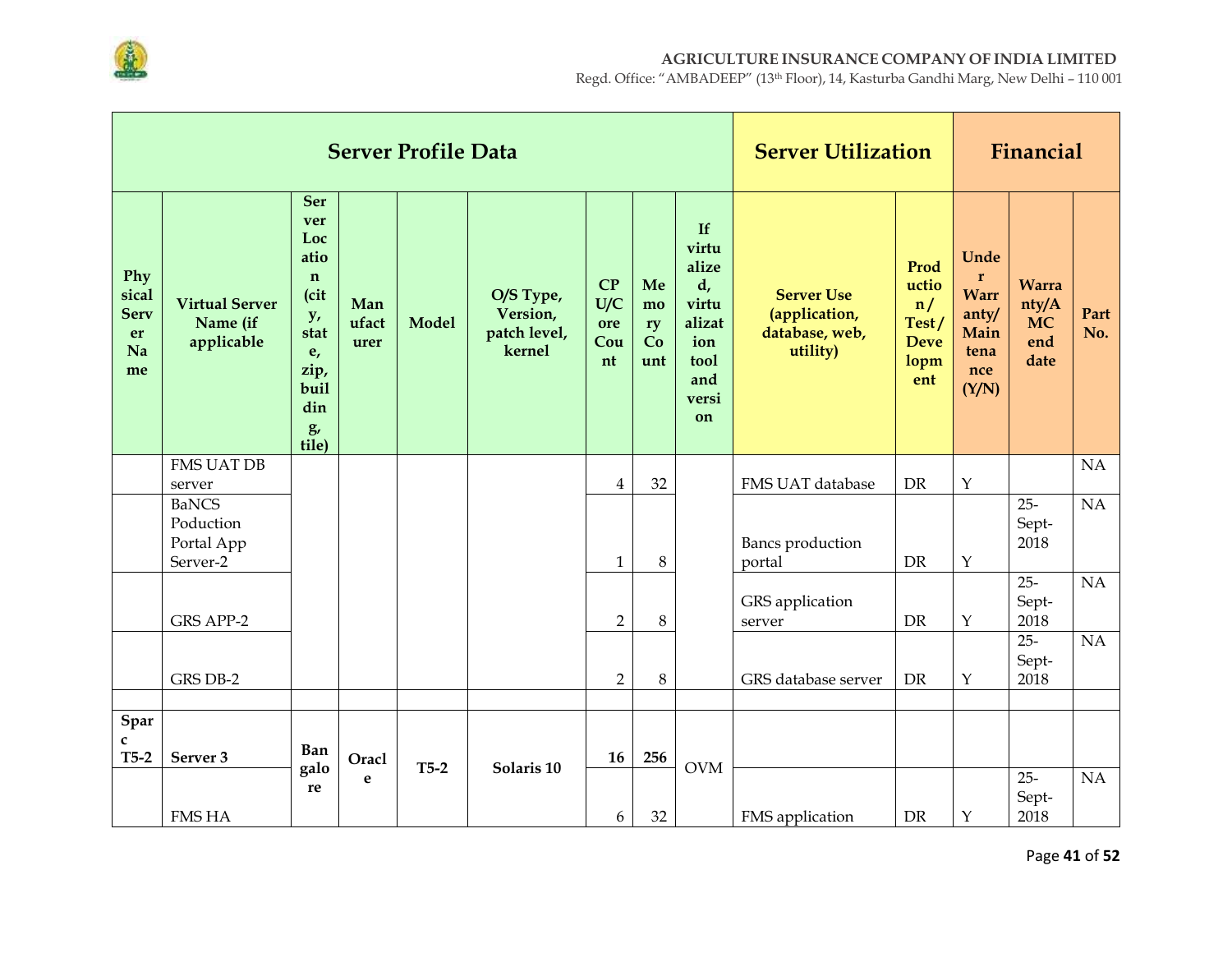

|                                               |                                                 |                                                                                                                  |                      | <b>Server Profile Data</b> |                                                 |                               | <b>Server Utilization</b>   |                                                                                             |                                                                  | Financial                                                  |                                                                              |                                                   |             |
|-----------------------------------------------|-------------------------------------------------|------------------------------------------------------------------------------------------------------------------|----------------------|----------------------------|-------------------------------------------------|-------------------------------|-----------------------------|---------------------------------------------------------------------------------------------|------------------------------------------------------------------|------------------------------------------------------------|------------------------------------------------------------------------------|---------------------------------------------------|-------------|
| Phy<br>sical<br><b>Serv</b><br>er<br>Na<br>me | <b>Virtual Server</b><br>Name (if<br>applicable | <b>Ser</b><br>ver<br>Loc<br>atio<br>$\mathbf n$<br>(cit<br>y,<br>stat<br>e,<br>zip,<br>buil<br>din<br>g<br>tile) | Man<br>ufact<br>urer | <b>Model</b>               | O/S Type,<br>Version,<br>patch level,<br>kernel | CP<br>U/C<br>ore<br>Cou<br>nt | Me<br>mo<br>ry<br>Co<br>unt | If<br>virtu<br>alize<br>$d_{\iota}$<br>virtu<br>alizat<br>ion<br>tool<br>and<br>versi<br>on | <b>Server Use</b><br>(application,<br>database, web,<br>utility) | Prod<br>uctio<br>n/<br>Test/<br><b>Deve</b><br>lopm<br>ent | Unde<br>$\mathbf{r}$<br><b>Warr</b><br>anty/<br>Main<br>tena<br>nce<br>(Y/N) | <b>Warra</b><br>nty/A<br><b>MC</b><br>end<br>date | Part<br>No. |
|                                               |                                                 |                                                                                                                  |                      |                            |                                                 |                               |                             |                                                                                             |                                                                  |                                                            |                                                                              | $25 -$<br>Sept-                                   | NA          |
|                                               | <b>GRS APP-1</b>                                |                                                                                                                  |                      |                            |                                                 | $\overline{2}$                | $\,8\,$                     |                                                                                             | GRS application                                                  | <b>DR</b>                                                  | $\mathbf Y$                                                                  | 2018                                              |             |
|                                               | GRS DB-1                                        |                                                                                                                  |                      |                            |                                                 | $\overline{2}$                | $\,8\,$                     |                                                                                             | GRS database                                                     | DR                                                         | $\mathbf Y$                                                                  | $25 -$<br>Sept-<br>2018                           | NA          |
|                                               | OLPW APP-1                                      |                                                                                                                  |                      |                            |                                                 | $\overline{2}$                | $\,8\,$                     |                                                                                             | OLPW application                                                 | DR                                                         | $\mathbf Y$                                                                  | $25 -$<br>Sept-<br>2018                           | NA          |
|                                               | OLPW DB-1                                       |                                                                                                                  |                      |                            |                                                 | $\mathbf{1}$                  | $\overline{4}$              |                                                                                             | OLPW database                                                    | <b>DR</b>                                                  | $\mathbf Y$                                                                  | $25 -$<br>Sept-<br>2018                           | NA          |
|                                               | Logical Domain<br>Manager                       |                                                                                                                  |                      |                            |                                                 | $\mathbf{1}$                  | 4                           |                                                                                             | Logical Domain<br>Manager                                        | DR                                                         | $\mathbf Y$                                                                  | $25 -$<br>Sept-<br>2018                           | NA          |
|                                               | IO Domain<br>Manager                            |                                                                                                                  |                      |                            |                                                 | $\mathbf{1}$                  | 4                           |                                                                                             | IO Domain Manager                                                | DR                                                         | $\mathbf Y$                                                                  | $25 -$<br>Sept-<br>2018                           | NA          |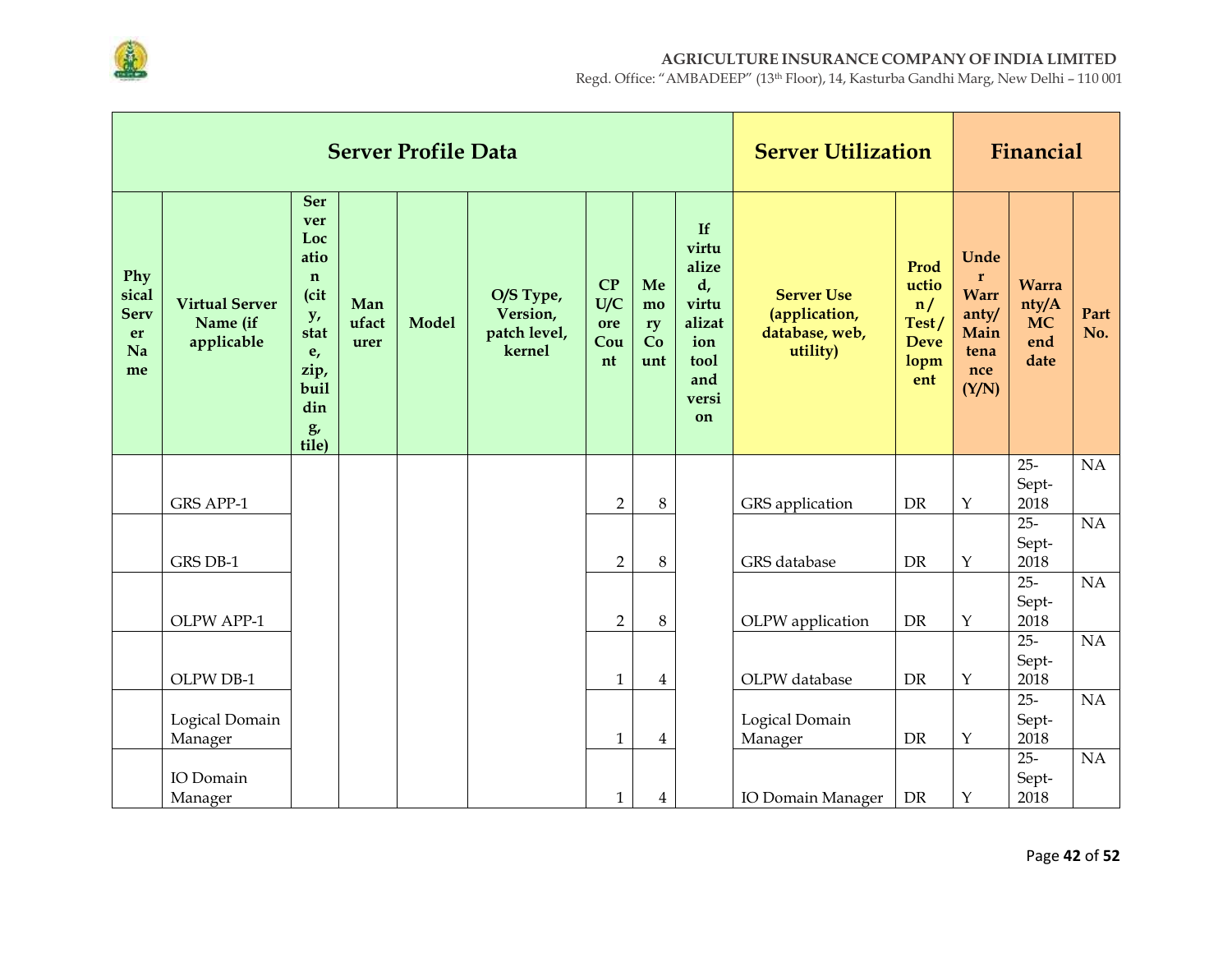

### **1.14 Detailed Middleware license**

Note: The below details are for Non- Core Applications

#### **Database at DC, DRC**

| S.No                    | Application                  | Environment<br>(Production,<br>Training,<br>UAT, |                                       |            |                     | Details of current Middleware licenses |                                       |                                             |                               |
|-------------------------|------------------------------|--------------------------------------------------|---------------------------------------|------------|---------------------|----------------------------------------|---------------------------------------|---------------------------------------------|-------------------------------|
|                         |                              | DR, etc.)                                        | Middleware<br>Name with<br>version    | <b>OEM</b> | Type of<br>licenses | Part<br><b>Number</b>                  | <b>Total</b><br>Number of<br>licenses | Number of<br>llicenses available<br>for use | Date till ATS<br>is available |
| $\mathbf{1}$            | <b>FMS</b>                   | Production                                       | Oracle<br>WebLogic<br><b>Suite</b>    | Oracle     | Perpetual           | L59000                                 | 148                                   | $\bf{0}$                                    | 25-Sep-18                     |
| $\overline{2}$          | <b>FMS</b>                   | Production                                       | Oracle<br>Financials -<br>Application | Oracle     | Perpetual           | A80561                                 | 74                                    | $\bf{0}$                                    | 25-Sep-18                     |
| $\overline{\mathbf{3}}$ | Credence-<br><b>Treasury</b> | Production                                       | Citrix Xenapp                         |            |                     | $LA-$<br>0001479750-<br>66161          | 5                                     | $\bf{0}$                                    | 25-Sep-18                     |
| 4                       | Portal                       | All                                              | <b>SharePoint</b><br><b>Ent 2013</b>  | Microsoft  |                     | 76N-00839,<br>H05-00377                | 350                                   | $\boldsymbol{0}$                            | 30-Sep-17                     |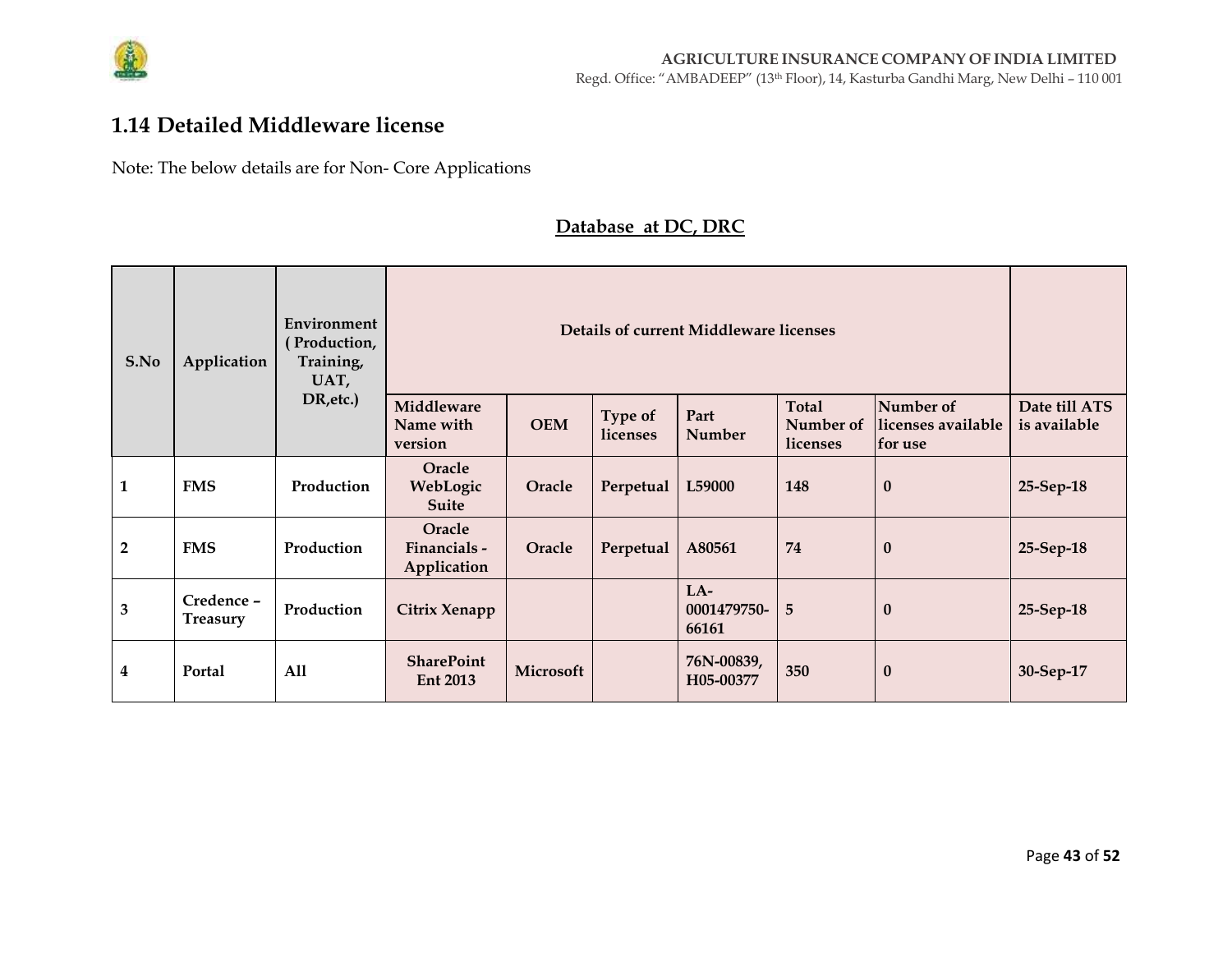

## 1.15 Detailed Databases

Note: The below details are for Non- Core Applications

|      |               | Environment                                 |                                             |            |                     | <b>Details of current Database licenses</b> |                                         |                               |
|------|---------------|---------------------------------------------|---------------------------------------------|------------|---------------------|---------------------------------------------|-----------------------------------------|-------------------------------|
| S.No | Application   | (Production,<br>Training,<br>UAT, DR, etc.) | Database Name<br>with version               | <b>OEM</b> | Type of<br>licenses | <b>Total Number of</b><br>licenses          | Number of licenses<br>available for use | Date till ATS<br>is available |
| Ŧ.   | <b>FMS</b>    | All                                         | <b>Oracle Database</b><br>11.1.0.7.0 g EE   | Oracle     | Perpetual           | 250                                         | $\mathbf{0}$                            | 25-Sep-18                     |
| 2    | Credence      | Production                                  | <b>Oracle Database</b><br>$11.1.0.7.0$ g EE | Oracle     | Perpetual           | 80                                          | $\bf{0}$                                | 25-Sep-18                     |
| 3    | <b>Portal</b> | All                                         | SQL Svr Ent 2012                            | Microsoft  |                     | 10                                          | $\bf{0}$                                | 30-Sep-17                     |

# 1.16 Storage Hardware

|       |      | Profile |      |          |                        |              | <b>Utilization</b> |           |        |               | <b>Financials</b> |          |
|-------|------|---------|------|----------|------------------------|--------------|--------------------|-----------|--------|---------------|-------------------|----------|
|       |      |         |      |          |                        | <b>Total</b> | <b>Total</b>       | <b>RA</b> |        | <b>Under</b>  | Part              |          |
|       |      |         |      |          |                        | <b>Alloc</b> | In                 | ID        |        | Warran        | No.               | Warrant  |
|       |      |         | Ins  | Virtuali |                        | ated         | <b>Use</b>         | Ty        |        | ty/           | <b>CSI</b>        | y/AMC    |
|       |      |         | tall | zation   |                        | Quan         | Qua                | pe        | Replic | <b>Mainte</b> | Nu                | end date |
| Loca  | Ven  |         | Dat  | tool and | <b>Management tool</b> | tity         | ntity              | (1)       | ated?  | nance         | mbe               |          |
| tion  | dor  | Model   | e    | version  | and version            | (GB)         | (GB)               | 5)        | Y/N    | (Y/N)         | r                 |          |
| Banga | Orac |         |      |          | Oracle FS System       |              |                    |           |        |               | 20291             | 25-Sept- |
| luru  | le   | FS 1-2  |      |          | Manager 6.1.18         | 15360        | 6144               | 10        | N      | $\mathbf{Y}$  | 800               | 2018     |
|       |      | Pillar  |      |          | Axiom Storage          |              |                    |           |        |               | 19447             | Feb-2020 |
| Banga | Orac | Axiom   |      |          | Services Manager       |              |                    |           |        |               | 852               |          |
| luru  | le.  | Storage |      |          | 5.4.15                 | 12288        | 11778              | 5         | N      | $\mathbf Y$   |                   |          |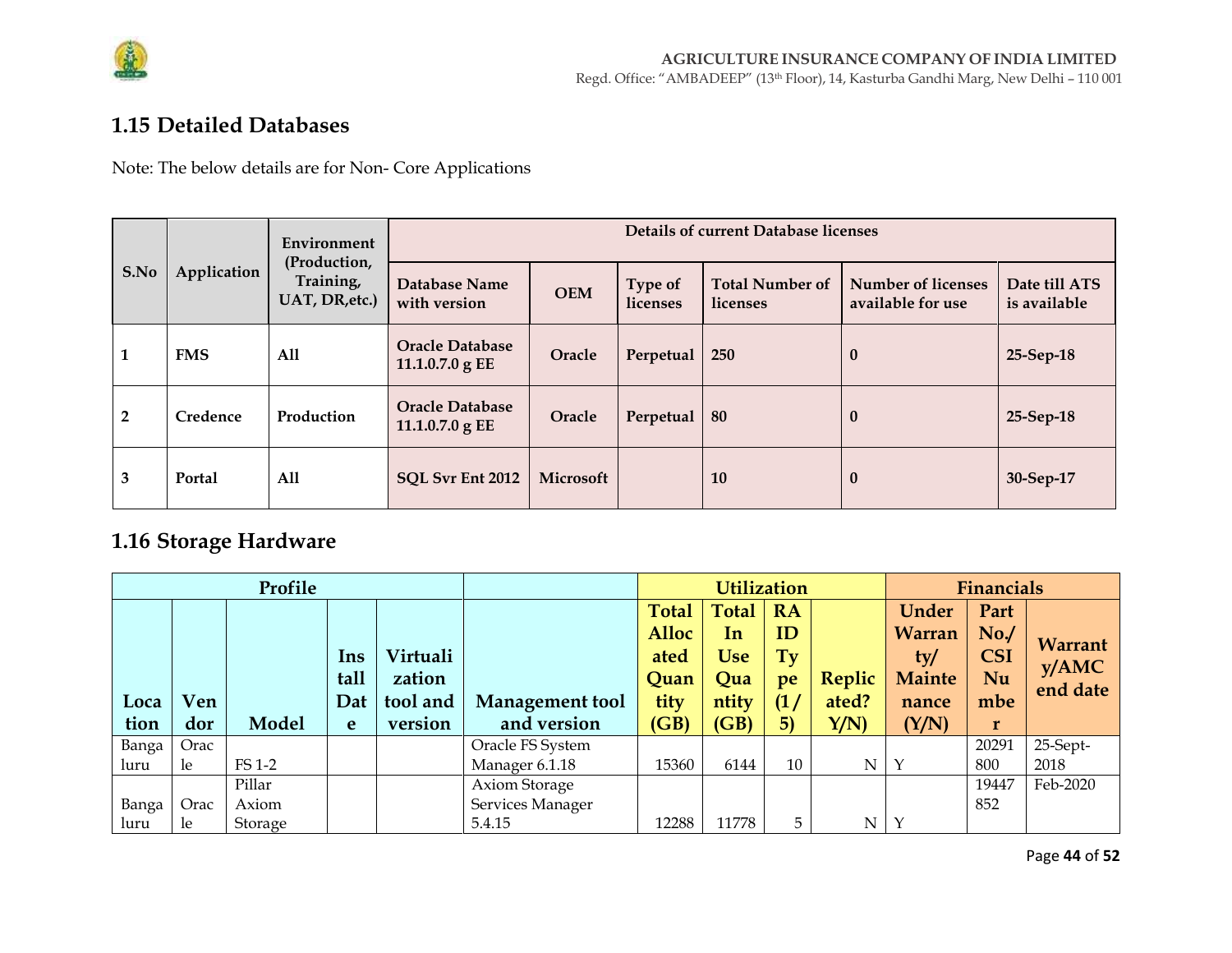

Regd. Office: "AMBADEEP" (13th Floor), 14, Kasturba Gandhi Marg, New Delhi – 110 001

| Noid | Orac |         | Oracle FS System |       |       |    |   | 20293 | 25-Sept- |
|------|------|---------|------------------|-------|-------|----|---|-------|----------|
|      | -le  | FS 1-2  | Manager 6.1.18   | 15360 | 11990 | 10 | N | 798   | 2018     |
|      |      | Pillar  | Axiom Storage    |       |       |    |   | 19449 | Feb-2020 |
| Noid | Orac | Axiom   | Services Manager |       |       |    |   | 352   |          |
|      | -le  | Storage | 5.4.15           | 6144  | 5644  |    | N |       |          |

# **1.17 Network H/W**

| <b>Site</b><br>or<br>Locat<br>ion | <b>Data</b><br>Center/Ca<br>mpus/Fiel<br>d | <b>Name</b> | <b>Purpose/Description</b> | <b>Net</b><br>wor<br>$\bf k$<br><b>Traf</b><br>fic-<br>eith<br>er<br>LA<br>N<br><b>or</b><br><b>WA</b><br>N<br>or<br>Voi<br>ce | Vendor/<br>Provide<br>$\mathbf{r}$ | <b>Device</b><br><b>Type</b><br>(Hub,<br>Switch,<br>Router,<br>Firewall,<br><b>WAP</b> ) | Make/M<br>odel   | Port<br>$\mathbf{s}$<br><i>(inst)</i><br>alle<br>$\mathbf{d}$ | Acqu<br>isitio<br>$\mathbf{n}$<br><b>Meth</b><br>od<br>(Purc<br>hase/<br>Lease | Lease/<br>Purcha<br>se Date | Part No.      | Lic<br>ens<br>e.<br>typ<br>e | Cou<br>nt<br>of<br>Lice<br>nse<br>S | Weath<br>er in<br>warran<br>ty/AM<br>$\mathbf C$ | <b>Warran</b><br>ty/AM<br>C end<br>date |
|-----------------------------------|--------------------------------------------|-------------|----------------------------|--------------------------------------------------------------------------------------------------------------------------------|------------------------------------|------------------------------------------------------------------------------------------|------------------|---------------------------------------------------------------|--------------------------------------------------------------------------------|-----------------------------|---------------|------------------------------|-------------------------------------|--------------------------------------------------|-----------------------------------------|
| Ban                               |                                            |             |                            |                                                                                                                                |                                    |                                                                                          |                  |                                                               |                                                                                |                             | EX3300        |                              |                                     |                                                  | $25 -$                                  |
| galo                              | Data                                       | ANDC_       |                            | LA                                                                                                                             | Junipe                             |                                                                                          | <b>EX330</b>     |                                                               | Purc                                                                           | 10/21                       | $-24T$        | N                            | N                                   | AMC                                              | Sept-                                   |
| re                                | Center                                     | $AS_01$     | Access Switch              | N                                                                                                                              | $\mathbf r$                        | Switch                                                                                   | $\theta$         | 26                                                            | hase                                                                           | /2015                       |               | A                            | A                                   |                                                  | 2018                                    |
| Ban                               |                                            |             |                            |                                                                                                                                |                                    |                                                                                          |                  |                                                               |                                                                                |                             | <b>EX3300</b> |                              |                                     |                                                  | $25 -$                                  |
| galo                              | Data                                       | ANDC_       |                            | LA                                                                                                                             | Junipe                             |                                                                                          | <b>EX330</b>     |                                                               | Purc                                                                           | 10/21                       | $-24T$        | N                            | N                                   | AMC                                              | Sept-                                   |
| re                                | Center                                     | $AS_02$     | Access Switch              | N                                                                                                                              | $\mathbf r$                        | Switch                                                                                   | $\theta$         | 26                                                            | hase                                                                           | /2015                       |               | А                            | А                                   |                                                  | 2018                                    |
| Ban                               |                                            |             |                            |                                                                                                                                |                                    |                                                                                          |                  |                                                               |                                                                                |                             | <b>EX3300</b> |                              |                                     |                                                  | $25 -$                                  |
| galo                              | Data                                       | ANDC_       |                            | LA                                                                                                                             | Junipe                             |                                                                                          | <b>EX330</b>     |                                                               | Purc                                                                           | 10/21                       | $-24T$        | N                            | N                                   | AMC                                              | Sept-                                   |
| re                                | Center                                     | $AS_03$     | Access Switch              | ${\bf N}$                                                                                                                      | $\mathbf r$                        | Switch                                                                                   | $\theta$         | 26                                                            | hase                                                                           | /2015                       |               | A                            | A                                   |                                                  | 2018                                    |
| Ban                               |                                            |             |                            |                                                                                                                                |                                    |                                                                                          |                  |                                                               |                                                                                |                             | EX3300        |                              |                                     |                                                  | $25 -$                                  |
| galo                              | Data                                       | ANDC_       |                            | LA                                                                                                                             | Junipe                             |                                                                                          | <b>EX330</b>     |                                                               | Purc                                                                           | 10/21                       | $-24T$        | N                            | N                                   | AMC                                              | Sept-                                   |
| re                                | Center                                     | $AS_04$     | Access Switch              | $\mathbf N$                                                                                                                    | $\bf r$                            | Switch                                                                                   | $\boldsymbol{0}$ | 26                                                            | hase                                                                           | /2015                       |               | A                            | A                                   |                                                  | 2018                                    |
| Ban                               |                                            |             |                            |                                                                                                                                |                                    |                                                                                          |                  |                                                               |                                                                                |                             | EX3300        |                              |                                     |                                                  | $25 -$                                  |
| galo                              | Data                                       | ANDC_       |                            | LA                                                                                                                             | Junipe                             |                                                                                          | <b>EX330</b>     |                                                               | Purc                                                                           | 10/21                       | $-24T$        | N                            | $\mathbf N$                         | <b>AMC</b>                                       | Sept-                                   |
| re                                | Center                                     | $AS_05$     | Access Switch              | N                                                                                                                              | $\mathbf{r}$                       | Switch                                                                                   | $\theta$         | 26                                                            | hase                                                                           | /2015                       |               | А                            | А                                   |                                                  | 2018                                    |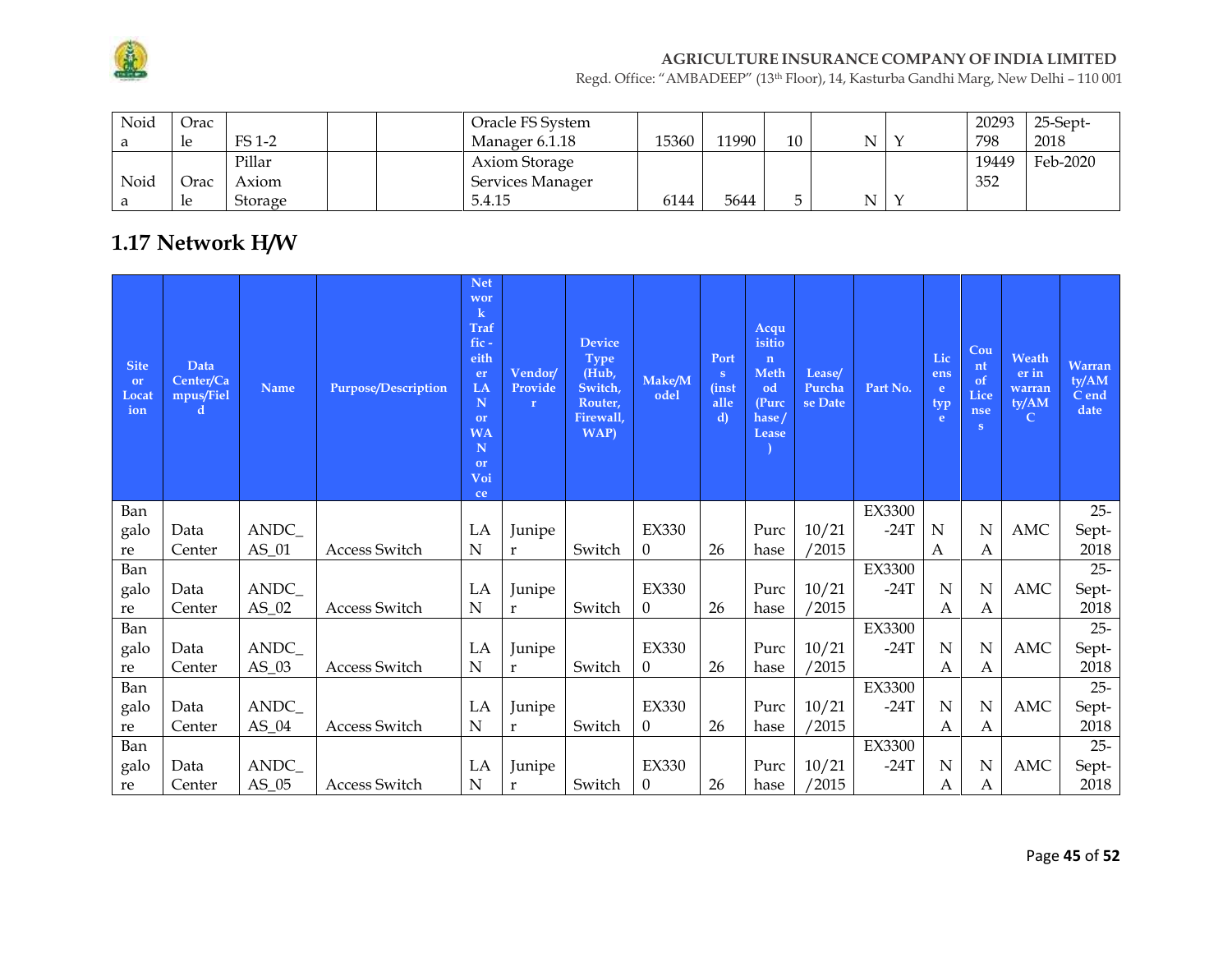

| <b>Site</b><br>or<br>Locat<br>ion | Data<br>Center/Ca<br>mpus/Fiel<br>d | <b>Name</b> | <b>Purpose/Description</b> | <b>Net</b><br>wor<br>$\bf k$<br><b>Traf</b><br>fic-<br>eith<br>er<br>LA<br>N<br>or<br><b>WA</b><br>$\mathbf N$<br>or<br>Voi<br>ce | Vendor/<br>Provide<br>$\mathbf r$ | <b>Device</b><br><b>Type</b><br>(Hub,<br>Switch,<br>Router,<br>Firewall,<br>WAP) | Make/M<br>odel | Port<br>S<br><i>(inst)</i><br>alle<br>$\mathbf{d}$ | Acqu<br>isitio<br>n<br>Meth<br>od<br>(Purc<br>hase/<br>Lease | Lease/<br>Purcha<br>se Date | Part No.     | Lic<br>ens<br>e.<br>typ<br>e | Cou<br>nt<br>of<br>Lice<br>nse<br>S | Weath<br>er in<br>warran<br>ty/AM<br>$\mathbf C$ | Warran<br>ty/AM<br>C end<br>date |
|-----------------------------------|-------------------------------------|-------------|----------------------------|-----------------------------------------------------------------------------------------------------------------------------------|-----------------------------------|----------------------------------------------------------------------------------|----------------|----------------------------------------------------|--------------------------------------------------------------|-----------------------------|--------------|------------------------------|-------------------------------------|--------------------------------------------------|----------------------------------|
| Ban                               |                                     |             |                            |                                                                                                                                   |                                   |                                                                                  |                |                                                    |                                                              |                             | EX4600       |                              |                                     |                                                  | $25 -$                           |
| galo                              | Data                                | ANDC_       |                            | LA                                                                                                                                | Junipe                            |                                                                                  | <b>EX460</b>   |                                                    | Purc                                                         | 10/21                       | $-40F-$      | $\mathbf N$                  | N                                   | <b>AMC</b>                                       | Sept-                            |
| re                                | Center                              | $CS_01$     | Core Switch                | $\mathbf N$                                                                                                                       | $\mathbf r$                       | Switch                                                                           | $\theta$       | 12                                                 | hase                                                         | /2015                       | <b>AFO</b>   | A                            | Α                                   |                                                  | 2018                             |
| Ban                               |                                     |             |                            |                                                                                                                                   |                                   |                                                                                  |                |                                                    |                                                              |                             | EX4600       |                              |                                     |                                                  | $25 -$                           |
| galo                              | Data                                | ANDC_       |                            | LA                                                                                                                                | Junipe                            |                                                                                  | <b>EX460</b>   |                                                    | Purc                                                         | 10/21                       | $-40F-$      | $\mathbf N$                  | N                                   | <b>AMC</b>                                       | Sept-                            |
| re                                | Center                              | $CS_02$     | Core Switch                | $\mathbf N$                                                                                                                       | $\mathbf r$                       | Switch                                                                           | $\mathbf{0}$   | 12                                                 | hase                                                         | /2015                       | <b>AFO</b>   | Α                            | А                                   |                                                  | 2018                             |
|                                   |                                     |             | Network                    |                                                                                                                                   |                                   |                                                                                  |                |                                                    |                                                              |                             | JC019A       |                              |                                     |                                                  | $25 -$                           |
| Ban                               |                                     |             | Intrution                  |                                                                                                                                   |                                   |                                                                                  |                |                                                    |                                                              |                             |              | N                            | N                                   | <b>AMC</b>                                       | Sept-                            |
| galo                              | Data                                | ANDC-       | Prevention                 | LA                                                                                                                                | Tippin                            |                                                                                  |                |                                                    | Purc                                                         | 9/29/                       |              | A                            | A                                   |                                                  | 2018                             |
| re                                | Center                              | PR-NIPS     | System                     | $\mathbf N$                                                                                                                       | gPoint                            | <b>NIPS</b>                                                                      | <b>S660N</b>   | 3                                                  | hase                                                         | 2015                        |              |                              |                                     |                                                  |                                  |
|                                   |                                     |             | Network                    |                                                                                                                                   |                                   |                                                                                  |                |                                                    |                                                              |                             | JC019A       |                              |                                     |                                                  | $25 -$                           |
| Ban                               |                                     | ANDC-       | Intrution                  |                                                                                                                                   |                                   |                                                                                  |                |                                                    |                                                              |                             |              | $\mathbf N$                  | $\mathbf N$                         | <b>AMC</b>                                       | Sept-                            |
| galo                              | Data                                | HA-         | Prevention                 | LA                                                                                                                                | Tippin                            |                                                                                  |                |                                                    | Purc                                                         | 9/29/                       |              | A                            | A                                   |                                                  | 2018                             |
| re                                | Center                              | <b>NIPS</b> | System                     | N                                                                                                                                 | gPoint                            | <b>NIPS</b>                                                                      | <b>S660N</b>   | 3                                                  | hase                                                         | 2015                        |              |                              |                                     |                                                  |                                  |
| Ban                               |                                     |             |                            |                                                                                                                                   |                                   | Load                                                                             | <b>APV</b>     |                                                    |                                                              |                             | AW960        |                              |                                     |                                                  | $25 -$                           |
| galo                              | Data                                | ANDC-       |                            | LA                                                                                                                                |                                   | Balanc                                                                           | 2600T-         |                                                    | Purc                                                         | 9/30/                       | 028          | N                            | N                                   | <b>AMC</b>                                       | Sept-                            |
| re                                | Center                              | PR-NLB      | Load Balancer              | $\mathbf N$                                                                                                                       | Array                             | er                                                                               | S <sub>2</sub> | $\overline{2}$                                     | hase                                                         | 2015                        |              | Α                            | A                                   |                                                  | 2018                             |
| Ban                               |                                     | ANDC-       |                            |                                                                                                                                   |                                   | Load                                                                             | <b>APV</b>     |                                                    |                                                              |                             | AW960        |                              |                                     |                                                  | $25 -$                           |
| galo                              | Data                                | HA-         |                            | LA                                                                                                                                |                                   | Balanc                                                                           | 2600T-         |                                                    | Purc                                                         | 9/30/                       | 028          | N                            | N                                   | <b>AMC</b>                                       | Sept-                            |
| re                                | Center                              | <b>NLB</b>  | Load Balancer              | $\mathbf N$                                                                                                                       | Array                             | er                                                                               | S <sub>2</sub> | $\overline{2}$                                     | hase                                                         | 2015                        |              | A                            | Α                                   |                                                  | 2018                             |
| Ban                               |                                     |             |                            |                                                                                                                                   |                                   |                                                                                  | <b>NGF</b>     |                                                    |                                                              |                             | NGF-         |                              |                                     |                                                  | $25 -$                           |
| galo                              | Data                                | ANDC-       |                            | LA                                                                                                                                | McAfe                             | Firewa                                                                           | 1065-          |                                                    | Purc                                                         | 10/16                       | 1065C1       | N                            | N                                   | <b>AMC</b>                                       | Sept-                            |
| re                                | Center                              | PR-FW       | Firewall                   | $\mathbf N$                                                                                                                       | ${\bf e}$                         | 11                                                                               | C1             | 5                                                  | hase                                                         | /2015                       | $\mathbf{A}$ | $\mathbf{A}$                 | $\mathbf{A}$                        |                                                  | 2018                             |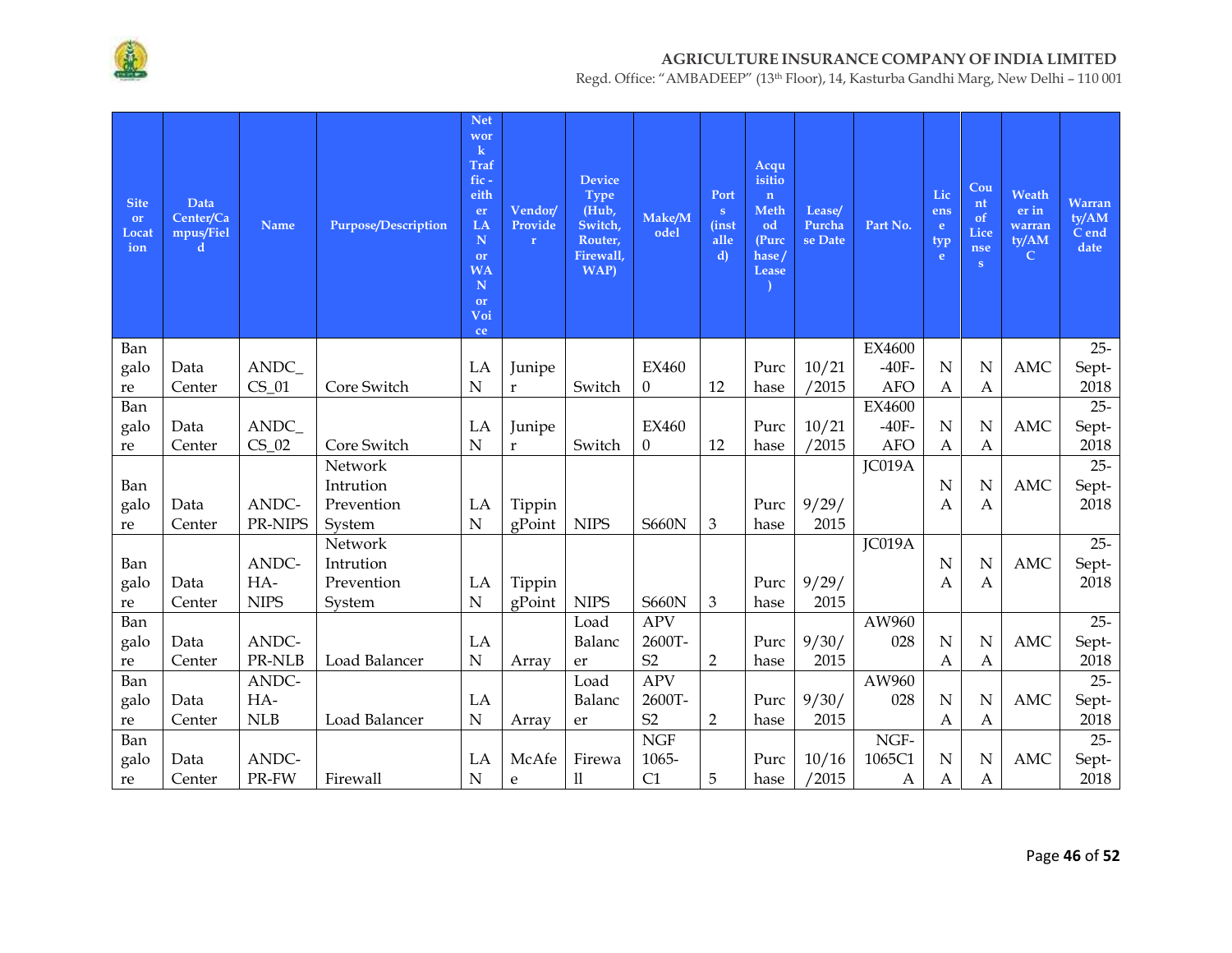

| <b>Site</b><br>or<br>Locat<br>ion | Data<br>Center/Ca<br>mpus/Fiel<br>d | <b>Name</b> | Purpose/Description    | <b>Net</b><br>wor<br>$\bf k$<br><b>Traf</b><br>$fic -$<br>eith<br>er<br>LA<br>N<br>or<br><b>WA</b><br>$\mathbf N$<br><sub>or</sub><br>Voi<br>ce | Vendor/<br>Provide<br>$\mathbf{r}$ | <b>Device</b><br><b>Type</b><br>(Hub,<br>Switch,<br>Router,<br>Firewall,<br>WAP) | Make/M<br>odel | Port<br>S<br><i>(inst)</i><br>alle<br>$\mathbf{d}$ | Acqu<br>isitio<br>n<br>Meth<br>od<br>(Purc<br>hase/<br>Lease | Lease/<br>Purcha<br>se Date | Part No.     | Lic<br>ens<br>e<br>typ<br>e | Cou<br>nt<br><sup>of</sup><br><b>Lice</b><br>nse<br>S | Weath<br>er in<br>warran<br>ty/AM<br>$\mathbf C$ | Warran<br>tV/AM<br>C end<br>date |
|-----------------------------------|-------------------------------------|-------------|------------------------|-------------------------------------------------------------------------------------------------------------------------------------------------|------------------------------------|----------------------------------------------------------------------------------|----------------|----------------------------------------------------|--------------------------------------------------------------|-----------------------------|--------------|-----------------------------|-------------------------------------------------------|--------------------------------------------------|----------------------------------|
| Ban                               |                                     |             |                        |                                                                                                                                                 |                                    |                                                                                  | <b>NGF</b>     |                                                    |                                                              |                             | NGF-         |                             |                                                       |                                                  | $25 -$                           |
| galo                              | Data                                | ANDC-       |                        | LA                                                                                                                                              | McAfe                              | Firewa                                                                           | 1065-          |                                                    | Purc                                                         | 10/16                       | 1065C1       | N                           | N                                                     | <b>AMC</b>                                       | Sept-                            |
| re                                | Center                              | HA-FW       | Firewall               | N                                                                                                                                               | e                                  | 11                                                                               | C1             | 5                                                  | hase                                                         | /2015                       | Α            | Α                           | $\mathbf{A}$                                          |                                                  | 2018                             |
| Ban                               |                                     |             |                        |                                                                                                                                                 |                                    | Email                                                                            | EMG-           |                                                    |                                                              |                             | EMG-         |                             |                                                       |                                                  | $25 -$                           |
| galo                              | Data                                | ANDC-       |                        | LA                                                                                                                                              | McAfe                              | Gatew                                                                            | 4500-          |                                                    | Purc                                                         | 10/16                       | 4500-        | $\mathbf N$                 | $\mathbf N$                                           | <b>AMC</b>                                       | Sept-                            |
| re                                | Center                              | <b>EMG</b>  | <b>Email Gateway</b>   | N                                                                                                                                               | e                                  | ay                                                                               | CA             | 1                                                  | hase                                                         | /2015                       | CA           | $\boldsymbol{A}$            | A                                                     |                                                  | 2018                             |
| Ban                               |                                     |             |                        |                                                                                                                                                 |                                    | Web                                                                              | WBG-           |                                                    |                                                              |                             | WBG-         |                             |                                                       |                                                  | $25 -$                           |
| galo                              | Data                                | ANDC-       |                        | LA                                                                                                                                              | McAfe                              | Gatew                                                                            | 4500-          |                                                    | Purc                                                         | 10/16                       | 4500-        | $\mathbf N$                 | $\mathbf N$                                           | <b>AMC</b>                                       | Sept-                            |
| re                                | Center                              | <b>WBG</b>  | Web Gateway            | $\mathbf N$                                                                                                                                     | e                                  | av                                                                               | CA             | $\mathbf{1}$                                       | hase                                                         | /2015                       | CA           | Α                           | A                                                     |                                                  | 2018                             |
|                                   |                                     | ANDC-       |                        | W                                                                                                                                               |                                    |                                                                                  |                |                                                    |                                                              |                             | <b>CISCO</b> |                             |                                                       | <b>AMC</b>                                       | Mana                             |
| Ban<br>galo                       | Data                                | PR-         | Primary MPLS           | A                                                                                                                                               |                                    |                                                                                  | Cisco          |                                                    | Purc                                                         |                             | 1941/K<br>9  | $\mathbf N$<br>$\mathbf{A}$ | $\mathbf N$<br>$\mathbf{A}$                           |                                                  | ged<br>by                        |
| re                                | Center                              | <b>MPLS</b> | Router                 | $\mathbf N$                                                                                                                                     | Cisco                              | Router                                                                           | 1941           | $\overline{4}$                                     | hase                                                         |                             |              |                             |                                                       |                                                  | <b>TCL</b>                       |
|                                   |                                     |             |                        |                                                                                                                                                 |                                    |                                                                                  |                |                                                    |                                                              |                             | <b>CISCO</b> |                             |                                                       |                                                  | Mana                             |
| Ban                               |                                     | ANDC-       |                        | W                                                                                                                                               |                                    |                                                                                  |                |                                                    |                                                              |                             | 1941/K       | ${\bf N}$                   | ${\bf N}$                                             | <b>AMC</b>                                       | ged                              |
| galo                              | Data                                | HA-         | Secondary MPLS         | A                                                                                                                                               |                                    |                                                                                  | Cisco          |                                                    | Purc                                                         |                             | 9            | $\mathbf{A}$                | $\mathbf{A}$                                          |                                                  | by                               |
| re                                | Center                              | <b>MPLS</b> | Router                 | $\mathbf N$                                                                                                                                     | Cisco                              | Router                                                                           | 1941           | $\overline{2}$                                     | hase                                                         |                             |              |                             |                                                       |                                                  | <b>TCL</b>                       |
|                                   |                                     |             |                        |                                                                                                                                                 |                                    |                                                                                  |                |                                                    |                                                              |                             | <b>CISCO</b> |                             |                                                       |                                                  | Mana                             |
| Ban                               |                                     |             |                        | W                                                                                                                                               |                                    |                                                                                  |                |                                                    |                                                              |                             | 892-K9       | $\mathbf N$                 | $\mathbf N$                                           | AMC                                              | ged                              |
| galo                              | Data                                | ANDC-       | Primary Internet       | А                                                                                                                                               |                                    |                                                                                  | Cisco          |                                                    | Purc                                                         |                             |              | A                           | $\boldsymbol{A}$                                      |                                                  | by                               |
| re                                | Center                              | PR-ILL      | Router                 | $\mathbf N$                                                                                                                                     | Cisco                              | Router                                                                           | 892            | $\overline{2}$                                     | hase                                                         |                             |              |                             |                                                       |                                                  | <b>TCL</b>                       |
|                                   |                                     |             |                        |                                                                                                                                                 |                                    |                                                                                  |                |                                                    |                                                              |                             | <b>CISCO</b> |                             |                                                       |                                                  | Mana                             |
| Ban                               |                                     |             |                        | W                                                                                                                                               |                                    |                                                                                  |                |                                                    |                                                              |                             | 892-K9       | $\mathbf N$                 | ${\bf N}$                                             | <b>AMC</b>                                       | ged                              |
| galo                              | Data                                | ANDC-       | Secondary              | $\boldsymbol{A}$                                                                                                                                |                                    |                                                                                  | Cisco          |                                                    | Purc                                                         |                             |              | $\boldsymbol{A}$            | $\boldsymbol{A}$                                      |                                                  | by                               |
| re                                | Center                              | HA-ILL      | <b>Internet Router</b> | $\mathbf N$                                                                                                                                     | Cisco                              | Router                                                                           | 892            | $\overline{2}$                                     | hase                                                         |                             |              |                             |                                                       |                                                  | <b>TCL</b>                       |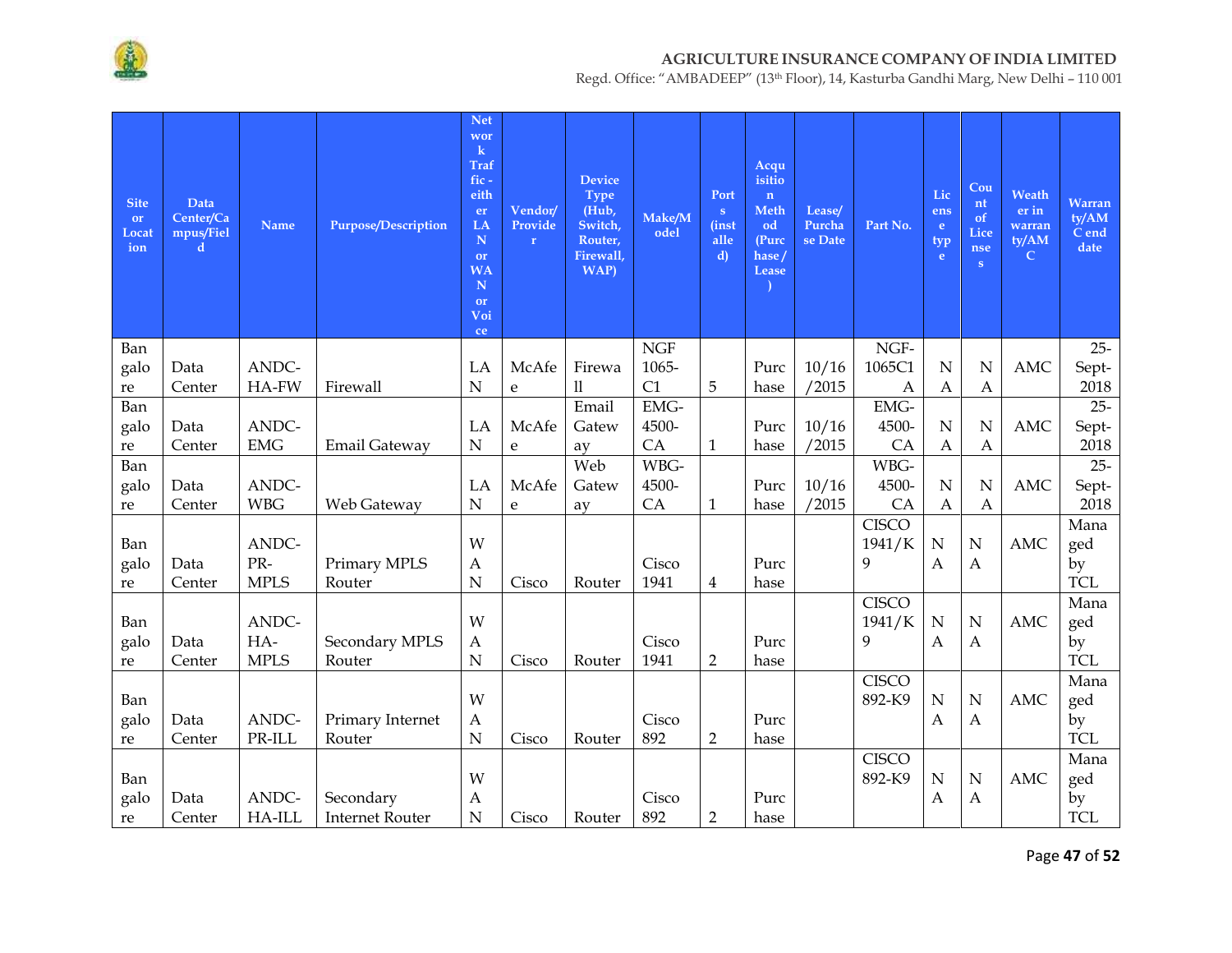

Regd. Office: "AMBADEEP" (13th Floor), 14, Kasturba Gandhi Marg, New Delhi – 110 001

| <b>Site</b><br>or<br>Locat<br>ion | Data<br>Center/Ca<br>mpus/Fiel<br>d | <b>Name</b>      | Purpose/Description | <b>Net</b><br>wor<br>$\mathbf k$<br>Traf<br>$fic -$<br>eith<br>er<br>LA<br>$\mathbf N$<br>or<br><b>WA</b><br>$\mathbf N$<br>or<br>Voi<br>ce | Vendor/<br>Provide<br>$\mathbf{r}$ | <b>Device</b><br><b>Type</b><br>(Hub,<br>Switch,<br>Router,<br>Firewall,<br>WAP) | Make/M<br>odel           | Port<br>$\mathbf{s}$<br><i>(inst)</i><br>alle<br>$\mathbf{d}$ | Acqu<br>isitio<br>$\mathbf{n}$<br>Meth<br>od<br>(Purc<br>hase/<br>Lease | Lease/<br>Purcha<br>se Date | Part No.               | Lic<br>ens<br>e.<br>typ<br>e.   | Cou<br>nt<br>of<br>Lice<br>nse<br>S | Weath<br>er in<br>warran<br>ty/AM<br>$\mathsf{C}$ | <b>Warran</b><br>ty/AM<br>C end<br>date |
|-----------------------------------|-------------------------------------|------------------|---------------------|---------------------------------------------------------------------------------------------------------------------------------------------|------------------------------------|----------------------------------------------------------------------------------|--------------------------|---------------------------------------------------------------|-------------------------------------------------------------------------|-----------------------------|------------------------|---------------------------------|-------------------------------------|---------------------------------------------------|-----------------------------------------|
| Ban                               |                                     |                  |                     | W                                                                                                                                           |                                    |                                                                                  |                          |                                                               |                                                                         |                             | <b>CISCO</b><br>881-K9 | $\mathbf N$                     | ${\bf N}$                           | AMC                                               | Mana                                    |
| galo                              | Data                                | ANDC-            |                     | $\mathbf{A}$                                                                                                                                |                                    |                                                                                  | Cisco                    |                                                               | Purc                                                                    |                             |                        | $\mathbf{A}$                    | $\boldsymbol{A}$                    |                                                   | ged<br>by                               |
| re                                | Center                              | ICC              | <b>ICC Router</b>   | $\mathbf N$                                                                                                                                 | Cisco                              | Router                                                                           | 881                      | $\overline{2}$                                                | hase                                                                    |                             |                        |                                 |                                     |                                                   | <b>TCL</b>                              |
|                                   |                                     |                  |                     |                                                                                                                                             |                                    |                                                                                  |                          |                                                               |                                                                         |                             |                        | ${\bf N}$<br>Α                  | ${\bf N}$<br>$\boldsymbol{A}$       | <b>AMC</b>                                        |                                         |
|                                   |                                     |                  |                     |                                                                                                                                             |                                    |                                                                                  |                          |                                                               |                                                                         |                             | EX3300                 |                                 |                                     |                                                   | $25 -$                                  |
| Noi                               | Data                                | ANDR_            |                     | LA                                                                                                                                          | Junipe                             |                                                                                  | <b>EX330</b>             |                                                               | Purc                                                                    | 10/21                       | $-24T$                 | N                               | N                                   | <b>AMC</b>                                        | Sept-                                   |
| da                                | Center                              | $AS_01$          | Access Switch       | ${\bf N}$                                                                                                                                   | $\mathbf{r}$                       | Switch                                                                           | $\theta$                 | 26                                                            | hase                                                                    | /2015                       |                        | Α                               | A                                   |                                                   | 2018                                    |
|                                   |                                     |                  |                     |                                                                                                                                             |                                    |                                                                                  |                          |                                                               |                                                                         |                             | EX3300                 |                                 |                                     |                                                   | $25 -$                                  |
| Noi<br>da                         | Data<br>Center                      | ANDR_<br>$AS_02$ | Access Switch       | LA<br>${\bf N}$                                                                                                                             | Junipe<br>$\mathbf{r}$             | Switch                                                                           | <b>EX330</b><br>$\theta$ | 26                                                            | Purc<br>hase                                                            | 10/21<br>/2015              | $-24T$                 | N<br>$\boldsymbol{A}$           | $\mathbf N$<br>А                    | <b>AMC</b>                                        | Sept-<br>2018                           |
|                                   |                                     |                  |                     |                                                                                                                                             |                                    |                                                                                  |                          |                                                               |                                                                         |                             | EX3300                 |                                 |                                     |                                                   | $25 -$                                  |
| Noi                               | Data                                | ANDR_            |                     | LA                                                                                                                                          | Junipe                             |                                                                                  | <b>EX330</b>             |                                                               | Purc                                                                    | 10/21                       | $-24T$                 | $\mathbf N$                     | $\mathbf N$                         | <b>AMC</b>                                        | Sept-                                   |
| da                                | Center                              | $AS_03$          | Access Switch       | $\mathbf N$                                                                                                                                 | $\mathbf{r}$                       | Switch                                                                           | $\theta$                 | 26                                                            | hase                                                                    | /2015                       |                        | $\boldsymbol{A}$                | Α                                   |                                                   | 2018                                    |
|                                   |                                     |                  |                     |                                                                                                                                             |                                    |                                                                                  |                          |                                                               |                                                                         |                             | EX3300                 |                                 |                                     |                                                   | $25 -$                                  |
| Noi<br>da                         | Data<br>Center                      | ANDR_<br>$AS_04$ | Access Switch       | LA<br>${\bf N}$                                                                                                                             | Junipe<br>$\mathbf r$              | Switch                                                                           | <b>EX330</b><br>$\theta$ | 26                                                            | Purc<br>hase                                                            | 10/21<br>/2015              | $-24T$                 | $\mathbf N$<br>$\boldsymbol{A}$ | $\mathbf N$<br>$\boldsymbol{A}$     | <b>AMC</b>                                        | Sept-<br>2018                           |
|                                   |                                     |                  |                     |                                                                                                                                             |                                    |                                                                                  |                          |                                                               |                                                                         |                             | EX3300                 |                                 |                                     |                                                   | $25 -$                                  |
| Noi                               | Data                                | ANDR_            |                     | LA                                                                                                                                          | Junipe                             |                                                                                  | <b>EX330</b>             |                                                               | Purc                                                                    | 10/21                       | $-24T$                 | $\mathbf N$                     | $\mathbf N$                         | <b>AMC</b>                                        | Sept-                                   |
| da                                | Center                              | $AS_05$          | Access Switch       | ${\bf N}$                                                                                                                                   | $\mathbf{r}$                       | Switch                                                                           | $\boldsymbol{0}$         | 26                                                            | hase                                                                    | /2015                       |                        | Α                               | Α                                   |                                                   | 2018                                    |
|                                   |                                     |                  |                     |                                                                                                                                             |                                    |                                                                                  |                          |                                                               |                                                                         |                             | EX4600                 |                                 |                                     |                                                   | $25 -$                                  |
| Noi                               | Data                                | ANDR_            |                     | LA                                                                                                                                          | Junipe                             |                                                                                  | <b>EX460</b>             |                                                               | Purc                                                                    | 10/21                       | $-40F-$                | N                               | $\mathbf N$                         | <b>AMC</b>                                        | Sept-                                   |
| da                                | Center                              | $CS_01$          | Core Switch         | ${\bf N}$                                                                                                                                   | $\mathbf r$                        | Switch                                                                           | $\boldsymbol{0}$         | 12                                                            | hase                                                                    | /2015                       | <b>AFO</b>             | Α                               | A                                   |                                                   | 2018                                    |

Page **48** of **52**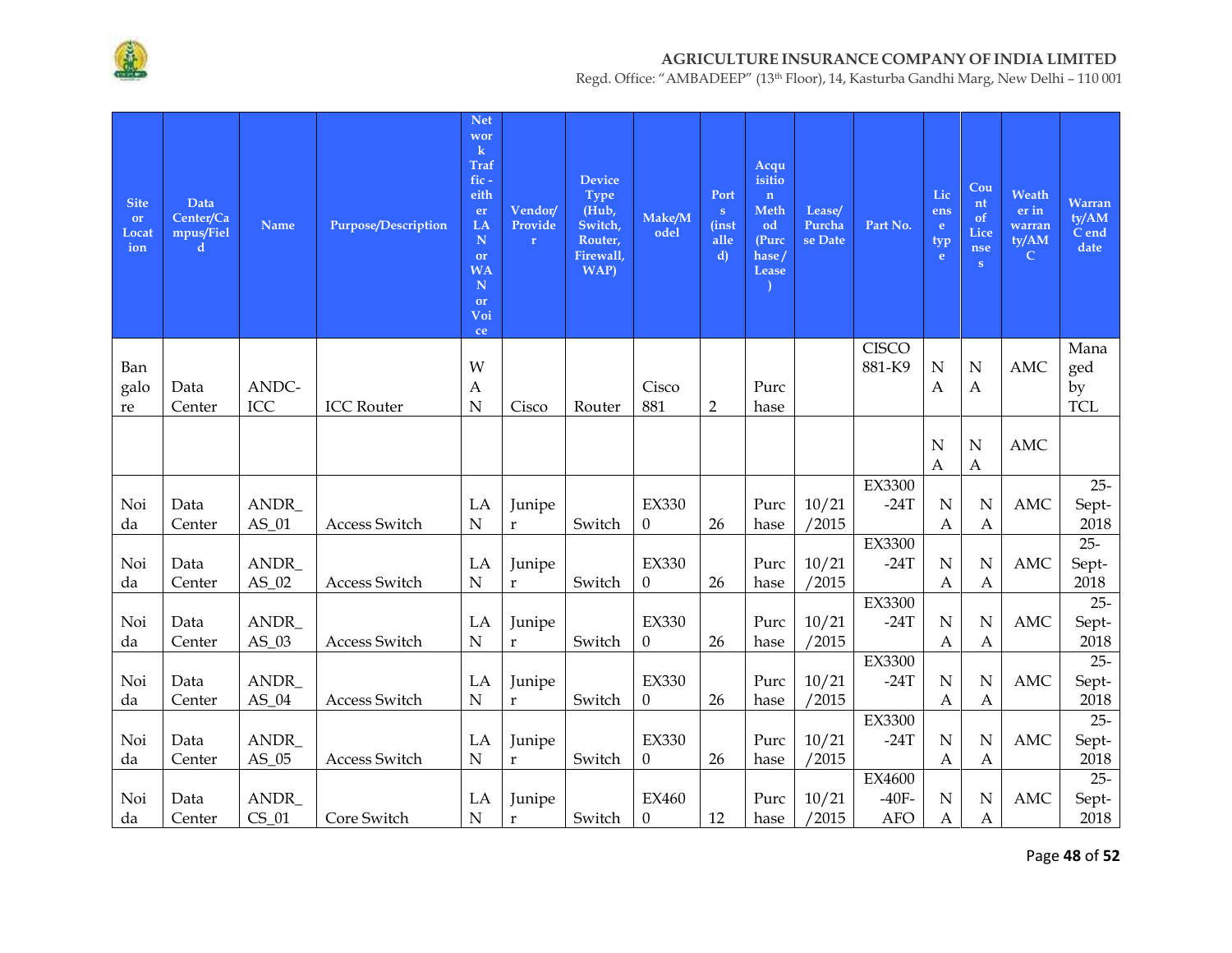

| <b>Site</b><br>or<br>Locat<br>ion | Data<br>Center/Ca<br>mpus/Fiel<br>d | <b>Name</b>     | <b>Purpose/Description</b> | <b>Net</b><br>wor<br>$\bf k$<br><b>Traf</b><br>fic-<br>eith<br>er<br>LA<br>$\mathbf N$<br><b>or</b><br><b>WA</b><br>${\bf N}$<br>or<br>Voi<br>ce | Vendor/<br>Provide<br>$\mathbf{r}$ | <b>Device</b><br><b>Type</b><br>(Hub,<br>Switch,<br>Router,<br>Firewall,<br>WAP) | Make/M<br>odel           | Port<br>S<br><i>(inst)</i><br>alle<br>d) | Acqu<br>isitio<br>n<br><b>Meth</b><br>od<br>(Purc<br>hase/<br>Lease | Lease/<br>Purcha<br>se Date | Part No.         | Lic<br>ens<br>e.<br>typ<br>e | Cou<br>nt<br>of<br>Lice<br>nse<br>S | Weath<br>er in<br>warran<br>ty/AM<br>${\bf C}$ | Warran<br>ty/AM<br>C end<br>date |
|-----------------------------------|-------------------------------------|-----------------|----------------------------|--------------------------------------------------------------------------------------------------------------------------------------------------|------------------------------------|----------------------------------------------------------------------------------|--------------------------|------------------------------------------|---------------------------------------------------------------------|-----------------------------|------------------|------------------------------|-------------------------------------|------------------------------------------------|----------------------------------|
|                                   |                                     |                 |                            |                                                                                                                                                  |                                    |                                                                                  |                          |                                          |                                                                     |                             | EX4600           |                              |                                     |                                                | $25 -$                           |
| Noi                               | Data                                | ANDR_           |                            | LA                                                                                                                                               | Junipe                             |                                                                                  | <b>EX460</b>             |                                          | Purc                                                                | 10/21                       | $-40F-$          | N                            | N                                   | <b>AMC</b>                                     | Sept-                            |
| da                                | Center                              | $CS_02$         | Core Switch                | $\mathbf N$                                                                                                                                      | $\bf r$                            | Switch                                                                           | $\theta$                 | 12                                       | hase                                                                | /2015                       | <b>AFO</b>       | A                            | A                                   |                                                | 2018                             |
|                                   |                                     |                 | Network                    |                                                                                                                                                  |                                    |                                                                                  |                          |                                          |                                                                     |                             | JC019A           |                              |                                     |                                                | $25 -$                           |
|                                   |                                     |                 | Intrution                  |                                                                                                                                                  |                                    |                                                                                  |                          |                                          |                                                                     |                             |                  | $\mathbf N$                  | N                                   | <b>AMC</b>                                     | Sept-                            |
| Noi                               | Data                                | ANDR-           | Prevention                 | LA                                                                                                                                               | Tippin                             |                                                                                  |                          |                                          | Purc                                                                | 9/29/                       |                  | $\mathbf{A}$                 | A                                   |                                                | 2018                             |
| da                                | Center                              | PR-NIPS         | System                     | $\mathbf N$                                                                                                                                      | gPoint                             | <b>NIPS</b>                                                                      | <b>S660N</b>             | 3                                        | hase                                                                | 2015                        |                  |                              |                                     |                                                |                                  |
|                                   |                                     |                 | Network                    |                                                                                                                                                  |                                    |                                                                                  |                          |                                          |                                                                     |                             | JC019A           |                              |                                     |                                                | $25 -$                           |
|                                   |                                     | ANDR-           | Intrution                  |                                                                                                                                                  |                                    |                                                                                  |                          |                                          |                                                                     |                             |                  | N                            | N                                   | <b>AMC</b>                                     | Sept-                            |
| Noi                               | Data                                | HA-             | Prevention                 | LA                                                                                                                                               | Tippin                             |                                                                                  |                          |                                          | Purc                                                                | 9/29/                       |                  | A                            | А                                   |                                                | 2018                             |
| da                                | Center                              | <b>NIPS</b>     | System                     | $\overline{N}$                                                                                                                                   | gPoint                             | <b>NIPS</b>                                                                      | <b>S660N</b>             | 3                                        | hase                                                                | 2015                        |                  |                              |                                     |                                                |                                  |
|                                   |                                     |                 |                            |                                                                                                                                                  |                                    | Load                                                                             | <b>APV</b>               |                                          |                                                                     |                             | AW960            |                              |                                     |                                                | $25 -$                           |
| Noi                               | Data                                | ANDR-           |                            | LA<br>$\mathbf N$                                                                                                                                |                                    | Balanc                                                                           | 2600T-<br>S <sub>2</sub> |                                          | Purc                                                                | 9/30/                       | 028              | N                            | N                                   | <b>AMC</b>                                     | Sept-                            |
| da                                | Center                              | PR-NLB<br>ANDR- | Load Balancer              |                                                                                                                                                  | Array                              | er                                                                               | <b>APV</b>               | $\overline{2}$                           | hase                                                                | 2015                        | AW960            | A                            | Α                                   |                                                | 2018<br>$25 -$                   |
| Noi                               | Data                                | HA-             |                            | LA                                                                                                                                               |                                    | Load<br>Balanc                                                                   | 2600T-                   |                                          | Purc                                                                | 9/30/                       | 028              | $\mathbf N$                  | N                                   | <b>AMC</b>                                     |                                  |
| da                                | Center                              | NLB             | Load Balancer              | $\mathbf N$                                                                                                                                      | Array                              |                                                                                  | S <sub>2</sub>           | $\overline{2}$                           | hase                                                                | 2015                        |                  | Α                            | Α                                   |                                                | Sept-<br>2018                    |
|                                   |                                     |                 |                            |                                                                                                                                                  |                                    | er                                                                               | NGF                      |                                          |                                                                     |                             | NGF-             |                              |                                     |                                                | $25 -$                           |
| Noi                               | Data                                | ANDR-           |                            | LA                                                                                                                                               | McAfe                              | Firewa                                                                           | 1065-                    |                                          | Purc                                                                | 10/16                       | 1065C1           | N                            | N                                   | <b>AMC</b>                                     | Sept-                            |
| da                                | Center                              | PR-FW           | Firewall                   | $\mathbf N$                                                                                                                                      | e                                  | 11                                                                               | C1                       | 5                                        | hase                                                                | /2015                       | A                | A                            | Α                                   |                                                | 2018                             |
|                                   |                                     |                 |                            |                                                                                                                                                  |                                    |                                                                                  | <b>NGF</b>               |                                          |                                                                     |                             | NGF-             |                              |                                     |                                                | $25 -$                           |
| Noi                               | Data                                | ANDR-           |                            | LA                                                                                                                                               | McAfe                              | Firewa                                                                           | 1065-                    |                                          | Purc                                                                | 10/16                       | 1065C1           | $\mathbf N$                  | N                                   | <b>AMC</b>                                     | Sept-                            |
| da                                | Center                              | HA-FW           | Firewall                   | $\mathbf N$                                                                                                                                      | ${\bf e}$                          | $\rm ll$                                                                         | C1                       | 5                                        | hase                                                                | /2015                       | $\boldsymbol{A}$ | $\boldsymbol{A}$             | $\mathbf{A}$                        |                                                | 2018                             |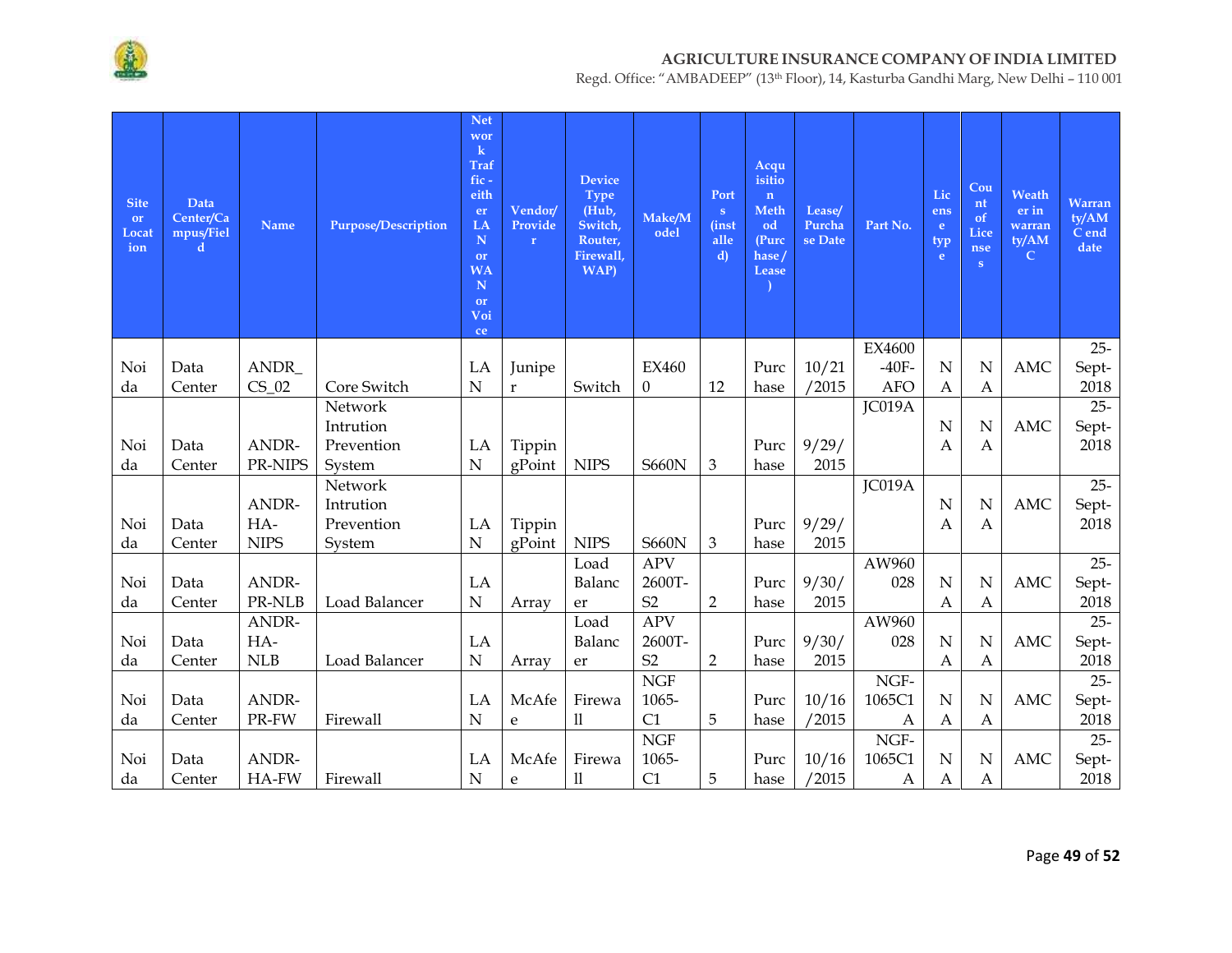

| <b>Site</b><br>or<br>Locat<br>ion | Data<br>Center/Ca<br>mpus/Fiel<br>d | <b>Name</b> | <b>Purpose/Description</b> | <b>Net</b><br>wor<br>$\bf k$<br><b>Traf</b><br>$fic -$<br>eith<br>er<br>LA<br>N<br>or<br><b>WA</b><br>N<br>or<br>Voi<br>ce | Vendor/<br>Provide<br>$\mathbf{r}$ | <b>Device</b><br><b>Type</b><br>(Hub,<br>Switch,<br>Router,<br>Firewall,<br><b>WAP</b> ) | Make/M<br>odel | Port<br>$\mathbf{s}$<br><i>(inst)</i><br>alle<br>$\mathbf{d}$ | Acqu<br>isitio<br>$\mathbf n$<br>Meth<br>od<br>(Purc<br>hase/<br>Lease | Lease/<br>Purcha<br>se Date | Part No.               | Lic<br>ens<br>e.<br>typ<br>e | Cou<br>nt<br>of<br>Lice<br>nse<br>S | Weath<br>er in<br>warran<br>ty/AM<br>$\mathbf C$ | <b>Warran</b><br>tV/AM<br>C end<br>date |
|-----------------------------------|-------------------------------------|-------------|----------------------------|----------------------------------------------------------------------------------------------------------------------------|------------------------------------|------------------------------------------------------------------------------------------|----------------|---------------------------------------------------------------|------------------------------------------------------------------------|-----------------------------|------------------------|------------------------------|-------------------------------------|--------------------------------------------------|-----------------------------------------|
|                                   |                                     |             |                            |                                                                                                                            |                                    | Email                                                                                    | EMG-           |                                                               |                                                                        |                             | EMG-                   |                              |                                     |                                                  | $25 -$                                  |
| Noi                               | Data                                | ANDR-       |                            | LA                                                                                                                         | McAfe                              | Gatew                                                                                    | 4500-          |                                                               | Purc                                                                   | 10/16                       | 4500-                  | $\mathbf N$                  | $\mathbf N$                         | <b>AMC</b>                                       | Sept-                                   |
| da                                | Center                              | <b>EMG</b>  | <b>Email Gateway</b>       | $\mathbf N$                                                                                                                | e                                  | ay                                                                                       | CA             | $\mathbf{1}$                                                  | hase                                                                   | /2015                       | CA                     | A                            | $\mathbf{A}$                        |                                                  | 2018                                    |
|                                   |                                     |             |                            |                                                                                                                            |                                    | Web                                                                                      | WBG-           |                                                               |                                                                        |                             | WBG-                   |                              |                                     |                                                  | $25 -$                                  |
| Noi                               | Data                                | ANDR-       |                            | LA                                                                                                                         | McAfe                              | Gatew                                                                                    | 4500-          |                                                               | Purc                                                                   | 10/16                       | 4500-                  | ${\bf N}$                    | $\mathbf N$                         | <b>AMC</b>                                       | Sept-                                   |
| da                                | Center                              | <b>WBG</b>  | Web Gateway                | N                                                                                                                          | e                                  | av                                                                                       | CA             | $\mathbf{1}$                                                  | hase                                                                   | /2015                       | CA                     | А                            | $\mathbf{A}$                        |                                                  | 2018                                    |
|                                   |                                     | ANDR-       |                            | W                                                                                                                          |                                    |                                                                                          |                |                                                               |                                                                        |                             | <b>CISCO</b><br>1941/K | $\mathbf N$                  | $\mathbf N$                         | <b>AMC</b>                                       | Mana                                    |
| Noi                               | Data                                | PR-         | Primary MPLS               | A                                                                                                                          |                                    |                                                                                          | Cisco          |                                                               | Purc                                                                   |                             | 9                      | $\mathbf{A}$                 | $\mathbf{A}$                        |                                                  | ged<br>By                               |
| da                                | Center                              | <b>MPLS</b> | Router                     | $\mathbf N$                                                                                                                | Cisco                              | Router                                                                                   | 1941           | 4                                                             | hase                                                                   |                             |                        |                              |                                     |                                                  | <b>TCL</b>                              |
|                                   |                                     |             |                            |                                                                                                                            |                                    |                                                                                          |                |                                                               |                                                                        |                             | <b>CISCO</b>           |                              |                                     |                                                  | Mana                                    |
|                                   |                                     | ANDR-       |                            | W                                                                                                                          |                                    |                                                                                          |                |                                                               |                                                                        |                             | 1941/K                 | $\mathbf N$                  | $\mathbf N$                         | <b>AMC</b>                                       | ged                                     |
| Noi                               | Data                                | HA-         | Secondary MPLS             | A                                                                                                                          |                                    |                                                                                          | Cisco          |                                                               | Purc                                                                   |                             | 9                      | $\mathbf{A}$                 | $\mathbf{A}$                        |                                                  | By                                      |
| da                                | Center                              | <b>MPLS</b> | Router                     | $\mathbf N$                                                                                                                | Cisco                              | Router                                                                                   | 1941           | $\overline{2}$                                                | hase                                                                   |                             |                        |                              |                                     |                                                  | <b>TCL</b>                              |
|                                   |                                     |             |                            |                                                                                                                            |                                    |                                                                                          |                |                                                               |                                                                        |                             | <b>CISCO</b>           |                              |                                     |                                                  | Mana                                    |
|                                   |                                     |             |                            | W                                                                                                                          |                                    |                                                                                          |                |                                                               |                                                                        |                             | 892-K9                 | $\mathbf N$                  | $\mathbf N$                         | <b>AMC</b>                                       | ged                                     |
| Noi                               | Data                                | ANDR-       | Primary Internet           | A                                                                                                                          |                                    |                                                                                          | Cisco          |                                                               | Purc                                                                   |                             |                        | $\mathbf{A}$                 | $\boldsymbol{A}$                    |                                                  | By                                      |
| da                                | Center                              | PR-ILL      | Router                     | ${\bf N}$                                                                                                                  | Cisco                              | Router                                                                                   | 892            | $\overline{2}$                                                | hase                                                                   |                             |                        |                              |                                     |                                                  | <b>TCL</b>                              |
|                                   |                                     |             |                            | W                                                                                                                          |                                    |                                                                                          |                |                                                               |                                                                        |                             | <b>CISCO</b><br>892-K9 | N                            | $\mathbf N$                         | <b>AMC</b>                                       | Mana                                    |
| Noi                               | Data                                | ANDR-       | Secondary                  | A                                                                                                                          |                                    |                                                                                          | Cisco          |                                                               | Purc                                                                   |                             |                        | $\mathbf{A}$                 | $\boldsymbol{A}$                    |                                                  | ged<br>By                               |
| da                                | Center                              | HA-ILL      | <b>Internet Router</b>     | $\mathbf N$                                                                                                                | Cisco                              | Router                                                                                   | 892            | $\overline{2}$                                                | hase                                                                   |                             |                        |                              |                                     |                                                  | <b>TCL</b>                              |
|                                   |                                     |             |                            | W                                                                                                                          |                                    |                                                                                          |                |                                                               |                                                                        |                             | <b>CISCO</b>           |                              |                                     |                                                  | Mana                                    |
| Noi                               | Data                                | ANDR-       |                            | Α                                                                                                                          |                                    |                                                                                          | Cisco          |                                                               | Purc                                                                   |                             | 881-K9                 | N                            | $\mathbf N$                         | AMC                                              | ged                                     |
| da                                | Center                              | <b>ICC</b>  | <b>ICC Router</b>          | N                                                                                                                          | Cisco                              | Router                                                                                   | 881            | $\overline{2}$                                                | hase                                                                   |                             |                        | $\mathbf{A}$                 | A                                   |                                                  |                                         |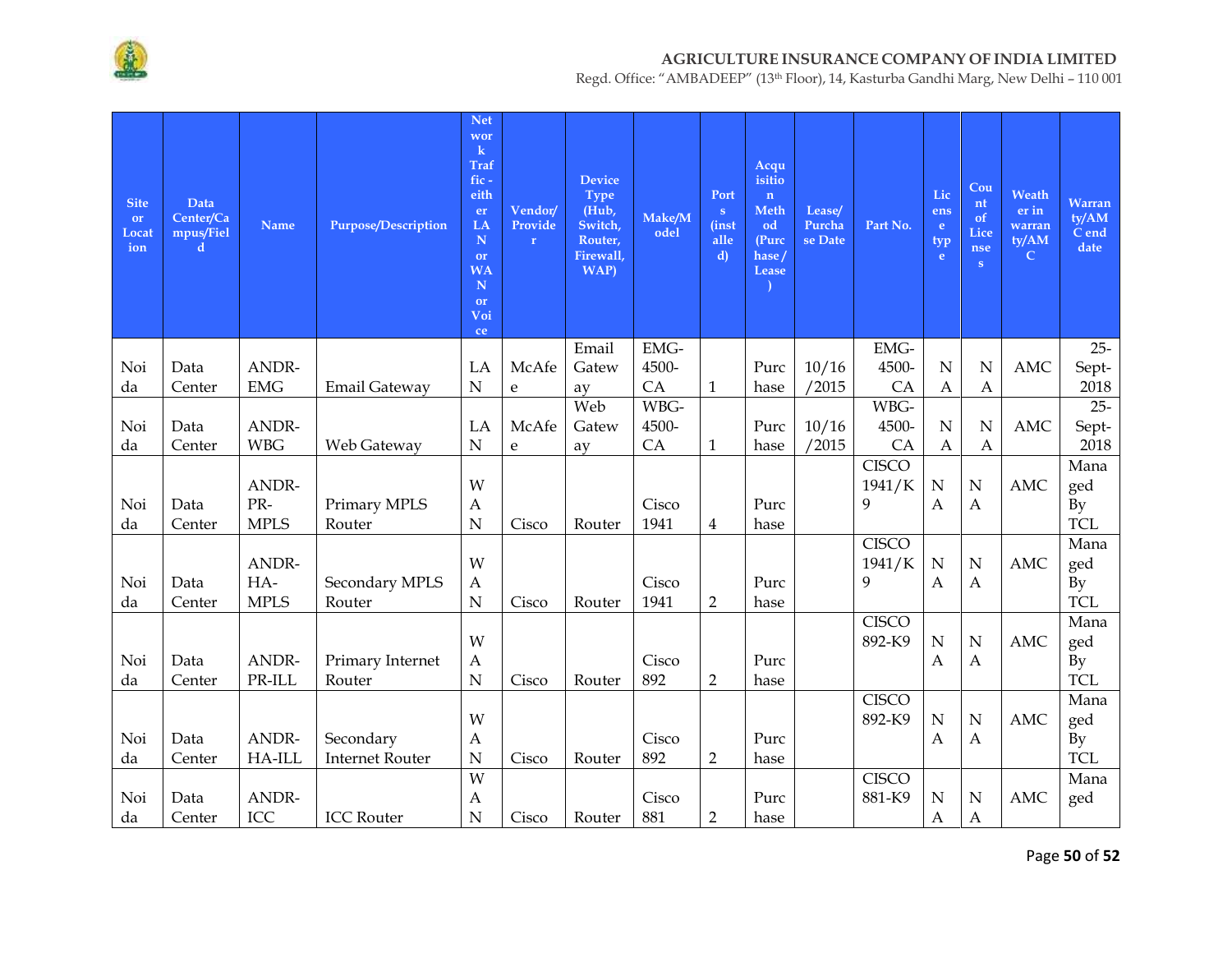

Regd. Office: "AMBADEEP" (13th Floor), 14, Kasturba Gandhi Marg, New Delhi – 110 001

| <b>Site</b><br>or<br>Locat<br>ion | Data<br>Center/Ca<br>mpus/Fiel<br>d | Name | <b>Purpose/Description</b> | <b>Net</b><br>wor<br>$\bf k$<br><b>Traf</b><br>fic-<br>eith<br>er<br>LA<br>N<br>or<br><b>WA</b><br>N<br>or<br>Voi<br>ce | Vendor/<br>Provide<br>$\mathbf{r}$ | Device<br><b>Type</b><br>(Hub,<br>Switch,<br>Router,<br>Firewall,<br>WAP) | Make/M<br>odel | Port<br>S<br><i>(inst)</i><br>alle<br>d) | Acqu<br>isitio<br>$\mathbf{n}$<br>Meth<br>od<br>(Purc<br>hase/<br>Lease | Lease/<br>Purcha<br>se Date | Part No. | Lic<br>ens<br>e<br>typ<br>e | Cou<br>nt<br>of<br>Lice<br>nse<br>S. | Weath<br>er in<br>warran<br>ty/AM<br>$\mathsf{C}$ | Warran<br>ty/AM<br>C end<br>date |
|-----------------------------------|-------------------------------------|------|----------------------------|-------------------------------------------------------------------------------------------------------------------------|------------------------------------|---------------------------------------------------------------------------|----------------|------------------------------------------|-------------------------------------------------------------------------|-----------------------------|----------|-----------------------------|--------------------------------------|---------------------------------------------------|----------------------------------|
|                                   |                                     |      |                            |                                                                                                                         |                                    |                                                                           |                |                                          |                                                                         |                             |          |                             |                                      |                                                   | <b>By</b><br><b>TCL</b>          |

## **1.18 SAN Switch**

|                   | <b>SAN Switch</b>   |                                  |                                         |                        |                        |                        |                          |                                    |                                   |                                    |                           |  |  |  |
|-------------------|---------------------|----------------------------------|-----------------------------------------|------------------------|------------------------|------------------------|--------------------------|------------------------------------|-----------------------------------|------------------------------------|---------------------------|--|--|--|
| Vend<br><b>or</b> | Model<br>Number     | Location-<br>DC/DR/<br><b>NS</b> | Congifurati<br><sub>on</sub><br>Details | Total<br>Ports         | Active<br>Ports        | Used<br>Ports          | Any<br>Softwa<br>re used | En<br>d of<br>Sal<br>e<br>dat<br>e | En<br>d<br>of<br>life<br>dat<br>e | In<br>Warranty/AM<br>$\mathcal{C}$ | Warranty/A<br>MC End date |  |  |  |
| Cisco             | <b>MDS922</b><br>2i | DC<br>2at<br>2at DR              | <b>NA</b>                               | Fully<br>Populate<br>d | Fully<br>Populate<br>d | Fully<br>Populate<br>d | <b>NA</b>                | Au<br>g<br>201<br>$\overline{2}$   | NA                                | Aug 2017                           | Aug 2017                  |  |  |  |